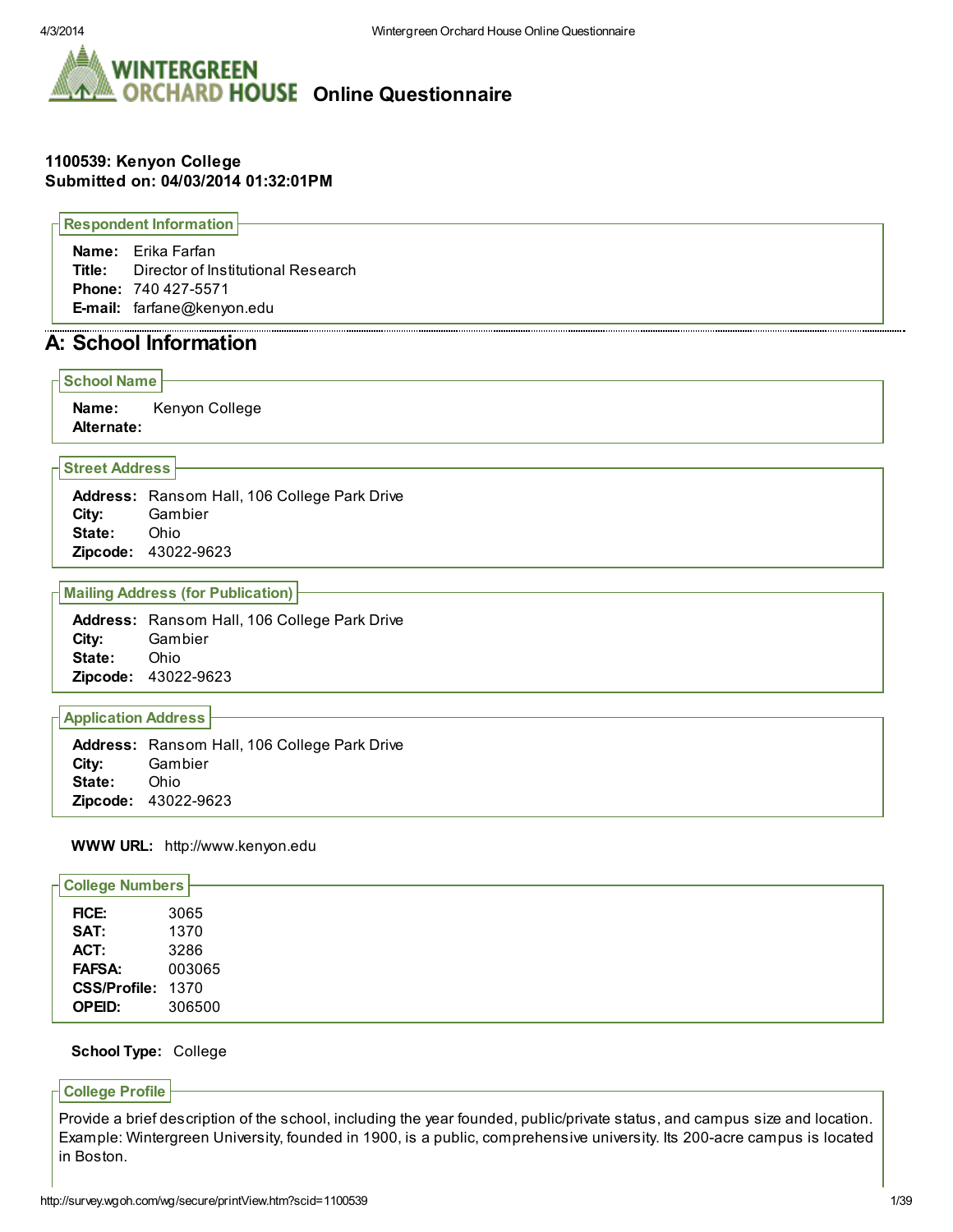#### 4/3/2014 Wintergreen Orchard House Online Questionnaire

Kenyon College, founded in 1824, is a private, four-year, liberal arts institution. Its 1,200-acre campus is located in Gambier, OH.

| <b>Miscellaneous College URLs</b> |                                                                                       |  |  |  |  |
|-----------------------------------|---------------------------------------------------------------------------------------|--|--|--|--|
|                                   |                                                                                       |  |  |  |  |
| <b>Admissions</b>                 | http://www.kenyon.edu/admissions-aid/how-to-apply/                                    |  |  |  |  |
| Application :                     |                                                                                       |  |  |  |  |
| College                           |                                                                                       |  |  |  |  |
| <b>Pictures/Gallery:</b>          |                                                                                       |  |  |  |  |
| <b>College Tour/Movie:</b>        | http://www.kenyon.edu/virtual-tour/                                                   |  |  |  |  |
| <b>College Map:</b>               | http://www1.kenyon.edu/tour/printmap.pdf                                              |  |  |  |  |
| Web Cam:                          |                                                                                       |  |  |  |  |
| Video:                            |                                                                                       |  |  |  |  |
| Request Info:                     |                                                                                       |  |  |  |  |
| <b>Net Price Calculator</b>       | http://www.kenyon.edu/admissions-aid/financial-aid/cost-breakdown-by-semester/kenyon- |  |  |  |  |
|                                   | net-price-calculator/                                                                 |  |  |  |  |

# B: General Information

# Main Office Phone: 740 427-5000 Toll-free: Fax: Admissions Office

| <b>Phone:</b> | 740 427-5776                   |
|---------------|--------------------------------|
|               | <b>Toll-free: 800 848-2468</b> |
| <b>Fax:</b>   | 740 427-5770                   |
| E-mail:       | admissions@kenyon.edu          |

## Financial Aid Office

## President

| Name:                | Sean M. Decatur              |
|----------------------|------------------------------|
| Title:               | President                    |
| <b>Degree:</b> Ph.D. |                              |
|                      | E-mail: president@kenyon.edu |

## Admissions Officer

|                | <b>Name:</b> Jennifer Delahunty      |
|----------------|--------------------------------------|
| Title:         | Dean of Admissions and Financial Aid |
| Degree: M.F.A. |                                      |
|                | E-mail: delahuntyj@kenyon.edu        |

## Financial Aid Officer

| Name:   | Craig Daugherty           |
|---------|---------------------------|
| Title:  | Director of Financial Aid |
| Degree: |                           |
| E-mail: | daugherty@kenyon.edu      |

General School Info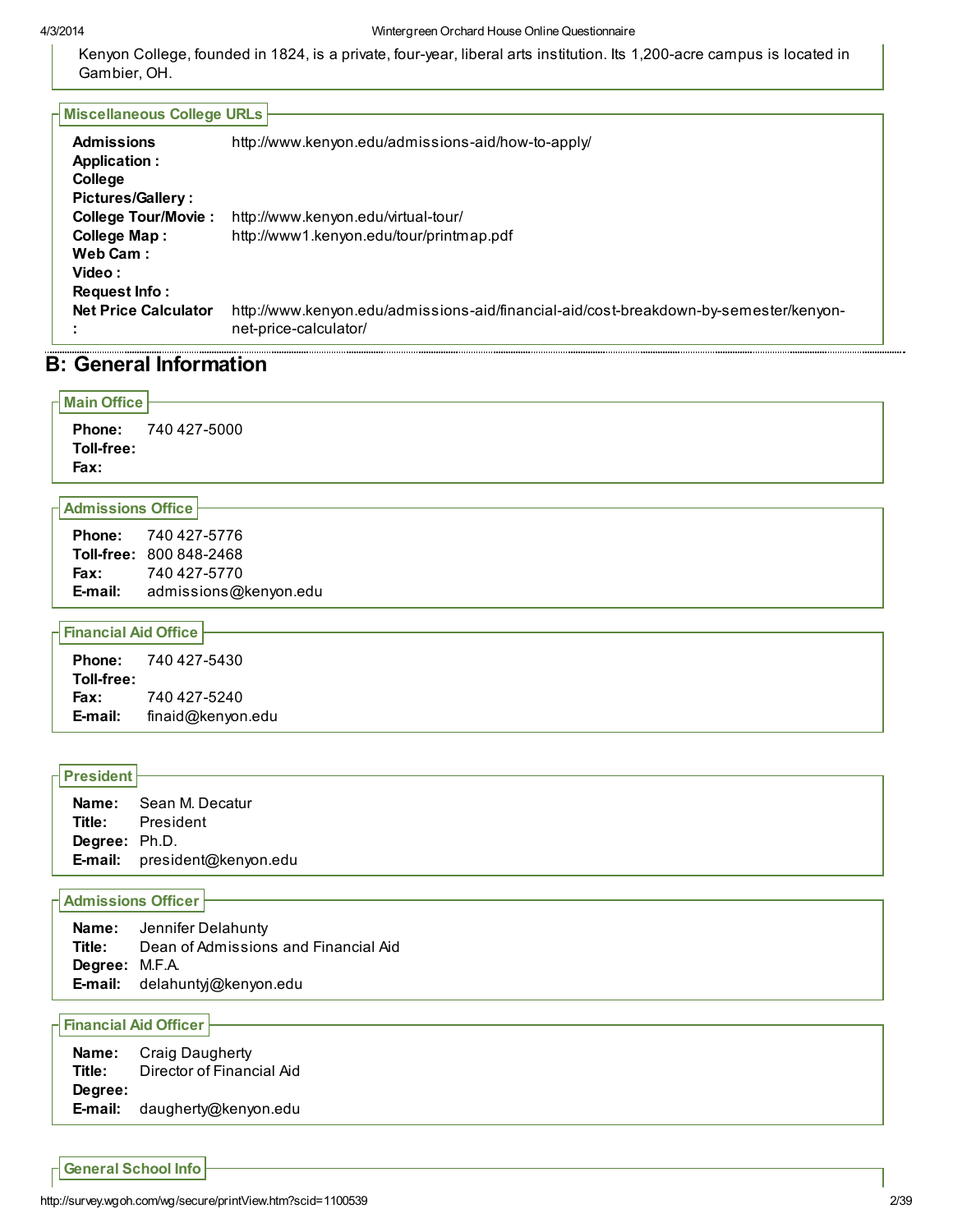| Year School Founded: 1824                 |                                                                                         |  |  |  |  |  |
|-------------------------------------------|-----------------------------------------------------------------------------------------|--|--|--|--|--|
| Institution Type: X Four Year             |                                                                                         |  |  |  |  |  |
|                                           | Two Year                                                                                |  |  |  |  |  |
| <b>Upper Division</b>                     |                                                                                         |  |  |  |  |  |
| Graduate                                  |                                                                                         |  |  |  |  |  |
| <b>Academic Environment:</b> Liberal Arts |                                                                                         |  |  |  |  |  |
| Men's/Women's/Coed:<br>Women's College    |                                                                                         |  |  |  |  |  |
| Men's College                             |                                                                                         |  |  |  |  |  |
| X Coeducational College                   |                                                                                         |  |  |  |  |  |
| <b>Founded Coeducational College</b>      |                                                                                         |  |  |  |  |  |
|                                           | X Became Coeducational College                                                          |  |  |  |  |  |
|                                           | Year: 1969                                                                              |  |  |  |  |  |
| Public/Private: Private (nonprofit)       |                                                                                         |  |  |  |  |  |
| <b>School Has Religious Affiliation:</b>  | Yes                                                                                     |  |  |  |  |  |
|                                           | If YES, select one option from the church index menu or provide a specific affiliation. |  |  |  |  |  |
| <b>Church Index:</b>                      |                                                                                         |  |  |  |  |  |
| <b>Specific:</b>                          | informal affiliation with the Episcopal Church                                          |  |  |  |  |  |
| <b>Historically/Traditionally Black:</b>  | No                                                                                      |  |  |  |  |  |
| <b>General Comment</b>                    |                                                                                         |  |  |  |  |  |

# General Comment:

Please list any related details not covered in the previous fields on this screen.

| <b>Enrollment Figures</b>                      |          |              |  |
|------------------------------------------------|----------|--------------|--|
| Information for Fall: 2013                     |          |              |  |
| Fall 2013 data requested                       |          |              |  |
|                                                | Men      | <b>Women</b> |  |
| <b>Full-time Degree Seeking:</b>               | 786      | 908          |  |
| <b>Part-time Degree Seeking:</b>               | 0        | 0            |  |
| <b>Full-time Undergraduate:</b>                | 786      | 909          |  |
| <b>Part-time Undergraduate:</b>                | 3        | 7            |  |
| <b>Full-time Graduate:</b>                     | 0        | 0            |  |
| <b>Part-time Graduate:</b>                     | $\Omega$ | 0            |  |
| <b>Total Campus Enrollment (all students):</b> | 1,705    |              |  |

# C: Admissions Requirements for Freshmen

General Requirements

High School Diploma/Graduation: Required/GED accepted

General College Preparatory Program: Required

### Academic Units

Specify the distribution of academic high school units required and/or recommended of all or most degreeseeking students. One unit equals one year of study or its equivalent. If you are using a different system, please convert.

T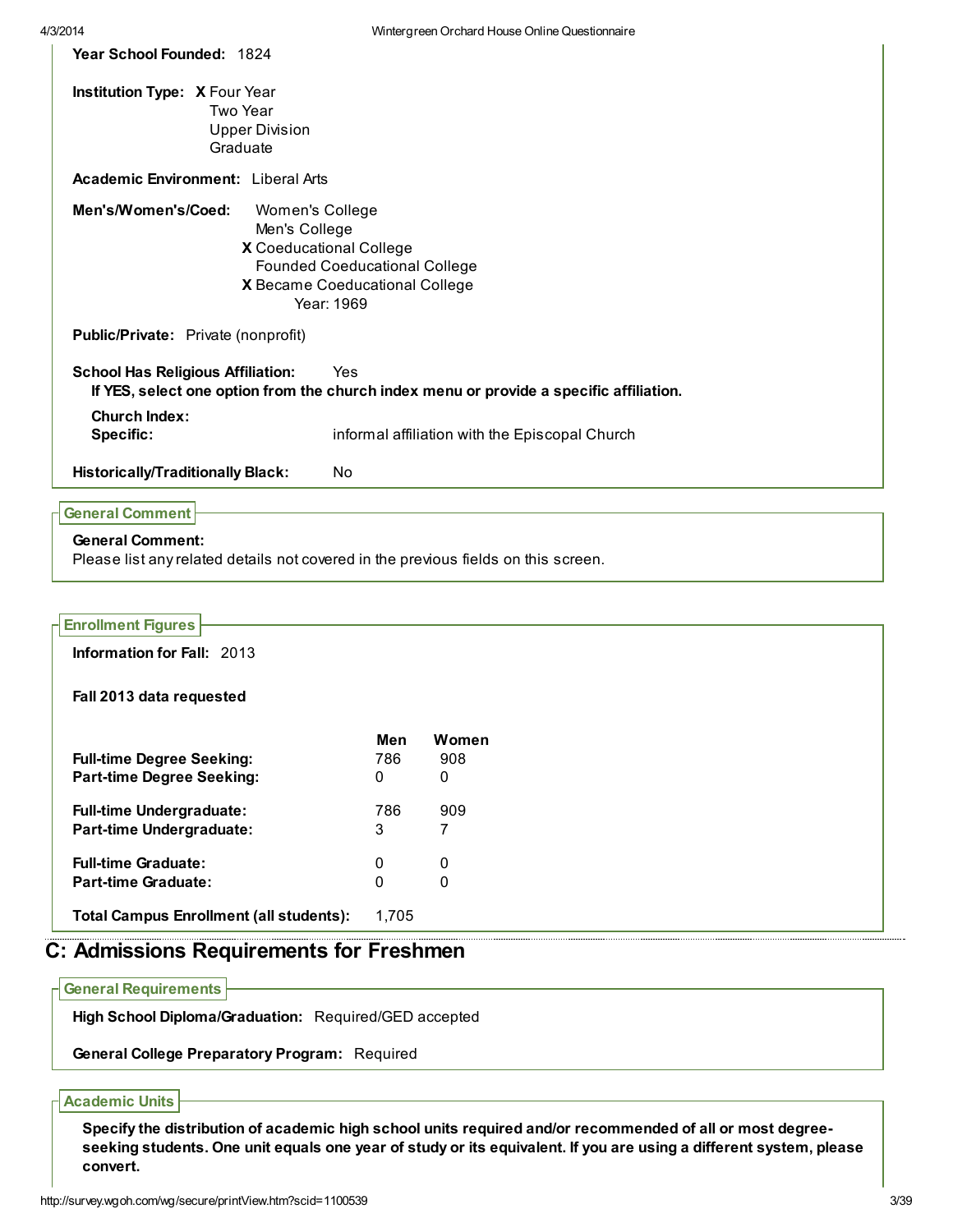Total Number Of Academic Units Required: 20 Total Number Of Academic Units Recommended: 23

|                            | <b>Required</b> | Recommended |
|----------------------------|-----------------|-------------|
| English:                   | 4               | 4           |
| <b>Mathematics:</b>        | 4               | 4           |
| Science:                   | 3               | 4           |
| Lab Science:               | З               | З           |
| <b>Foreign Language:</b>   | 3               | 4           |
| <b>Social Studies:</b>     | 3               | 3           |
| History:                   |                 |             |
| <b>Academic Electives:</b> | 3               | 3           |
| Other:                     |                 | 1           |
|                            |                 |             |

Describe other required/recommended units: fine arts

#### Standard Test Requirements for Freshman Applicants

#### Standard test requirements for freshman applicants:

Q=Required, M=Required Of Some, C=Recommended, S=Considered If Submitted, N=Not Used

SAT Reasoning Only: ACT Only: SAT Reasoning or ACT: Q SAT Subject: S

Standard Test Preference: No Preference Standard Tests Used For Counseling: Yes Standard Tests Used For Placement: No

## Writing Component Policy

Please indicate how your institution will use the SAT or ACT writing component (check all that apply):

For Admissions For Placement For Advising In place of an application essay As a validity check on the application essay No college policy as of now

#### SAT Subject Test

If SAT Subject tests are required or recommended, specify how many and which ones:

**SAT Subject Tests: Unknown** 

#### Requirements For Regular Admission

List test scores, class rank and GPA requirements for regular admission of in-state and out-of-state applicants:

#### Additional Requirements

Check special requirements for admission to specific programs:

Portfolio required for art program

Audition required for music program

Audition required for dance program

Audition required for theatre program

R.N. required for nursing program

**Other** 

Special Programs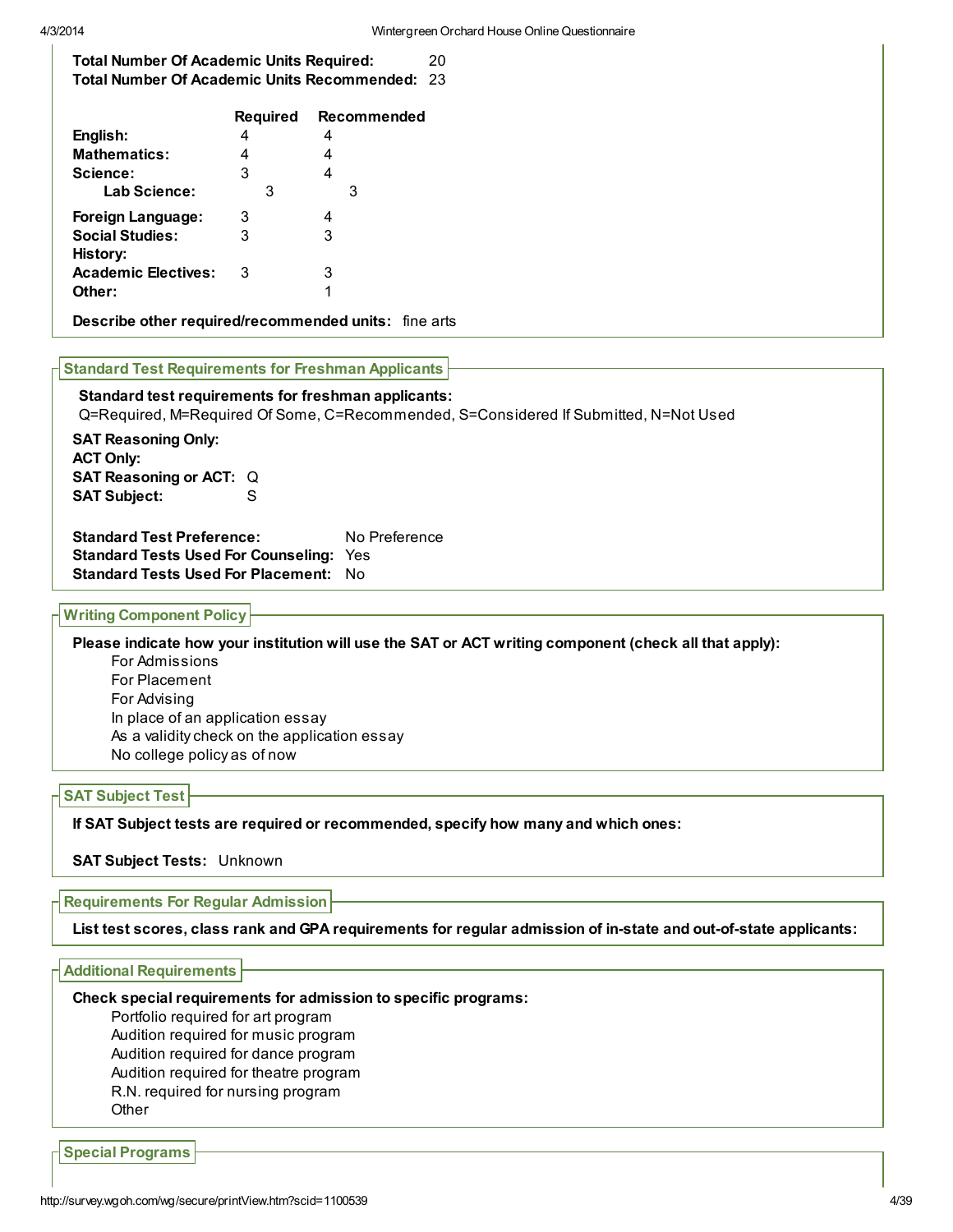Check special programs or policies for applicants who are not normally admissible due to academic deficiencies and/or economic disadvantage: **HEOP** 

EOP **Conditional Other** 

#### Campus Visit / Interviews

Campus Visit: Recommended

#### Admissions Interview: Recommended Off-Campus Interview:

- X Off-Campus interview arranged with admissions representative
- X Off-Campus interview arranged with alumni representative
- Off-Campus interviews not available

Deferred Admission

#### Admission May Be Deferred: Yes

Length: 1

Unit: (Example: semester hours)

#### Application Fee

| <b>Application Fee Required:</b><br>Amount:<br><b>Can It Be Waived For Financial Need?</b> Yes | Yes<br>\$50.00           |
|------------------------------------------------------------------------------------------------|--------------------------|
| Comment:<br>(Example: international/out-of-state/<br>online fees or waivers)                   | (waived if filed online) |

Application Fee Refundable: No

## D: Admissions Policy

## Academic Criteria

Relative importance of each of the following academic factors in your first-time, first-year (freshman) admission decisions:

1=Very important, 2=Important, 3=Considered, 4=Not Considered

- 1 Secondary School Record
- 2 Class Rank
- 1 Recommendations
- 2 Standardized test Scores
- 4 Essay

### Nonacademic Criteria

Relative importance of each of the following nonacademic factors in your first-time, first-year (freshman) admission decisions:

1=Very important, 2=Important, 3=Considered, 4=Not Considered

2 Interview

- 2 Extracurricular Activities
- 2 Particular Talent/Ability
- 1 Character/Personal Qualities
- 3 Alumni/ae Relationship
- 3 Geographical Residence
- 3 State Residency
- 4 Religious Affiliation/Commitment
- 3 Minority Affiliation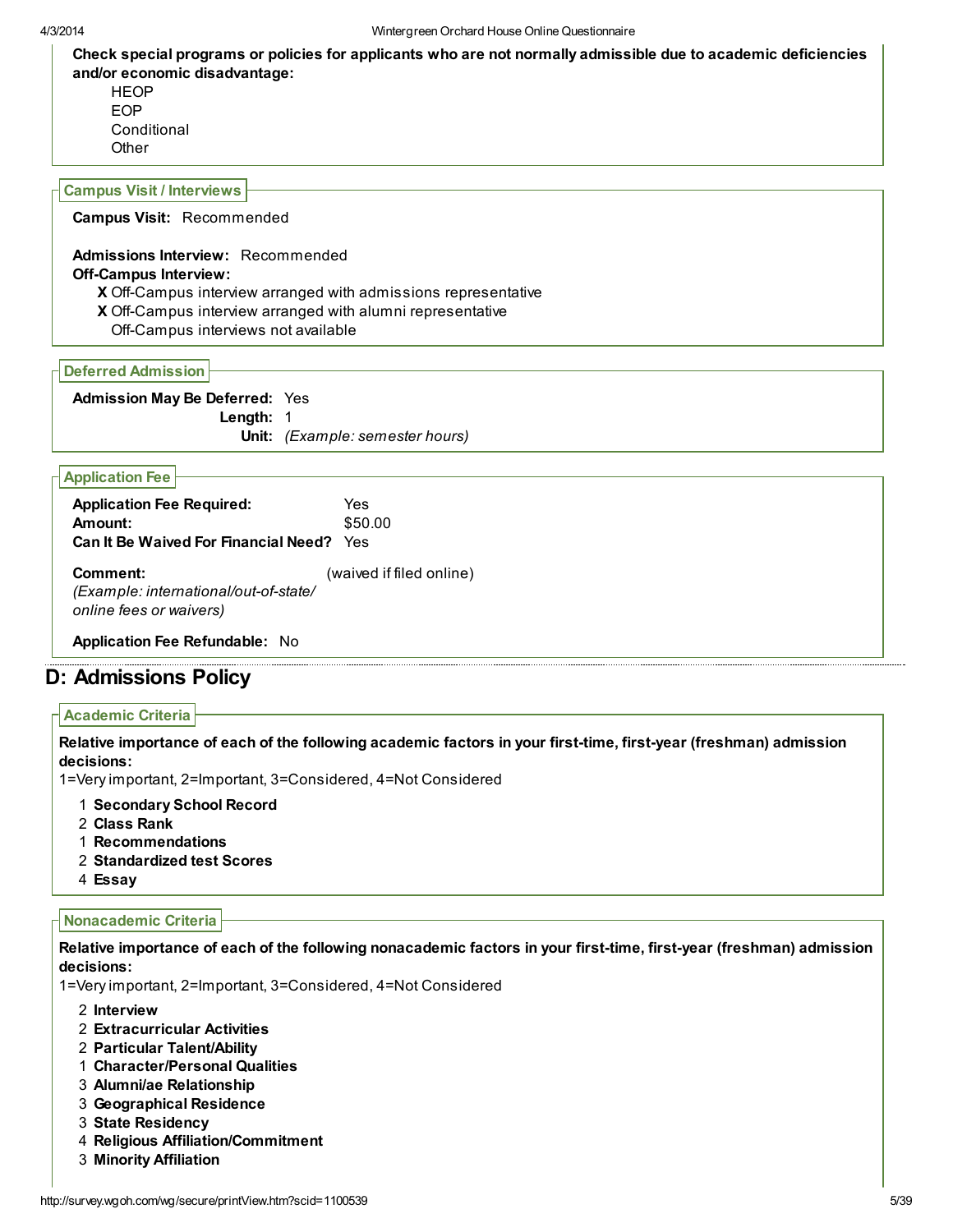- 3 Volunteer Work
- 3 Work Experience

## E: Admissions Procedures

Please modify this section to represent the data for Fall 2014:

Information shown for Fall: 2014

#### Deadlines for Fall Admission

SAT/ACT Scores Must Be Received By: January 15 (Example: January 15) SAT Subject Scores Must Be Received By: January 15

Visit For Interview By: January of 12th year.

Is there an application deadline for fall term? Yes

Priority Filing Date: Final Filing Date: January 15

Application Forms

Common Application Form Accepted: Yes If yes, are supplemental forms required? No

Is your school a member of the Common Application Group? Yes

Admission Notification

Notification of Admission is sent: (Choose only one)

On rolling basis beginning:

X By date : April 1

**Other** 

Admission Acceptance

**X** By date : May 1 Applicant must accept offer of admission: (Choose only one) On rolling basis Must reply by May 1 or within the following number of weeks if notified thereafter: **Other** 

#### Tuition Deposit

Tuition Deposit Amount: \$350.00 Tuition Deposit is: Nonrefundable Refund deadline date: Other Policy:

Room Deposit

Room Deposit Amount: Room Deposit is: Unknown Refund deadline date: Other Policy:

First-time, first-year students accepted in terms other than fall: No Percentage who enter in terms other than fall: %

Admission process is need-blind: No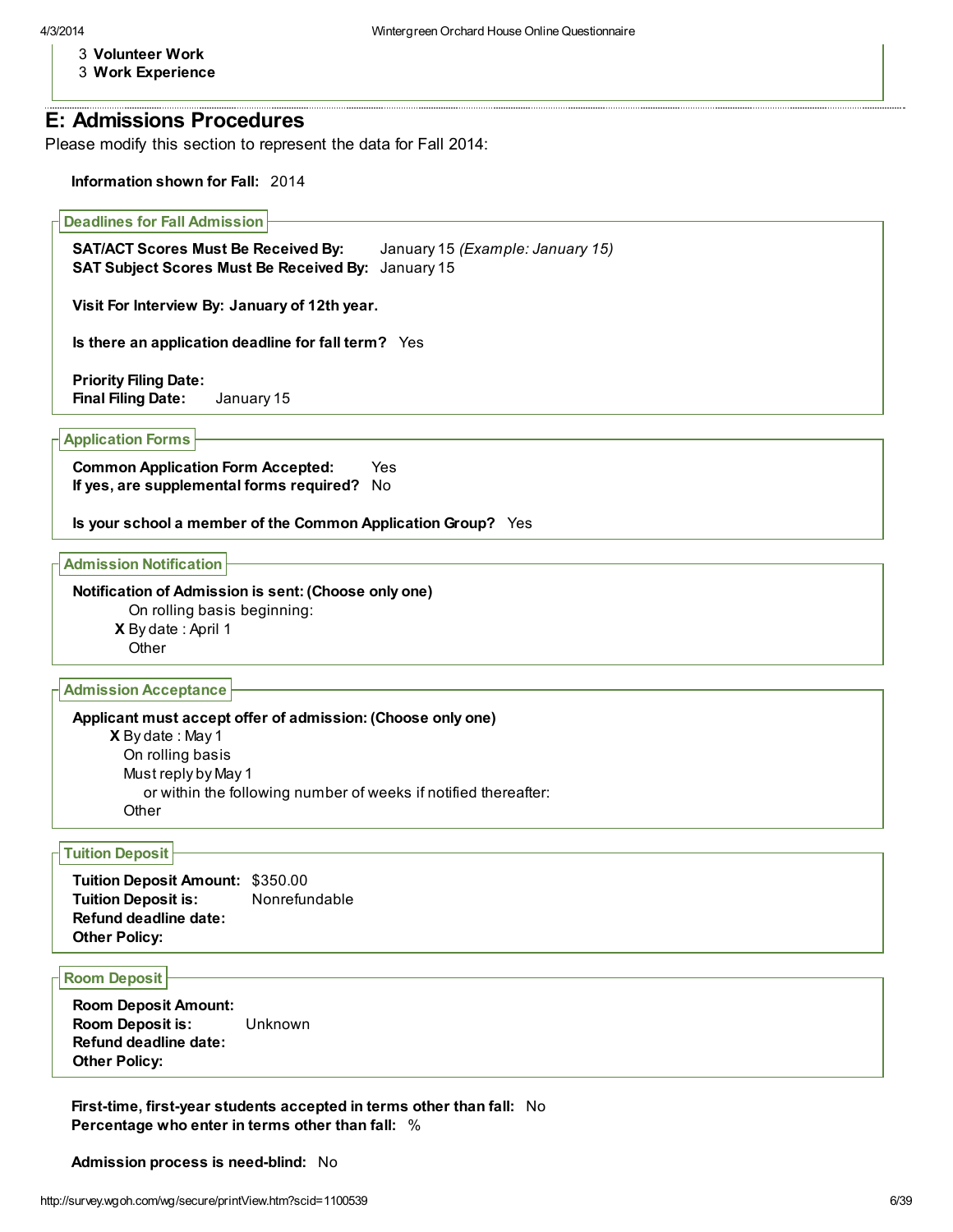## F: Special Programs

Please modify this section to represent the data for Fall 2013:

Information shown for Fall: 2013

#### Early Decision Program

School has Early Decision program: Yes

Number of Early Decision applications submitted for 2013-2014 academic year: 353 Number of Early Decision applications accepted for 2013-2014 academic year: 204

First or only early decision closing date for fall entry: November 15 Other early decision closing date: January 15

Early Action Program

School has nonbinding Early Action program: No

Early Action closing date for fall entry:

Early Admission Program

School has Concurrent Enrollment/Early Admission Program for high school students: Yes

## G: Transfer Applicants

Please modify this section to represent the data for Fall 2013:

Information shown for Fall: 2013

| <b>Transfer Applicants</b>                                                                                                                                                           |     |
|--------------------------------------------------------------------------------------------------------------------------------------------------------------------------------------|-----|
| Transfer Applicants are Accepted: Yes                                                                                                                                                |     |
| <b>Number of Transfer Applicants Received for Fall 2013:</b>                                                                                                                         | 185 |
| <b>Number of Transfer Applicants Offered for Fall 2013:</b>                                                                                                                          | 45  |
| Number of Transfer Applicants Enrolled for Fall 2013:                                                                                                                                | 13  |
| Indicate terms transfers may enroll: X Fall<br>Winter                                                                                                                                |     |
| X Spring                                                                                                                                                                             |     |
| Summer                                                                                                                                                                               |     |
| An applicant must have a minimum number<br>of credits completed to apply as a transfer applicant? No                                                                                 |     |
| <b>Minimum Number:</b><br>Units:<br>(Example: semester hours)                                                                                                                        |     |
| <b>Transfer Student Requirements/Recommendations</b>                                                                                                                                 |     |
| Indicate all items required of transfer students for admission:<br>1=Required of All, 2=Recommended of All, 3=Recommended of Some, 4=Required of Some, 5=Not<br>Required/Recommended |     |
| 1 High school transcript<br>1 College transcript(s)<br>1 Essay or personal statement                                                                                                 |     |
| 2 Interview                                                                                                                                                                          |     |
| 1 Standardized test scores                                                                                                                                                           |     |
| 1 Statement of good standing from prior institution(s)                                                                                                                               |     |
| <b>GPA Requirements</b>                                                                                                                                                              |     |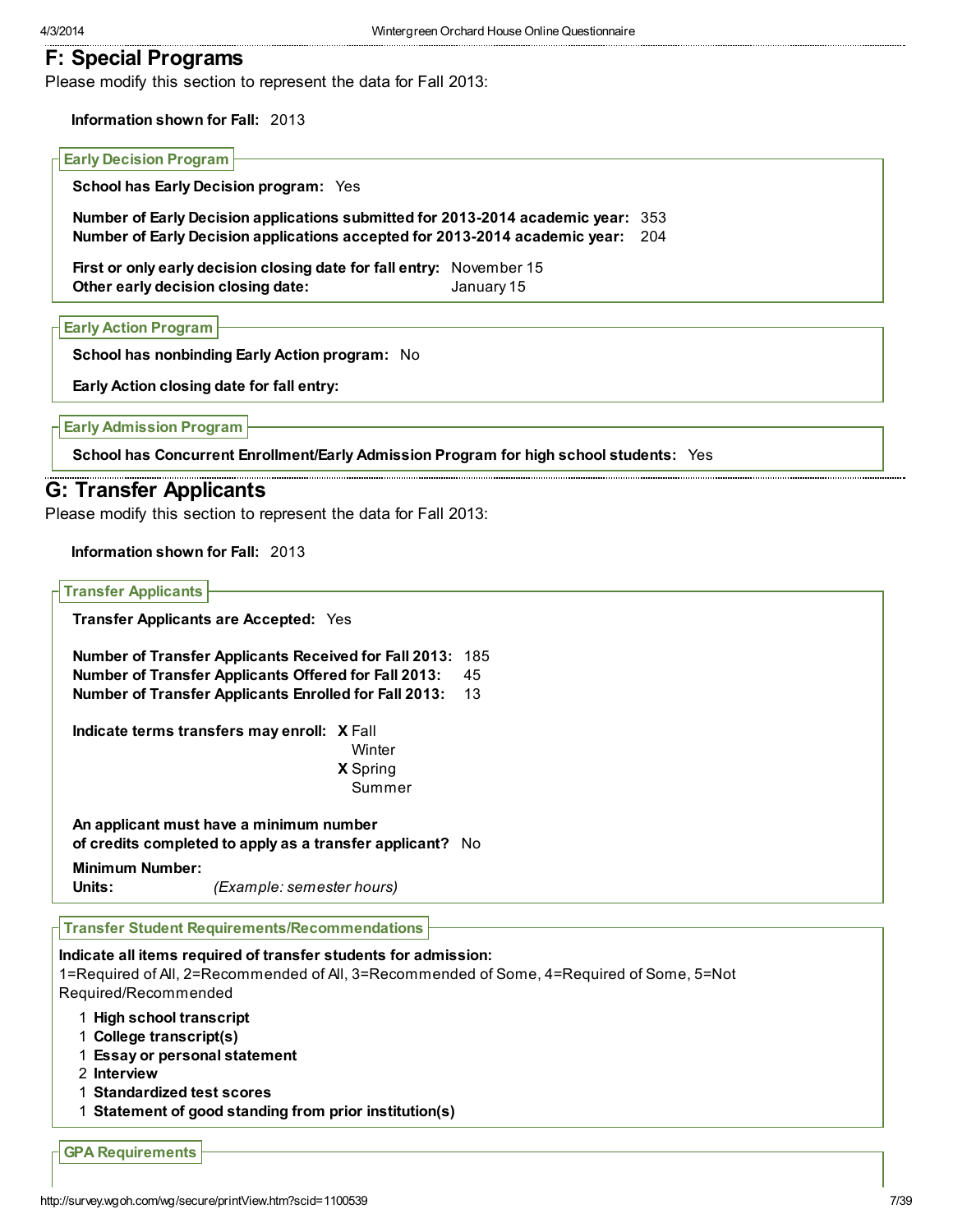Minimum High School GPA required of transfer applicants on 4.0 scale: Minimum College GPA required of transfer applicants on 4.0 scale:

Transfer Application Priority Dates

Fall: April 1 Winter: Spring: November 15 Summer:

#### Transfer Application Closing Dates

Fall: April 1 Winter: Spring: November 15 Summer:

### Transfer Notification Dates

#### Notification of admission of transfer applicants is sent

Fall: May 15 Winter: Spring: December 1 Summer:

Transfer Acceptance Dates

Transfer students must accept offer of admission by

Fall: June 1 Winter: Spring: December 15 Summer:

### Lowest course letter grade that may be transferred for credit:  $C$  (Example:  $C$ -)

Maximum Credits Transferred

Maximum number of credits that may be transferred for credit: From two-year: 32 unit: semester hours (Example: semester hours) From four-year: 32 unit: semester hours (Example: semester hours)

Comments:

#### Minimum Credits Must Complete

Minimum number of credits transfers must complete at school:

For Associate: unit: (Example: semester hours) For Bachelor's: 8 unit: semester hours (Example: semester hours) Comments:

## Percent of all new students who were transfers into all class levels for Fall 2013: 2.6 %

Describe Other/Unique Transfer Policies

Transfer students must submit recommendation from previous college.

# H: Placement Options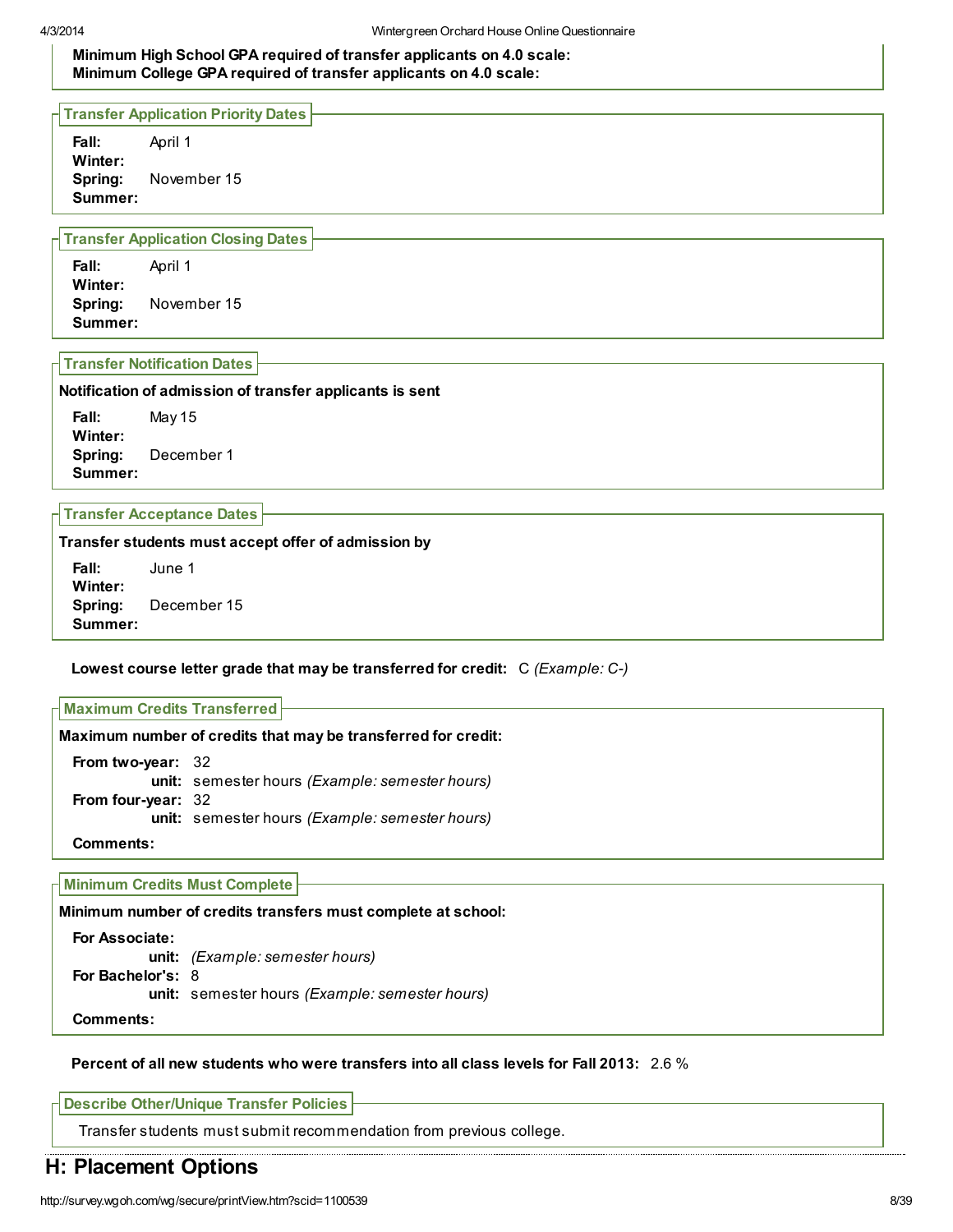|  |  | <b>CEEB Advanced Placement Test</b> |  |
|--|--|-------------------------------------|--|
|--|--|-------------------------------------|--|

Check options offered for CEEB Advanced Placement test: Credit and/or placement

Credit/placement offered for CEEB scores of: 4 or better

Specify any restrictions of CEEB Advanced Placement options: scores of 3 may be considered.

#### Other Programs And Options

Check option offered for CLEP general exams: Neither

Check option offered for CLEP subject exams: **Neither** 

Check option offered for Regents College Exams (RCE): Neither

Check option offered for home school portfolio: Neither

Check option offered for DANTES exams: Neither

Check option offered for school's own challenge exams: Placement

Check option offered for relevant military experience: **Neither** 

Check option offered for relevant life experience: Neither

Check option offered for International Baccalaureate: Credit and/or placement

Describe programs other than the above and options available:

## J: Freshman Enrollment

Please modify this section to represent the data for Fall 2013:

Information shown for Fall: 2013

Freshman is defined as first-time, first-year, degree-seeking student. Include early decision, early action, and students who began studies during the summer. Do not include transfer applicants.

| <b>Freshmen Enrollment</b>                                                                                                                                                                           |       |
|------------------------------------------------------------------------------------------------------------------------------------------------------------------------------------------------------|-------|
|                                                                                                                                                                                                      |       |
| Number of completed freshman applications received for Fall 2013: 4,051                                                                                                                              |       |
| Number of freshman applicants offered admission for Fall 2013:                                                                                                                                       | 1,155 |
| Number of freshman applicants offered who enrolled for Fall 2013:                                                                                                                                    | 480   |
| Size of Freshman Class:<br>(Include formerly deferred students, freshman transfers,<br>continuing freshmen, as well as those counted in number<br>of freshman applicants offered who enrolled above) | 484   |
| <b>Percentage of freshmen from public schools:</b> 50 %                                                                                                                                              |       |
| Number of secondary schools represented in the freshman class that began in Fall 2013: 386                                                                                                           |       |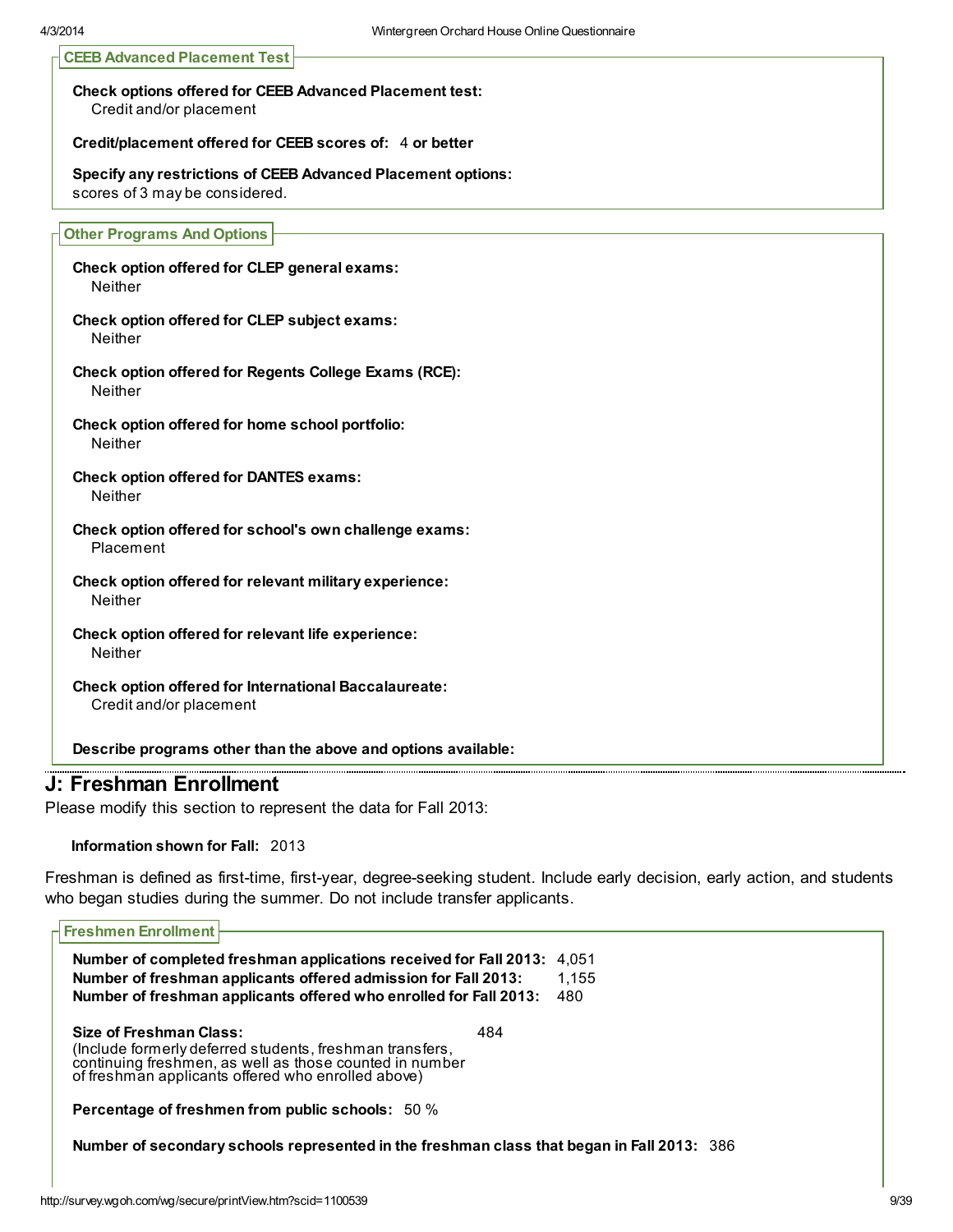Percentage of freshmen from out-of-state. Exclude nonresident aliens: 85 %

| Number of qualified applicants placed on waiting list: 1,077 |
|--------------------------------------------------------------|
| 366                                                          |
|                                                              |
|                                                              |

## K: Secondary School Class Rank

Please modify this section to represent the data for Fall 2013:

Information shown for Fall: 2013

Freshman is defined as first-time, first-year degree-seeking student. Report information for those students from whom you collect secondary school class rank information.

| <b>Class Ranks</b>        |                                                                                      |                                                                                    |  |  |  |  |
|---------------------------|--------------------------------------------------------------------------------------|------------------------------------------------------------------------------------|--|--|--|--|
|                           |                                                                                      |                                                                                    |  |  |  |  |
|                           |                                                                                      | High school class rank of enrolled freshmen who reported class rank for Fall 2013. |  |  |  |  |
| Top tenth:                | 65 %                                                                                 |                                                                                    |  |  |  |  |
| Top quarter:              | 88 %                                                                                 |                                                                                    |  |  |  |  |
| Top half:                 | 98 %                                                                                 |                                                                                    |  |  |  |  |
| <b>Bottom half:</b>       | 2%                                                                                   |                                                                                    |  |  |  |  |
| <b>Bottom quarter: 0%</b> |                                                                                      |                                                                                    |  |  |  |  |
|                           | Percentage of freshmen who submitted class rank: 25 %                                |                                                                                    |  |  |  |  |
|                           |                                                                                      |                                                                                    |  |  |  |  |
| <b>GPA</b>                |                                                                                      |                                                                                    |  |  |  |  |
|                           |                                                                                      |                                                                                    |  |  |  |  |
|                           | Average high school GPA of current freshman class who submitted high school GPA: 3.9 |                                                                                    |  |  |  |  |
|                           | Percentage of freshmen who submitted GPA: 82 %                                       |                                                                                    |  |  |  |  |
|                           |                                                                                      |                                                                                    |  |  |  |  |
|                           | High school GPAs of enrolled freshmen who reported GPA for Fall 2013.                |                                                                                    |  |  |  |  |
|                           | Percent who had GPA of 3.75 or higher:                                               | 64%                                                                                |  |  |  |  |
|                           | Percent who had GPA between 3.50 and 3.74: 17 %                                      |                                                                                    |  |  |  |  |
|                           | <b>Percent who had GPA between 3.25 and 3.49: 11 %</b>                               |                                                                                    |  |  |  |  |
|                           | Percent who had GPA between 3.00 and 3.24: 6 %                                       |                                                                                    |  |  |  |  |
|                           | Percent who had GPA between 2.50 and 2.99: 2 %                                       |                                                                                    |  |  |  |  |
|                           | Percent who had GPA between 2.00 and 2.49: 0 %                                       |                                                                                    |  |  |  |  |
|                           | Percent who had GPA between 1.00 and 1.99: $0\%$<br>Percent who had GPA below 1.00:  | $0\%$                                                                              |  |  |  |  |

# L: Test Scores

Please modify this section to represent the data for Fall 2013:

```
Information shown for Fall: 2013
```
Freshman is defined as first-time, first-year degree-seeking student. Include students who began studies during the summer, international/nonresident alien students, and students admitted under special arrangements. Do not include partial test scores (i.e., mathematics scores but not critical reading for a category of students) or combine other standardized test results such as TOEFL.

Test Percentages Percentage of freshman students enrolled in Fall 2013 who submitted standardized test scores. SAT Reasoning: 65 % ACT: 45 %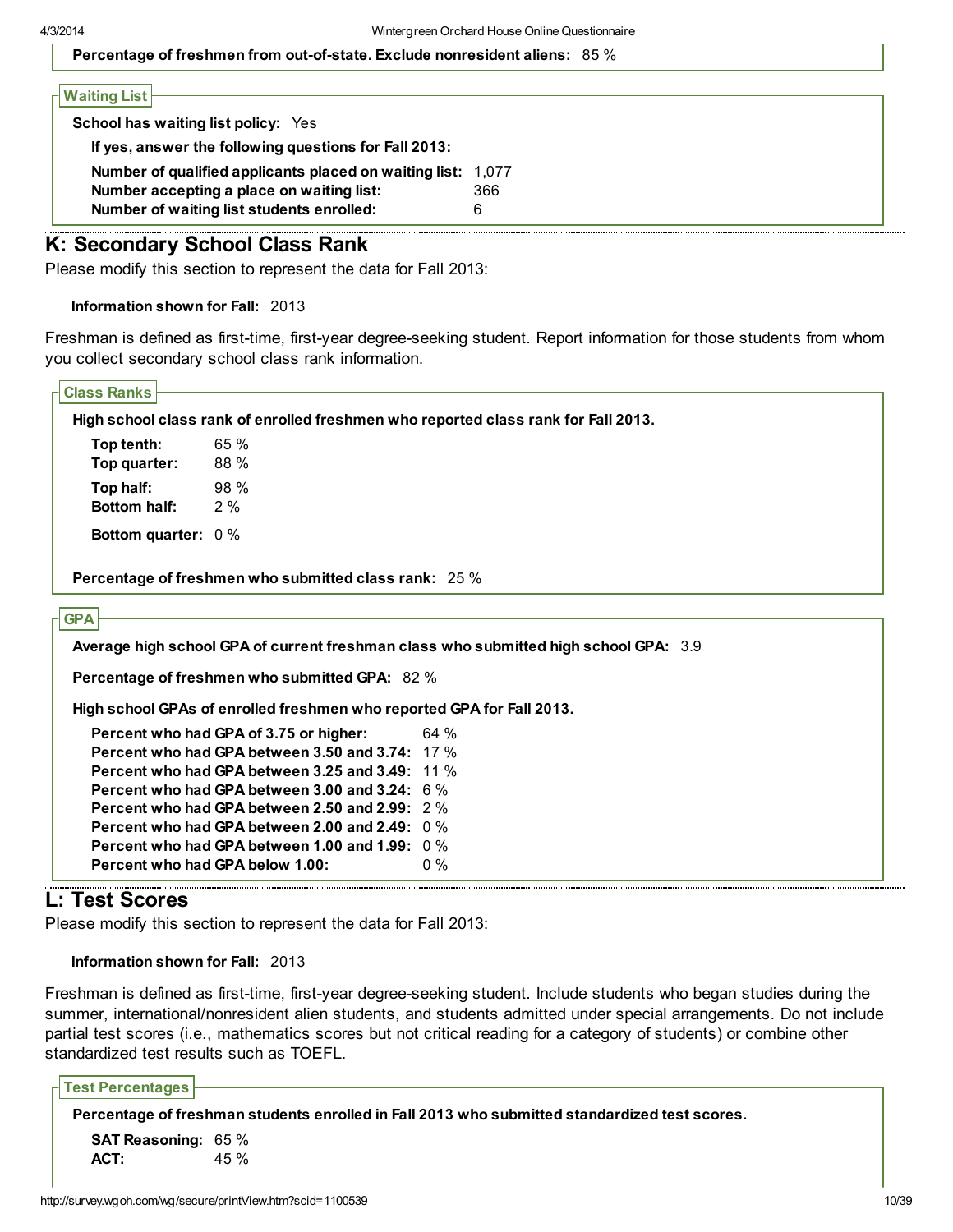## If percentages not available, which was taken by the majority of freshman students? SAT Reasoning

| <b>SAT Reasoning Scores of Freshman Students</b>                                                                                    |                |       |                          |                          |     |             |           |                    |  |  |  |  |
|-------------------------------------------------------------------------------------------------------------------------------------|----------------|-------|--------------------------|--------------------------|-----|-------------|-----------|--------------------|--|--|--|--|
| Scores of freshman students enrolled in Fall 2013 who submitted SAT Reasoning scores.                                               |                |       |                          |                          |     |             |           |                    |  |  |  |  |
| <b>Score Range</b>                                                                                                                  |                |       |                          | <b>Critical Reading</b>  |     | <b>Math</b> | Writing   |                    |  |  |  |  |
| 700-800                                                                                                                             |                |       | 42 %                     |                          |     | 21 %        | 37 %      |                    |  |  |  |  |
| 600-699                                                                                                                             |                |       | 42 %                     |                          |     | 56 %        | 49 %      |                    |  |  |  |  |
| 500-599                                                                                                                             |                |       | 15 %                     |                          |     | 22 %        | 13 %      |                    |  |  |  |  |
| 400-499                                                                                                                             |                |       | $1\%$                    |                          |     | 1%          | 1%        |                    |  |  |  |  |
| 300-399                                                                                                                             |                |       | $0\%$                    |                          |     | $0\%$       | $0\%$     |                    |  |  |  |  |
| 200-299                                                                                                                             |                |       | $0\%$                    |                          |     | $0\%$       | $0\%$     |                    |  |  |  |  |
|                                                                                                                                     |                |       |                          |                          |     |             |           | <b>Check Total</b> |  |  |  |  |
|                                                                                                                                     |                |       |                          |                          |     |             |           |                    |  |  |  |  |
| Range of middle 50% (25th-75th percentile) scores of freshman students enrolled in Fall 2013 who submitted SAT<br><b>Reasoning:</b> |                |       |                          |                          |     |             |           |                    |  |  |  |  |
| <b>Critical Reading:</b>                                                                                                            |                |       | 630                      | $\overline{\phantom{a}}$ | 720 |             |           |                    |  |  |  |  |
| Math:                                                                                                                               |                |       | 600                      | $\omega$                 | 690 |             |           |                    |  |  |  |  |
| Writing:                                                                                                                            |                |       | 630                      | $\sim$                   | 730 |             |           |                    |  |  |  |  |
| <b>Combined:</b>                                                                                                                    |                |       |                          |                          |     |             |           |                    |  |  |  |  |
|                                                                                                                                     |                |       |                          |                          |     |             |           |                    |  |  |  |  |
| <b>Average SAT Reasoning:</b>                                                                                                       |                |       |                          |                          |     |             |           |                    |  |  |  |  |
| Critical Reading: 671                                                                                                               |                |       |                          |                          |     |             |           |                    |  |  |  |  |
| Math:                                                                                                                               |                | 648   |                          |                          |     |             |           |                    |  |  |  |  |
| Writing:                                                                                                                            |                | 669   |                          |                          |     |             |           |                    |  |  |  |  |
| <b>Combined:</b>                                                                                                                    |                |       |                          |                          |     |             |           |                    |  |  |  |  |
|                                                                                                                                     |                |       |                          |                          |     |             |           |                    |  |  |  |  |
| <b>ACT Scores of Freshman Students</b>                                                                                              |                |       |                          |                          |     |             |           |                    |  |  |  |  |
| Scores of freshman students enrolled in Fall 2013 who submitted ACT scores.                                                         |                |       |                          |                          |     |             |           |                    |  |  |  |  |
| <b>Score Range</b>                                                                                                                  | <b>English</b> |       |                          | Math                     |     |             | Composite |                    |  |  |  |  |
| 30-36                                                                                                                               |                | 71 %  |                          | 41 %                     |     |             | 61 %      |                    |  |  |  |  |
| 24-29                                                                                                                               |                | 25 %  |                          | 51 %                     |     |             | 37 %      |                    |  |  |  |  |
| 18-23                                                                                                                               |                | 4 %   |                          | 8 %                      |     |             | 2%        |                    |  |  |  |  |
| $12 - 17$                                                                                                                           |                | $0\%$ |                          | $0\%$                    |     |             | 0%        |                    |  |  |  |  |
| $6 - 11$                                                                                                                            |                | $0\%$ |                          | $0\%$                    |     |             | 0%        |                    |  |  |  |  |
| Below 6                                                                                                                             |                | $0\%$ |                          | $0\%$                    |     |             | $0\%$     |                    |  |  |  |  |
|                                                                                                                                     |                |       |                          |                          |     |             |           | <b>Check Total</b> |  |  |  |  |
|                                                                                                                                     |                |       |                          |                          |     |             |           |                    |  |  |  |  |
| Range of middle 50% (25th-75th percentile) scores of freshman students enrolled in Fall 2013 who submitted<br>ACT:                  |                |       |                          |                          |     |             |           |                    |  |  |  |  |
| English:                                                                                                                            | 29             |       | $\overline{\phantom{a}}$ | 34                       |     |             |           |                    |  |  |  |  |
| Math:                                                                                                                               | 27             |       | $\sim$                   | 31                       |     |             |           |                    |  |  |  |  |
| Writing:                                                                                                                            | 8              |       | $\omega$                 | 10                       |     |             |           |                    |  |  |  |  |
| Composite:                                                                                                                          | 28             |       | $\mathbb{Z}^2$           | 32                       |     |             |           |                    |  |  |  |  |
|                                                                                                                                     |                |       |                          |                          |     |             |           |                    |  |  |  |  |
| <b>Average ACT:</b>                                                                                                                 |                |       |                          |                          |     |             |           |                    |  |  |  |  |
| English:                                                                                                                            | 31             |       |                          |                          |     |             |           |                    |  |  |  |  |
| Math:                                                                                                                               | 29             |       |                          |                          |     |             |           |                    |  |  |  |  |
| Writing:                                                                                                                            |                |       |                          |                          |     |             |           |                    |  |  |  |  |
| Composite: 30                                                                                                                       |                |       |                          |                          |     |             |           |                    |  |  |  |  |
|                                                                                                                                     |                |       |                          |                          |     |             |           |                    |  |  |  |  |
|                                                                                                                                     |                |       |                          |                          |     |             |           |                    |  |  |  |  |

M: Student Body Characteristics

Please modify this section to represent the data for Fall 2013:

Information shown for Fall: 2013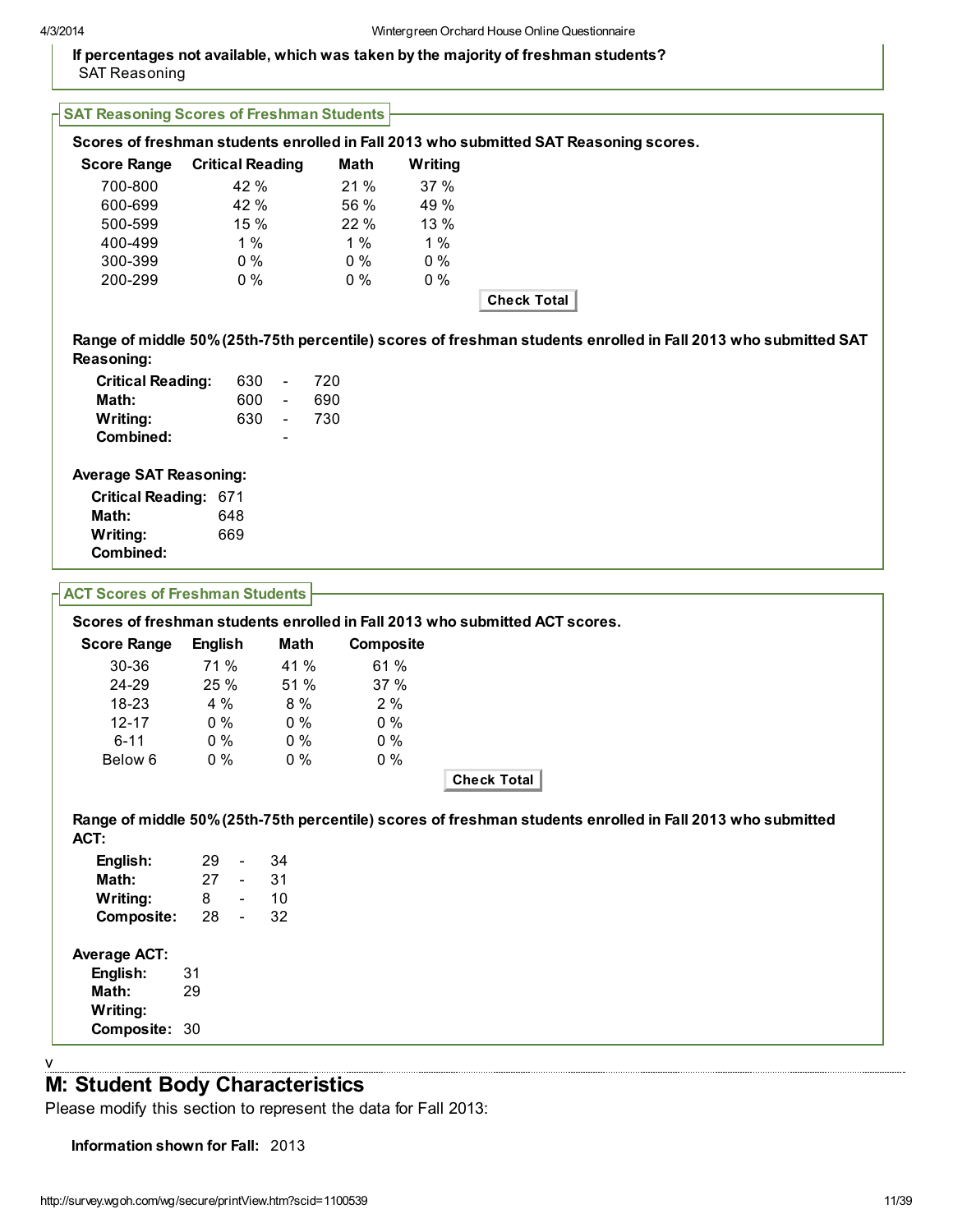### Percentage of full-time undergraduates from out-of-state. Exclude nonresident aliens: 85 %

| Foreign Schools Only                                           |   |
|----------------------------------------------------------------|---|
| Percentage of full-time undergraduates from the U.S.:          | % |
| Percentage of full-time undergraduates from your country:      | % |
| Percentage of full-time undergraduates from other countries: % |   |

#### Average age of full-time, degree-seeking undergraduate students: 20

| <b>Nonresident aliens:</b><br>24<br>74<br>26<br>93<br>Hispanic/Latino:<br>55<br><b>Black or African American, non-Hispanic/Latino:</b><br>18<br>White, non-Hispanic/Latino:<br>333<br>1,272<br>American Indian or Alaska Native, non-Hispanic/Latino:<br>10<br>0<br>21<br>95<br>Asian, non-Hispanic/Latino:<br>Native Hawaiian or other Pacific Islander, non-<br>$\Omega$<br>0<br>Hispanic/Latino:<br>37<br>42<br>Two or more races, non-Hispanic/Latino:<br>53<br>21<br>Race and/or ethnicity unknown:<br>Total:<br>480<br>1,694<br>0 | <b>Breakdowns</b> | First-<br>year | Degree-<br><b>Seeking</b><br>Undergraduate | Undergraduate |
|-----------------------------------------------------------------------------------------------------------------------------------------------------------------------------------------------------------------------------------------------------------------------------------------------------------------------------------------------------------------------------------------------------------------------------------------------------------------------------------------------------------------------------------------|-------------------|----------------|--------------------------------------------|---------------|
|                                                                                                                                                                                                                                                                                                                                                                                                                                                                                                                                         |                   |                |                                            |               |
|                                                                                                                                                                                                                                                                                                                                                                                                                                                                                                                                         |                   |                |                                            |               |
|                                                                                                                                                                                                                                                                                                                                                                                                                                                                                                                                         |                   |                |                                            |               |
|                                                                                                                                                                                                                                                                                                                                                                                                                                                                                                                                         |                   |                |                                            |               |
|                                                                                                                                                                                                                                                                                                                                                                                                                                                                                                                                         |                   |                |                                            |               |
|                                                                                                                                                                                                                                                                                                                                                                                                                                                                                                                                         |                   |                |                                            |               |
|                                                                                                                                                                                                                                                                                                                                                                                                                                                                                                                                         |                   |                |                                            |               |
|                                                                                                                                                                                                                                                                                                                                                                                                                                                                                                                                         |                   |                |                                            |               |
|                                                                                                                                                                                                                                                                                                                                                                                                                                                                                                                                         |                   |                |                                            |               |
|                                                                                                                                                                                                                                                                                                                                                                                                                                                                                                                                         |                   |                |                                            |               |

## Class Size

In the table below, please use the definition for Class Section to report information about the size of class sections offered.

| 2-9 Students:         | 76  |    |
|-----------------------|-----|----|
| 10-19 Students:       | 203 |    |
| 20-29 Students:       | 98  |    |
| 30-39 Students:       | 29  |    |
| 40-49 Students:       | 10  |    |
| 50-99 Students:       | O   |    |
| 100+ Students:        | O   |    |
| <b>Total Classes:</b> | 416 | Тი |
|                       |     |    |

## N: Programs/Services for Learning Disabled Students

Please modify this section to represent the data for Fall 2013:

### Information shown for Fall: 2013

According to the National Joint Committee on Learning Disabilities, learning disabilities is a "general term that refers to a heterogenous group of disorders manifested by significant difficulties in the acquisition and use of listening, speaking, reading, writing, reasoning, or mathematical abilities." A learning disability is presumably due to central nervous system dysfunction, and is not primarily due to other handicapping conditions, environmental, or cultural influences. It is not a form of mental retardation, or an emotional disorder.

| LD Program                                                                                  |       |
|---------------------------------------------------------------------------------------------|-------|
| According to the above definition, institution accepts learning disabled (LD) students: Yes |       |
| <b>Check one:</b> Support services but no program                                           |       |
| If specific program, list program name:                                                     |       |
| http://survey.wgoh.com/wg/secure/printView.htm?scid=1100539                                 | 12/39 |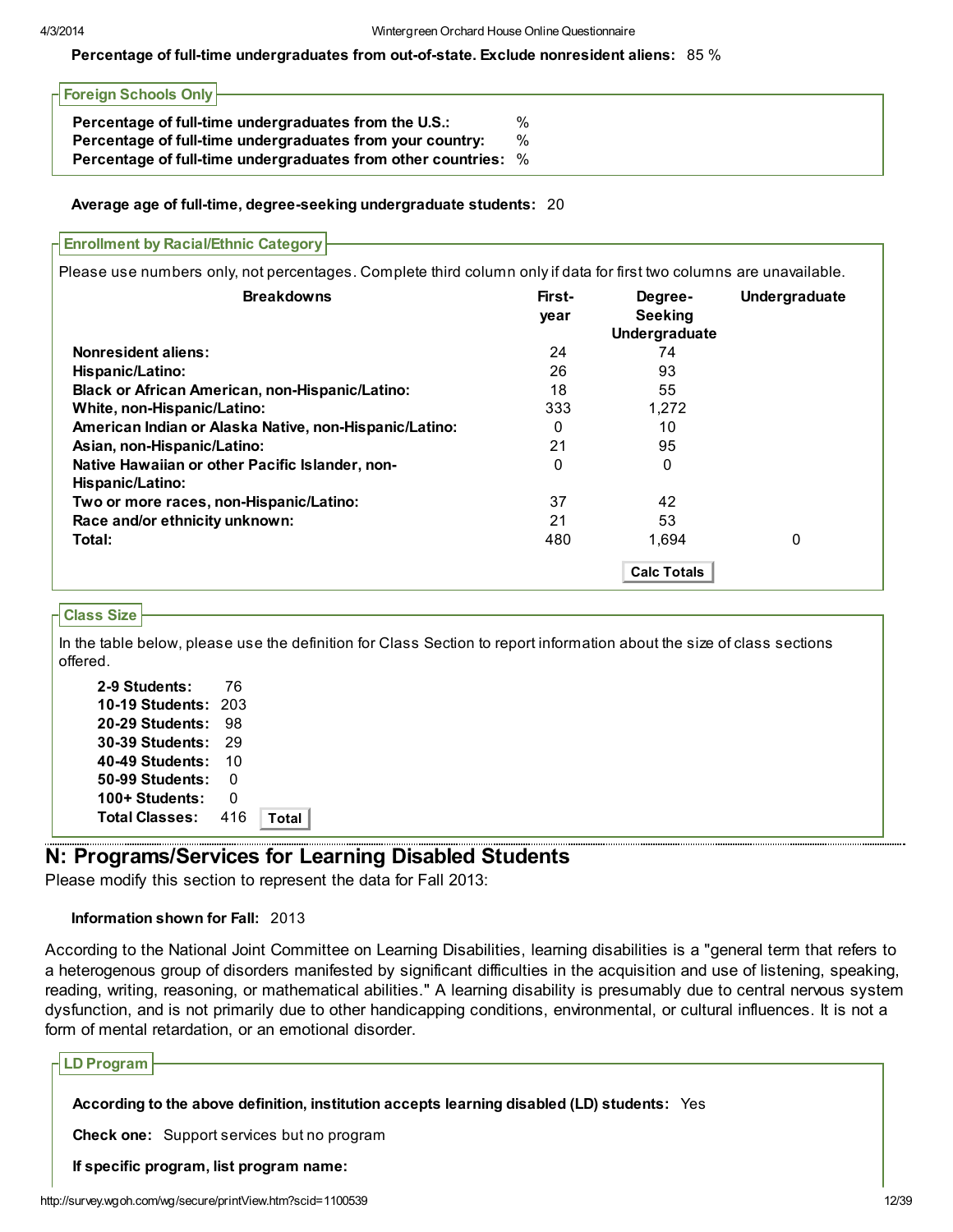## LD Program Limitations

LD program limited to specific number: No If yes, specify number:

LD program limited to specific percentage: No If yes, specify percent: %

### LD Program Applications

Figures should specifically reflect LD program applications, not general admissions applications from LD students.

Number of completed self-identified LD applications received for the 2013-2014 academic year: Number of self-identified LD applicants offered admission for the 2013-2014 academic year: Number of self-identified LD applicants offered admission who enrolled for the 2013-2014 academic year:

Total number of undergraduate students in LD program or receiving services for the 2013-2014 academic year: 120

### LD Program Requirements

X Diagnostic tests Requirements same for LD students: Yes -OR-Check all that apply: Critical Reading: Math: Combined: **ACT** English: Math: Composite: Required Child Study Team report required if student is classified **Other** 

Personal interview: Recommended

Essay required: Yes If yes, may it be typed? Yes

Untimed standardized tests accepted: Yes GED certification accepted: No

Minimum class rank accepted: Minimum letter grade average accepted:

Specify any admissions requirements for LD students that may be waived on individual basis:

### LD Student Services

Check services available to all LD students Remedial math Remedial English Remedial reading Other special classes Diagnostic testing

X Note taking Oral tests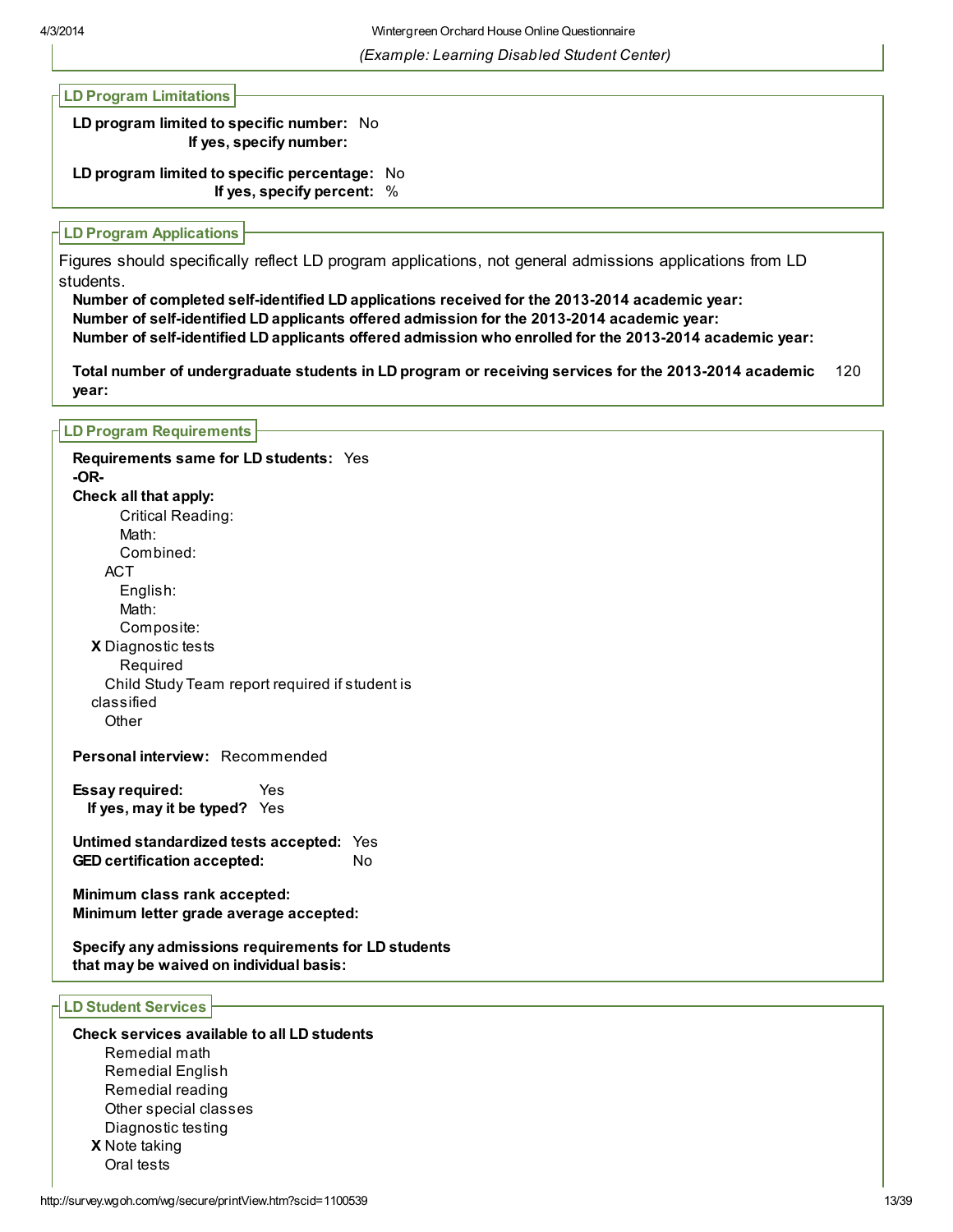| <b>X</b> Readers<br><b>X</b> Tutors                                                                     |
|---------------------------------------------------------------------------------------------------------|
| X Other testing accommodations                                                                          |
| X Reading machines                                                                                      |
| X Tape recorders                                                                                        |
| Videotaped classes                                                                                      |
| Untimed tests                                                                                           |
| Special bookstore                                                                                       |
| Learning center                                                                                         |
| X Extended time for tests                                                                               |
| X Early syllabus                                                                                        |
| X Exam on tape or computer                                                                              |
| Substitution of courses                                                                                 |
| Take home exam                                                                                          |
| X Texts on tape                                                                                         |
| X Typist/Scribe                                                                                         |
| X Priority registration                                                                                 |
| X Priority seating                                                                                      |
| Waiver of foreign language degree requirement                                                           |
| Proofreading services                                                                                   |
| Waiver of math degree requirement                                                                       |
| X Other                                                                                                 |
| assistive technology, Alphasmarts, equipment loan, computer-based testing, reduced distraction testing. |
| Learning disabled students are tutored: Individually and in small groups                                |
| Credit toward degree is given for remedial courses: No                                                  |
| Term that best describes LD program/services:<br>Partial                                                |
| Lighter course load for LD students: No                                                                 |
| Additional time to complete degree: No                                                                  |
| Are there any additional costs for LD<br>No<br>program/services?                                        |
| Extra cost: 0<br>per:                                                                                   |
| <b>Staff Persons</b>                                                                                    |
|                                                                                                         |
| Number of staff persons available to work with LD students:                                             |

Full-time: 1

Part-time:

## Key Staff Person

Name: Erin Farrell Salva Title: Coordinator of Disability Services

## LD Program Contact

Name: Erin Farrell Salva Title: Coordinator of Disability Services Phone: 740 427-5453 E-mail: salvae@kenyon.edu

## Comments

Please comment on any areas not covered above that would describe your LD program or its requirements:

Additional LD Program Information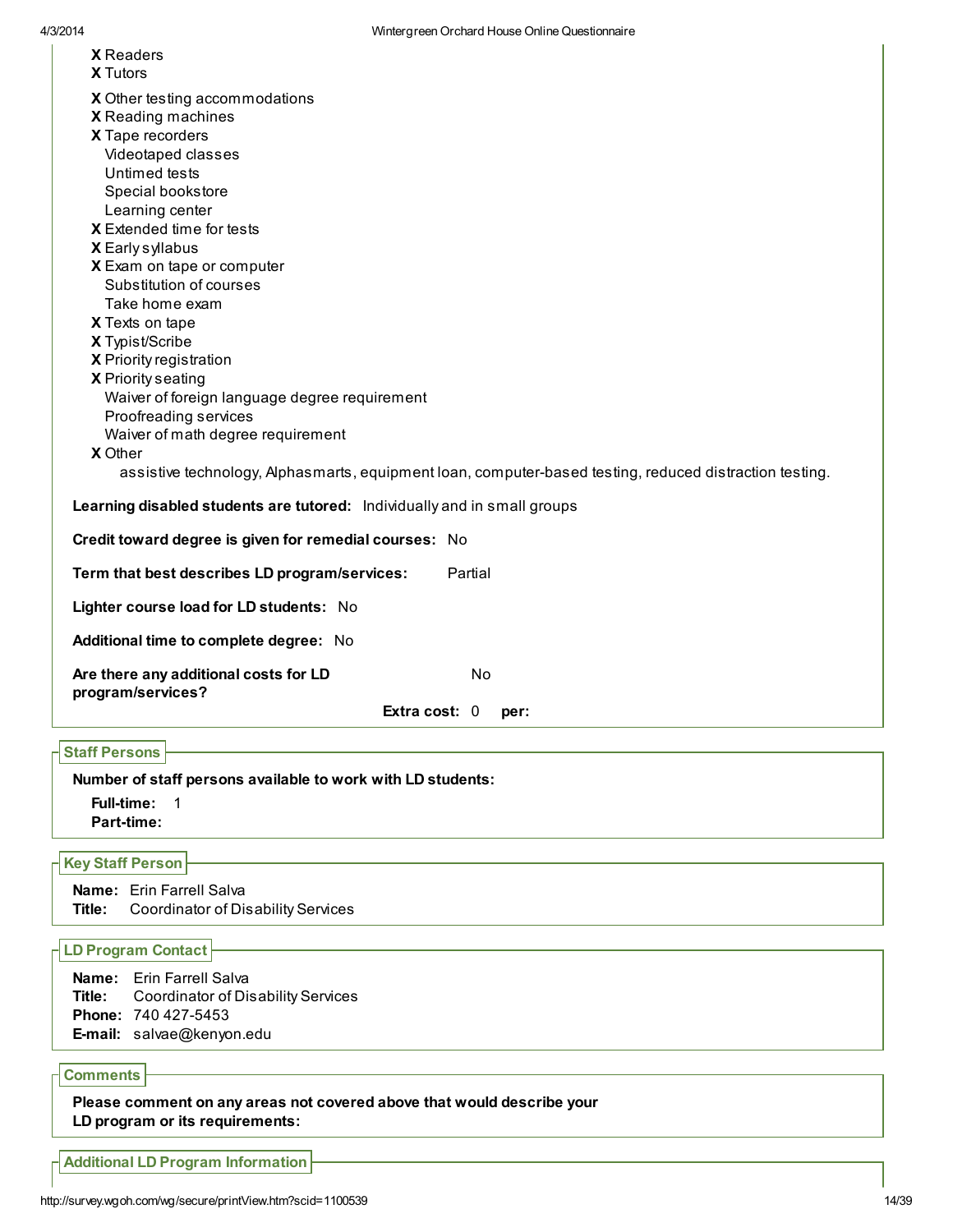Are LD program services available to students who have Yes not self-identified during the application process?

Application closing deadline for LD program: (Example: January 15)

Do students complete a separate application for admissions? No

Are students simultaneously accepted to the institution and the LD program? Yes

Does a member of the LD program sit on the admissions committee? No

Are high school math waivers accepted? No

Are high school foreign language waivers accepted? No

Is documentation of a neuropsychological or comprehensive psycho-educational evaluation required for admission to the program?: Yes

#### Select all required tests:

- X Nelson-Denny Reading Test
- X SATA (Scholastic Abilities Test for Adults)
- X Wechsler Adult Intelligence Scale, 4th edition
- X WISC-IV (Wechsler Intelligence Scale for Children, 4th edition)
- X Woodcock-Johnson Psycho-educational testing and/or Achievement Tests Other Tests

#### Testing documentation must be dated within how many months of application? 60

#### LD Services Available For:

- X Freshmen
- X Sophomores
- X Juniors
- X Seniors

#### Counseling services that are offered to LD Students:

| <b>X</b> Academic               | times per academic year |
|---------------------------------|-------------------------|
| <b>X</b> Psychological          | times per academic year |
| <b>X</b> Student Support Groups | times per academic year |
| <b>X</b> Vocational             | times per academic year |

#### Is there an advisor/advocate from the LD program available to student? Yes

If yes, how often does the advisor/advocate meet with faculty? times per month If yes, how often does the advisor/advocate meet with student? times per month

Is individual tutoring available? Yes If yes, how often? Weekly

What is the average size of tutoring groups?

Check Tutorial Options:

|                       | <b>Individual Group</b> |
|-----------------------|-------------------------|
| Time Management       | x                       |
| Organizational Skills | x                       |
| Strategies            | x                       |
| Content Area          |                         |
| <b>Writing Labs</b>   | x                       |
| Math Labs             | X                       |
| Study Skills          |                         |

Total number of graduate students available to work with LD students: Total number of peer tutors available to work with LD students:

Are single rooms available to students with specific disabilities? Yes If yes, is a medical note required? Yes

LD Program Mailing Address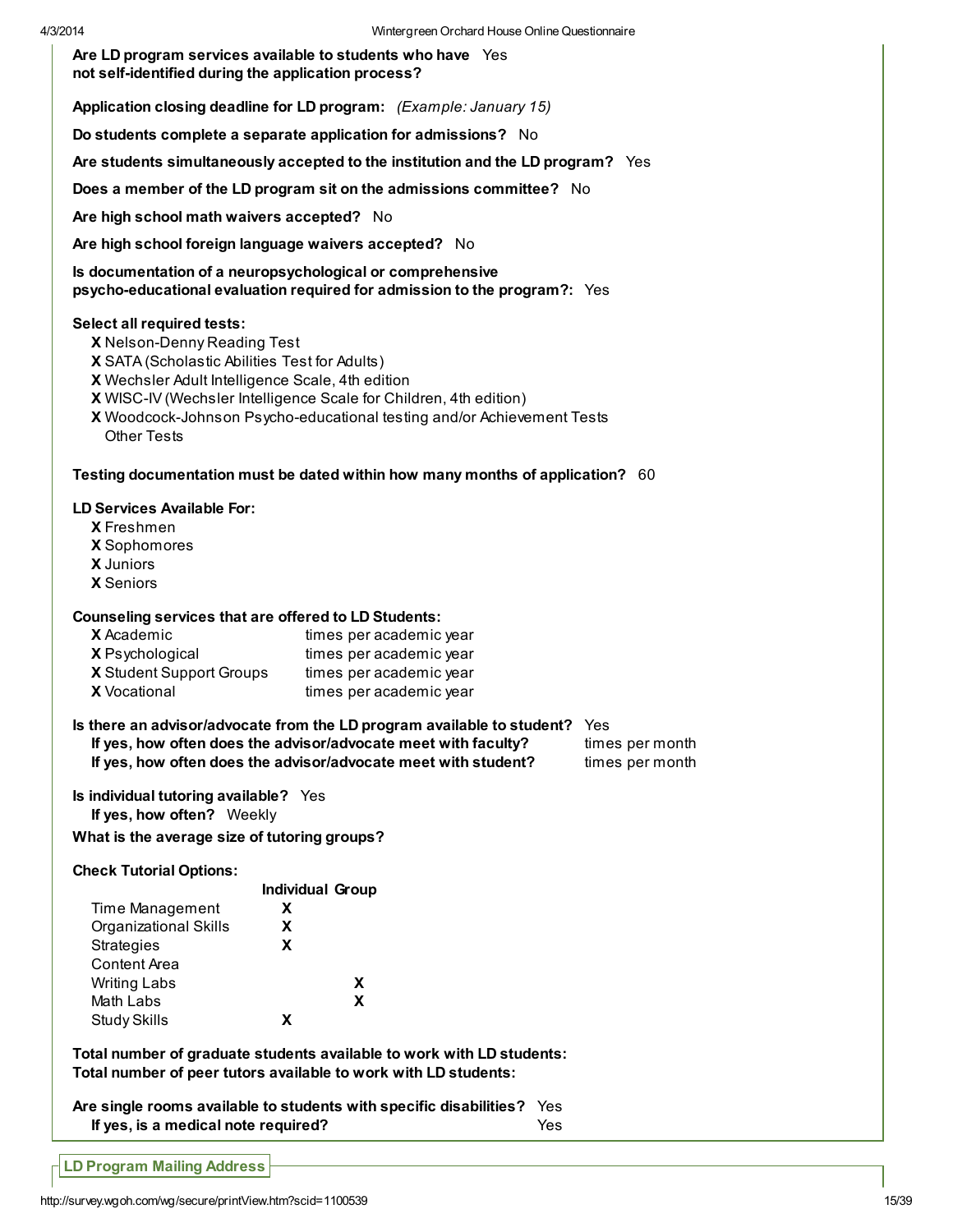| <b>Address:</b> Kenyon College - Student Accessibility and Support Services<br>Gambier<br>Citv:<br>State:<br>OН<br>43022<br>Zip: |  |
|----------------------------------------------------------------------------------------------------------------------------------|--|
|----------------------------------------------------------------------------------------------------------------------------------|--|

URL for LD Program Unit: http://www.kenyon.edu/directories/offices-services/academic-advising/student-accessibilitysupport-services/learning-disabilities/

# O: International Applicant Information

Please modify this section to represent the data for Fall 2013:

## Information shown for Fall: 2013

| Indicate test requirements for undergraduate international applicants whose native language is not English, and<br>specify the minimum score that is acceptable for each.<br>Q=Required, M=Required Of Some, C=Recommended, S=Considered If Submitted, N=Not Used |                                                                                                                                        |  |  |
|-------------------------------------------------------------------------------------------------------------------------------------------------------------------------------------------------------------------------------------------------------------------|----------------------------------------------------------------------------------------------------------------------------------------|--|--|
| <b>TOEFL only</b><br><b>MELAB only</b><br><b>TOEFL or MELAB</b>                                                                                                                                                                                                   | Q                                                                                                                                      |  |  |
| Preference:                                                                                                                                                                                                                                                       | <b>TOEFL</b>                                                                                                                           |  |  |
| <b>Minimum TOEFL score:</b><br>Paper:<br>Internet: 100                                                                                                                                                                                                            |                                                                                                                                        |  |  |
| <b>Minimum MELAB score:</b>                                                                                                                                                                                                                                       |                                                                                                                                        |  |  |
| <b>SAT Reasoning or ACT</b><br><b>SAT Subject</b>                                                                                                                                                                                                                 | Q                                                                                                                                      |  |  |
| Preference:                                                                                                                                                                                                                                                       | No Preference                                                                                                                          |  |  |
| <b>Minimum SAT Reasoning:</b><br><b>Critical Reading:</b><br>Math:<br>Combined:<br>Writing:                                                                                                                                                                       |                                                                                                                                        |  |  |
| <b>Minimum ACT:</b><br>English:<br>Math:<br>Composite:<br>Writing:                                                                                                                                                                                                |                                                                                                                                        |  |  |
| <b>Minimum SAT Subject:</b><br>If SAT Reasoning/ACT/SAT Subject required, check correct statement:<br>SAT Reasoning/ACT/SAT Subject may replace TOEFL/MELAB                                                                                                       |                                                                                                                                        |  |  |
| <b>Aid Available for International Applicants</b>                                                                                                                                                                                                                 |                                                                                                                                        |  |  |
| to degree-seeking international nonresident aliens?                                                                                                                                                                                                               | Does school offer college-administered need-based or non-need-based aid<br>Yes                                                         |  |  |
|                                                                                                                                                                                                                                                                   | If yes, number of degree-seeking nonresident aliens who received<br>need-based or non-need-based aid in 2013-2014 academic year:<br>52 |  |  |
| Total amount from all sources to degree-seeking nonresident aliens: \$2,283,674.00                                                                                                                                                                                |                                                                                                                                        |  |  |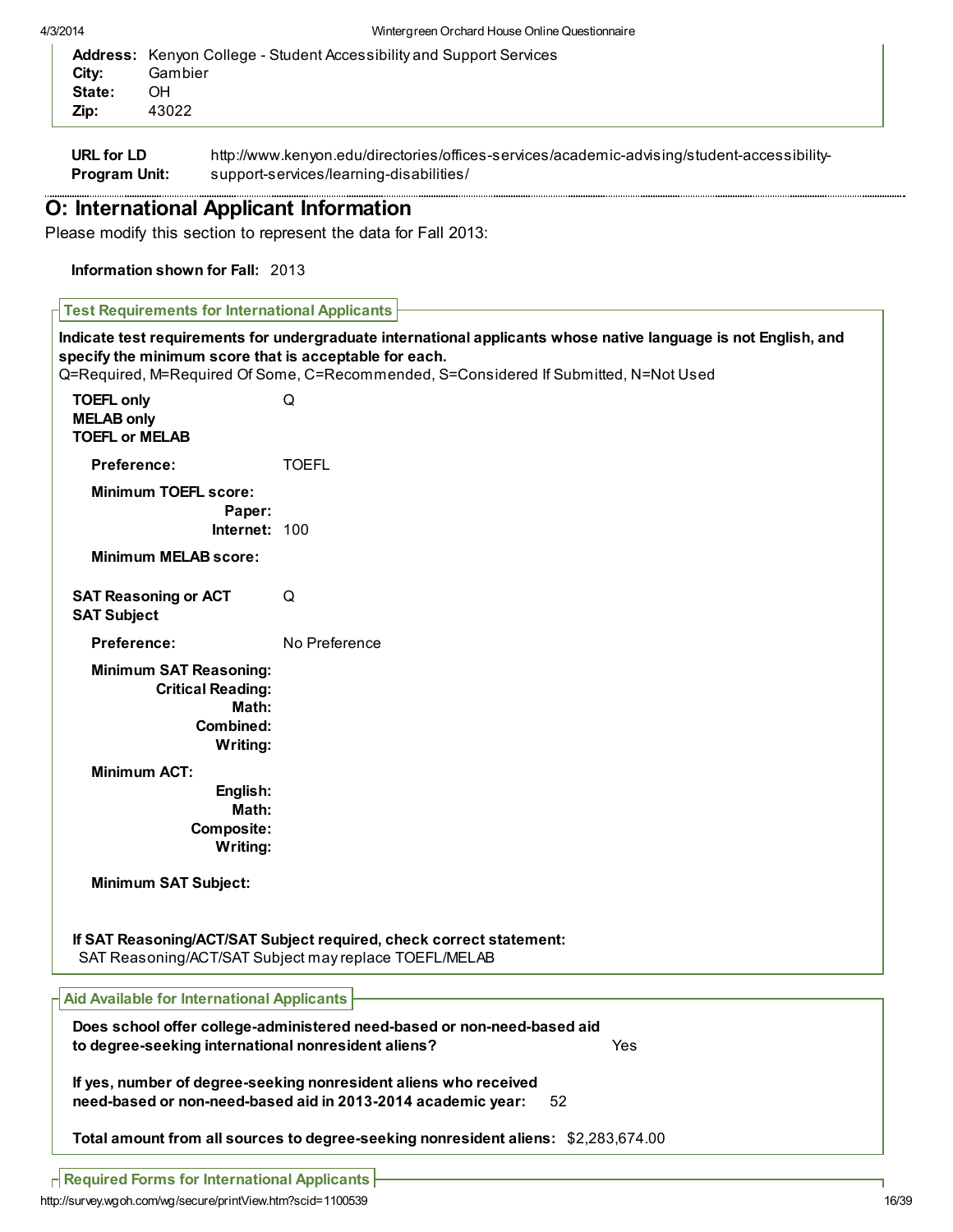| Check all financial aid forms degree-seeking, nonresident alien, first-year financial aid<br>applicants must submit and indicate the appropriate deadline for each form:<br>Institution's own financial aid form<br>Priority Date:<br>Closing Date: January 15<br>rolling basis |  |
|---------------------------------------------------------------------------------------------------------------------------------------------------------------------------------------------------------------------------------------------------------------------------------|--|
| <b>CSS/Financial Aid PROFILE</b><br>Priority Date:<br>Closing Date:<br>rolling basis                                                                                                                                                                                            |  |
| X Foreign Student's Financial Aid Application<br>Priority Date:<br>Closing Date: February 15<br>rolling basis                                                                                                                                                                   |  |
| X Foreign Student's Certification of Finances<br>Priority Date:<br>Closing Date: February 15<br>rolling basis                                                                                                                                                                   |  |
| <b>X</b> Other<br>Please Specify: proof of VISA status, PROFILE (Canada or Mexico)<br>Priority Date:<br>Closing Date: February 15<br>rolling basis                                                                                                                              |  |

# Application Requirements for International Applicants Advanced deposit required (in addition to tuition/room deposits required of all students): Yes **Preapplication form required:** No Separate application form required: No

## Application Closing Dates for International Applicants

Fall: January 15 Winter: Spring: Summer:

#### Foreign Countries Represented

#### Number of foreign countries represented by degree-seeking undergraduate nonresident aliens for Fall 2013: 44

List up to six foreign countries most often represented:

- 1) China
- 2) Nigeria
- 3) New Zealand
- 4) Germany
- 5) Botswana
- 6) Brazil

#### Special Services for International Applicants

#### Check special services offered for international applicants:

- English lab
- X Special counselors/advisors
- X Host family program
- International student center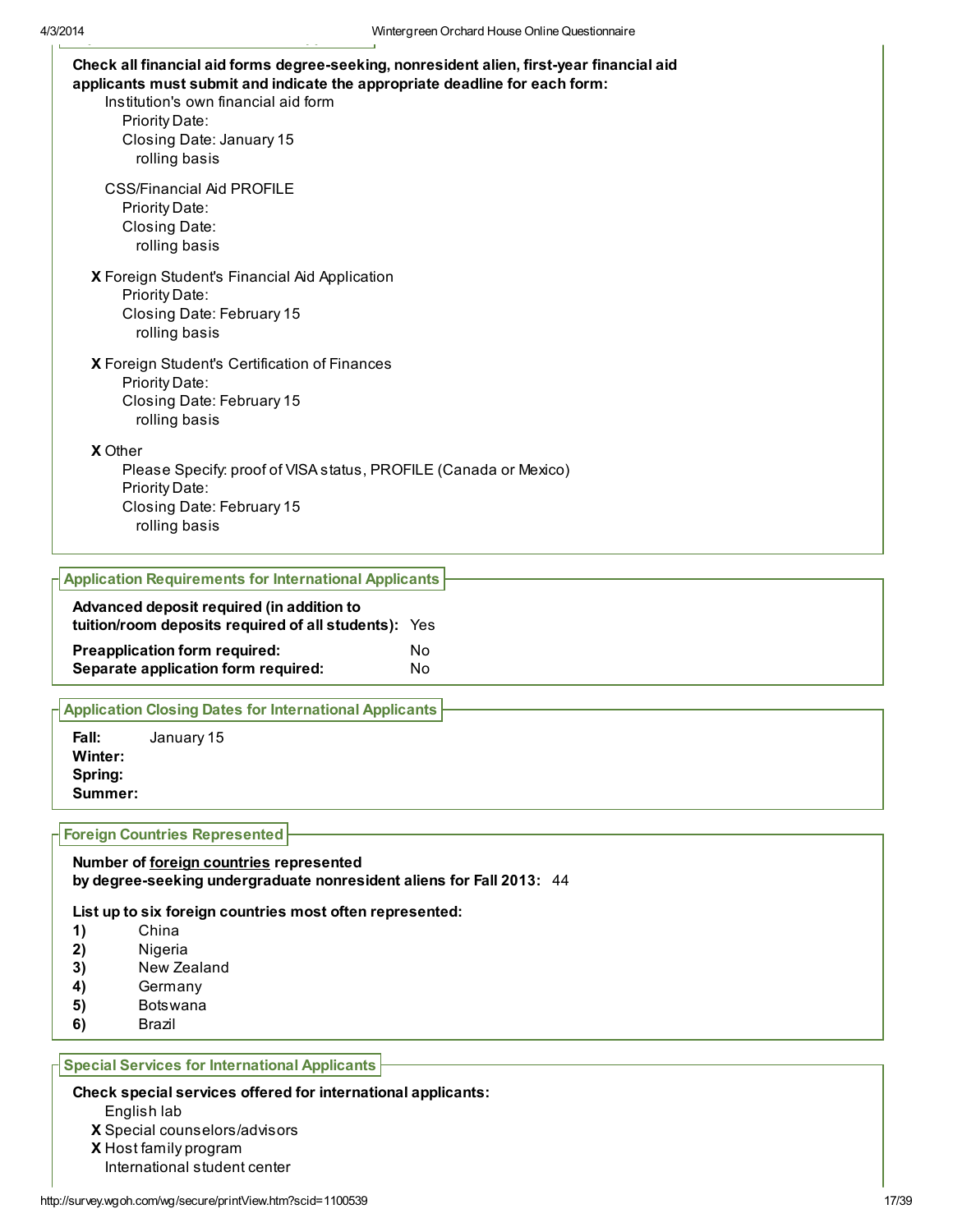- ESL program/classes
- X Special orientation **Other**

International Admissions Contact

Name: Marne Ausec Title: Director of the Center for Global Engagement Phone: 740 427-5637 E-mail: ausecm@kenyon.edu

# P: Tuition and Expenses

Please modify this section to represent the data for 2014-2015 academic year:

When will current tuition figures be available? 2/5/2014

### Information shown for academic year beginning Fall: 2014

2014-2015 undergraduate tuition, per academic year

| <b>Tuition</b>                                            |
|-----------------------------------------------------------|
|                                                           |
| In-state tuition:<br>\$45,500.00                          |
| Out-of-state tuition: \$45,500.00                         |
|                                                           |
| Check any                                                 |
| Comprehensive tuition/room/board/fees                     |
| In-state tuition based on                                 |
| per credit hour, hrs/yr                                   |
| Out-of-state tuition based on                             |
| per credit hour, hrs/yr<br>No tuition for state residents |
| School has no tuition                                     |
| Other tuition                                             |
|                                                           |
| <b>Additional Expenses</b>                                |
|                                                           |
| <b>Additional required fees:</b><br>\$1,830.00            |
| <b>Estimate for books and supplies:</b><br>\$1,900.00     |
|                                                           |
| Estimate for other academic expenses: \$1,370.00          |
| Nature of expenses (ie. personal, transportation)         |
| Transportation, personal.                                 |
|                                                           |
| <b>On-campus Housing, per Academic Year</b>               |
|                                                           |
| \$5,030.00<br>Room:                                       |
| \$6,530.00<br>Board:                                      |
| <b>Combined Room and Board:</b><br>\$11,560.00            |
|                                                           |
| <b>Tuition/Expense Comments</b>                           |
| Tuition is estimated: No                                  |
|                                                           |
| Check any                                                 |
| Tuition includes fees                                     |
| Tuition figures are Canadian                              |
| No meal plan offered                                      |
| Room and board figures are estimates                      |
| Tuition and fees vary by year of study                    |
| Other                                                     |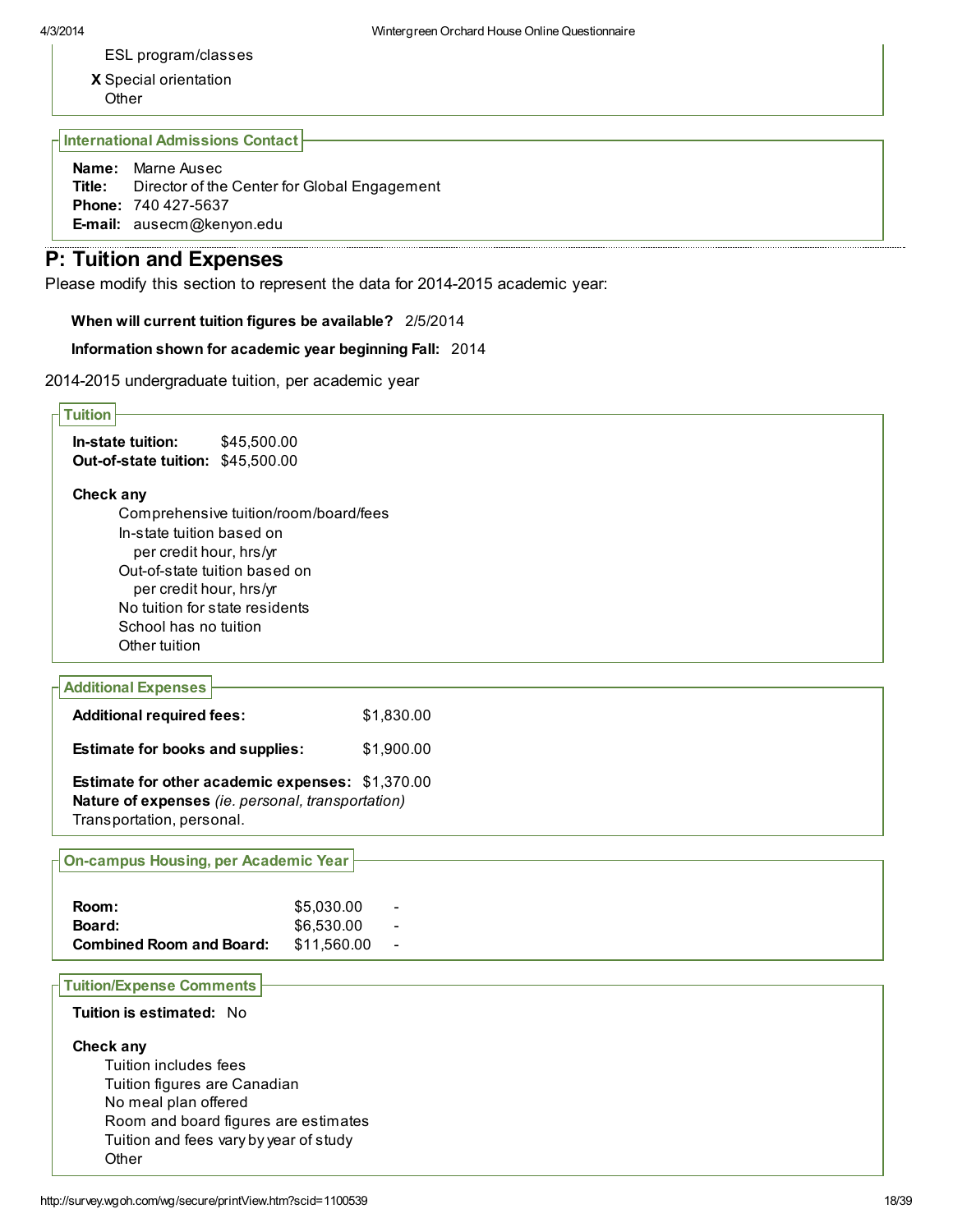# Q: Financial Aid

Please modify this section to represent the data for 2013-2014 academic year:

When will current financial aid figures be available? 10/15/2013

Information shown for academic year beginning Fall: 2013

Financial aid available to mainland U.S. undergraduates: Yes

Which needs-analysis methodology does your institution use in awarding institutional aid: Both FM and IM

| <b>Required Forms</b>              |                                                                                        |
|------------------------------------|----------------------------------------------------------------------------------------|
|                                    | Check all financial aid forms domestic first-year financial aid applicants must submit |
|                                    | and indicate the appropriate deadline for each form for the 2014-2015 academic year:   |
| <b>X FAFSA</b>                     |                                                                                        |
|                                    | Priority Date: (Example: January 15)                                                   |
|                                    | Closing Date: February 15                                                              |
| rolling                            |                                                                                        |
|                                    | Institution's own financial aid form                                                   |
| Closing Date:                      | Priority Date: (Example: January 15)                                                   |
| rolling                            |                                                                                        |
|                                    |                                                                                        |
| <b>X</b> CSS/Financial Aid PROFILE | Priority Date: (Example: January 15)                                                   |
|                                    | Closing Date: February 15                                                              |
| rolling                            |                                                                                        |
| State aid form                     |                                                                                        |
|                                    | Priority Date: (Example: January 15)                                                   |
| Closing Date:                      |                                                                                        |
| rolling                            |                                                                                        |
|                                    | X Noncustodial (Divorced/Separated) Parent's Statement                                 |
|                                    | Priority Date: (Example: January 15)                                                   |
|                                    | Closing Date: February 15                                                              |
| rolling                            |                                                                                        |
|                                    | <b>Business/Farm Supplement</b>                                                        |
|                                    | Priority Date: (Example: January 15)                                                   |
| Closing Date:<br>rolling           |                                                                                        |
|                                    |                                                                                        |
| X Other                            | Please Specify: tax forms                                                              |
|                                    | Priority Date: (Example: January 15)                                                   |
|                                    | Closing Date: February 15                                                              |
| rolling                            |                                                                                        |
|                                    |                                                                                        |

### Financial Aid Notification

#### (Choose only one)

Notification of awards is on rolling basis

X Notification begins April 1

### Financial Aid

Modify data for students receiving aid for the academic year beginning Fall 2013. Note: Students may be counted in more than one row, and full-time first-year students should also be counted as full-time undergraduates.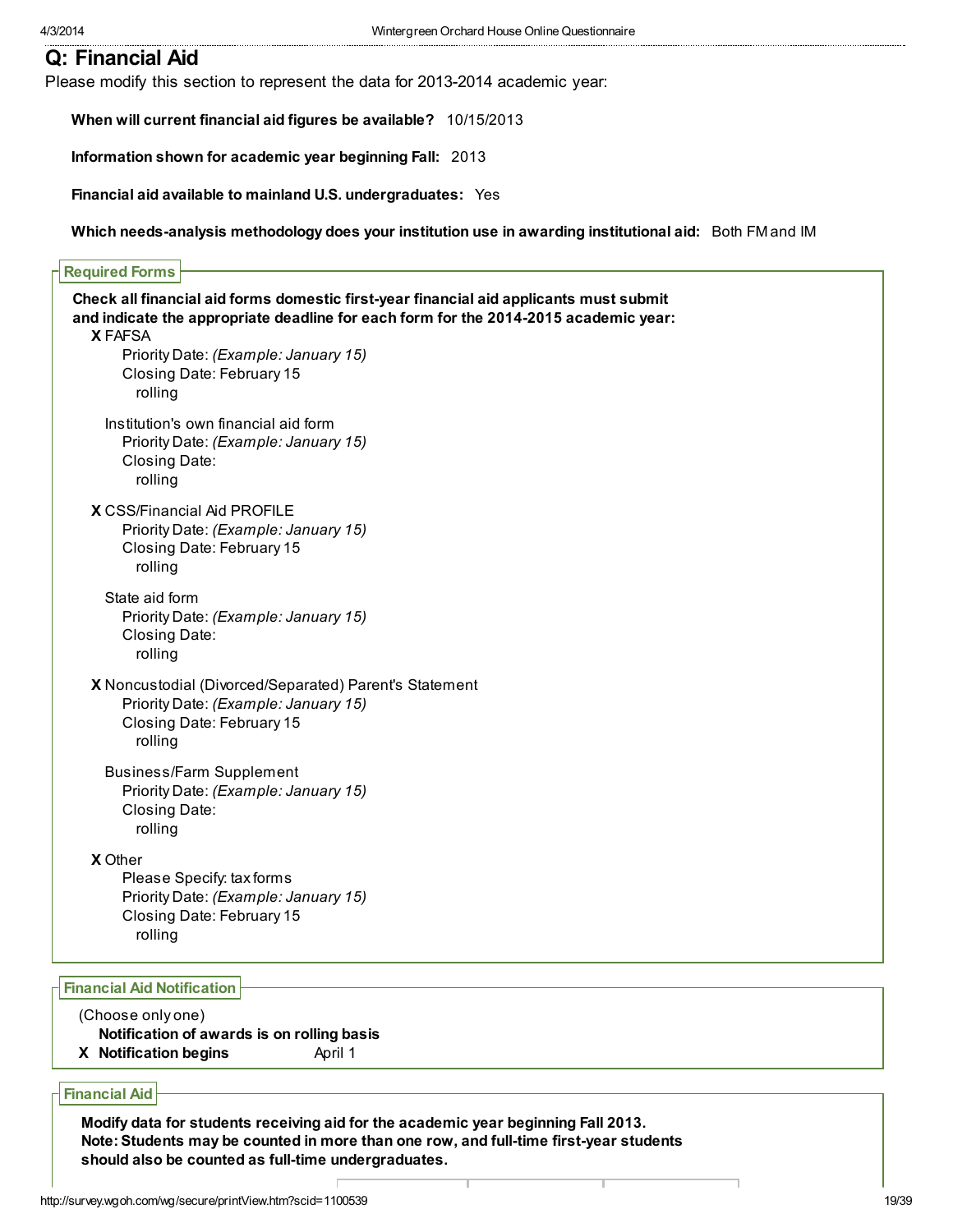| 4/3/2014<br>Wintergreen Orchard House Online Questionnaire |    |                                                                                                                                                                                                                                                                                                        |                                            |  |                               |   |                        |  |
|------------------------------------------------------------|----|--------------------------------------------------------------------------------------------------------------------------------------------------------------------------------------------------------------------------------------------------------------------------------------------------------|--------------------------------------------|--|-------------------------------|---|------------------------|--|
|                                                            |    |                                                                                                                                                                                                                                                                                                        | <b>First-time</b><br>full-time<br>freshmen |  | <b>Full-time</b><br>undergrad |   | Part-time<br>undergrad |  |
|                                                            |    | a) Number of degree-seeking<br>undergraduate students.                                                                                                                                                                                                                                                 | 480                                        |  | 1,883                         |   | 0                      |  |
|                                                            |    | b) Number of students in line a) who<br>applied for need-based financial aid.                                                                                                                                                                                                                          | 277                                        |  | 871                           |   | 0                      |  |
|                                                            |    | c) Number of students in line b) who<br>were determined to have financial<br>need.                                                                                                                                                                                                                     | 195                                        |  | 716                           |   | 0                      |  |
|                                                            |    | d) Number of students in line c) who<br>were awarded financial aid                                                                                                                                                                                                                                     | 194                                        |  | 713                           |   | 0                      |  |
|                                                            |    | e) Number of students in line d) who<br>were awarded any need-based<br>scholarship or grant aid.                                                                                                                                                                                                       | 185                                        |  | 694                           |   | 0                      |  |
|                                                            | f) | Number of students in line d) who<br>were awarded any need-based self-<br>help aid.                                                                                                                                                                                                                    | 153                                        |  | 535                           |   | 0                      |  |
|                                                            |    | g) Number of students in line d) who<br>were awarded any non-need-based<br>scholarship or grant aid.                                                                                                                                                                                                   | 40                                         |  | 121                           |   | 0                      |  |
|                                                            |    | h) Number of students in line d) whose<br>need was fully met (exclude PLUS<br>loans, unsubsidized loans, and<br>private alternative loans).                                                                                                                                                            | 127                                        |  | 480                           |   | 0                      |  |
|                                                            | i) | On average, the percentage of need<br>that was met of students who were<br>awarded any need-based aid.<br>Exclude any aid that was awarded in<br>excess of need as well as any<br>resources that were awarded to<br>replace EFC (PLUS loans,<br>unsubsidized loans, and private<br>alternative loans). | 96 %                                       |  | 96.4                          | % | %                      |  |
|                                                            | j) | The average financial aid package of<br>those in line d). Exclude any<br>resources that were awarded to<br>replace EFC (PLUS loans,<br>unsubsidized loans, and private<br>alternative loans).                                                                                                          | 37,979                                     |  | 38,495                        |   | 0                      |  |

|         | $\mathsf{\Gamma}$ Financial Aid (cont)                                                                                                     |                                            |                               |                               |
|---------|--------------------------------------------------------------------------------------------------------------------------------------------|--------------------------------------------|-------------------------------|-------------------------------|
|         |                                                                                                                                            | <b>First-time</b><br>full-time<br>freshmen | <b>Full-time</b><br>undergrad | <b>Part-time</b><br>undergrad |
| k)      | Average need-based scholarship or<br>grant award of those in line e)                                                                       | 36.344                                     | 35,375                        | 0                             |
| $\vert$ | Average need-based self-help<br>award (excluding PLUS loans,<br>unsubsidized loans, and private<br>alternative loans) of those in line f). | 4.211                                      | 5.414                         | 0                             |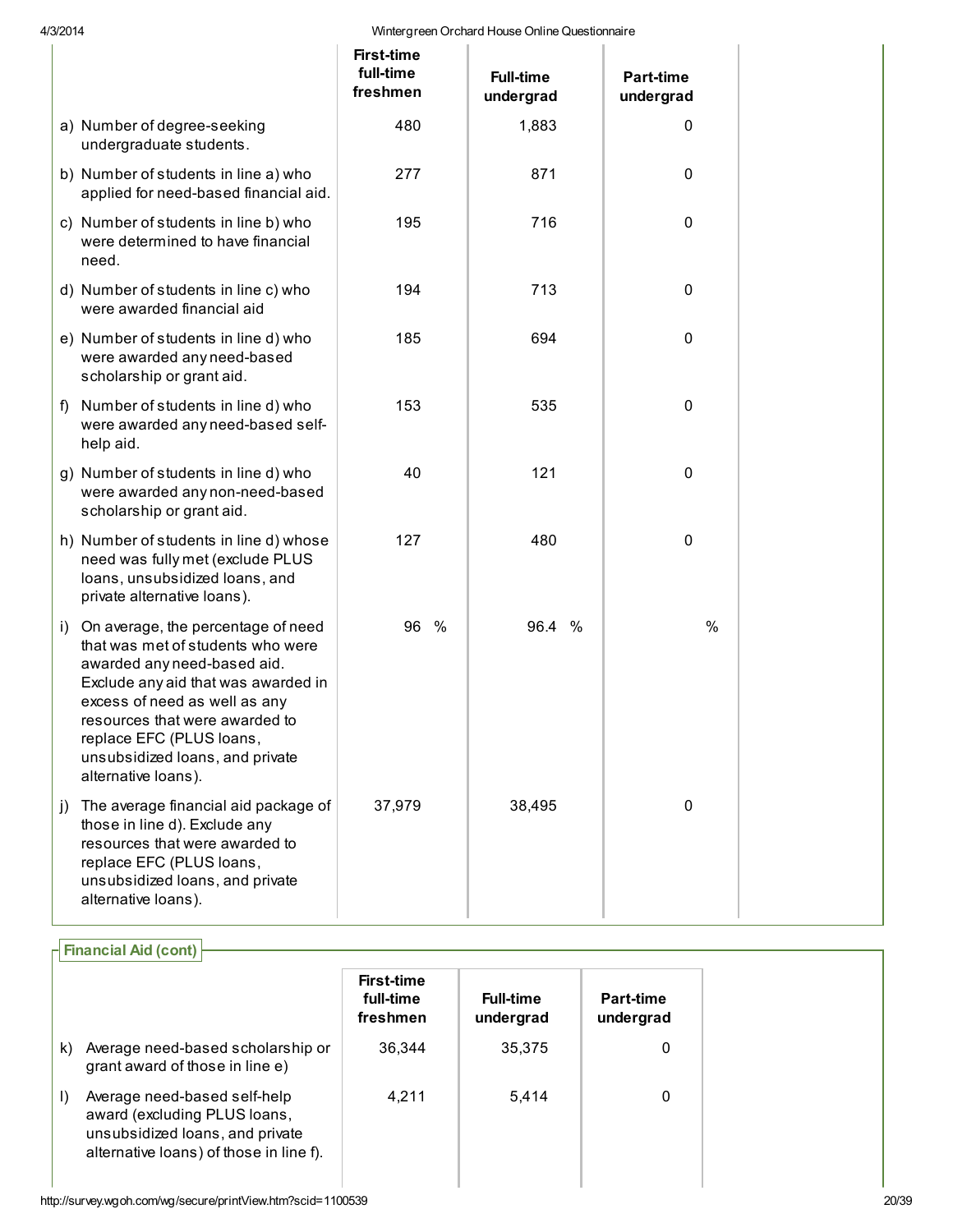| 4/3/2014 |                                                                                                                                                                                                                           |             | Wintergreen Orchard House Online Questionnaire |   |  |
|----------|---------------------------------------------------------------------------------------------------------------------------------------------------------------------------------------------------------------------------|-------------|------------------------------------------------|---|--|
|          | m) Average need-based loan (excluding<br>PLUS loans, unsubsidized loans,<br>and private alternative loans) of<br>those in line f) who were awarded a<br>need-based loan.                                                  | 2,982       | 4,296                                          | 0 |  |
| n)       | Number of students in line a) who<br>had no financial need and who were<br>awarded institutional non-need-<br>based scholarship or grant aid<br>(exclude those who were awarded<br>athletic awards and tuition benefits). | 37          | 222                                            | 0 |  |
| O()      | Average dollar amount of<br>institutional non-need-based<br>scholarship or grant aid awarded to<br>students in line n).                                                                                                   | 14,336      | 13,040                                         | 0 |  |
| p)       | Number of students in line a) who<br>were awarded an institutional non-<br>need-based athletic scholarship or<br>grant.                                                                                                   | $\mathbf 0$ | 0                                              | 0 |  |
| q)       | Average dollar amount of<br>institutional non-need-based athletic<br>scholarships and grants awarded to<br>students in line p).                                                                                           | $\Omega$    | 0                                              | 0 |  |

## Loan Programs

Percentage of the 2013 undergraduate class who graduated between July 1, 2012 and June 30, 2013 and who borrowed through any loan programs (federal, state, subsidized, unsubsidized, private, etc.; exclude parent loans). Include only students who borrowed while enrolled at your institution.  $50\%$ 

Average per-undergraduate borrower cumulative principal borrowed of those in previous question. Do not include money borrowed at other institutions. \$18,902.00

| ⊣ Work-Study Program <del> </del> |                                                                |  |
|-----------------------------------|----------------------------------------------------------------|--|
|                                   | <b>School participates in Federal Work-Study Program: Yes</b>  |  |
|                                   | If yes, percentage of all undergraduates who receive           |  |
|                                   | some form of financial aid who participate in work-study. 95 % |  |

# R: Scholarships and Grants

Please modify this section to represent the data for Fall 2013:

## When will current scholarship figures be available? 10/15/2013

Information shown for Fall: 2013

## Available Scholarships/Grants

Check types of scholarships/grants available to undergraduate students:

- X Need-based (general)
- X Federal Pell Grants
- X SEOG
- X State scholarships/grants
- X College/university scholarship/grants (institutional funds)
- X Private scholarships/grants
- Federal Nursing Scholarships United Negro College Fund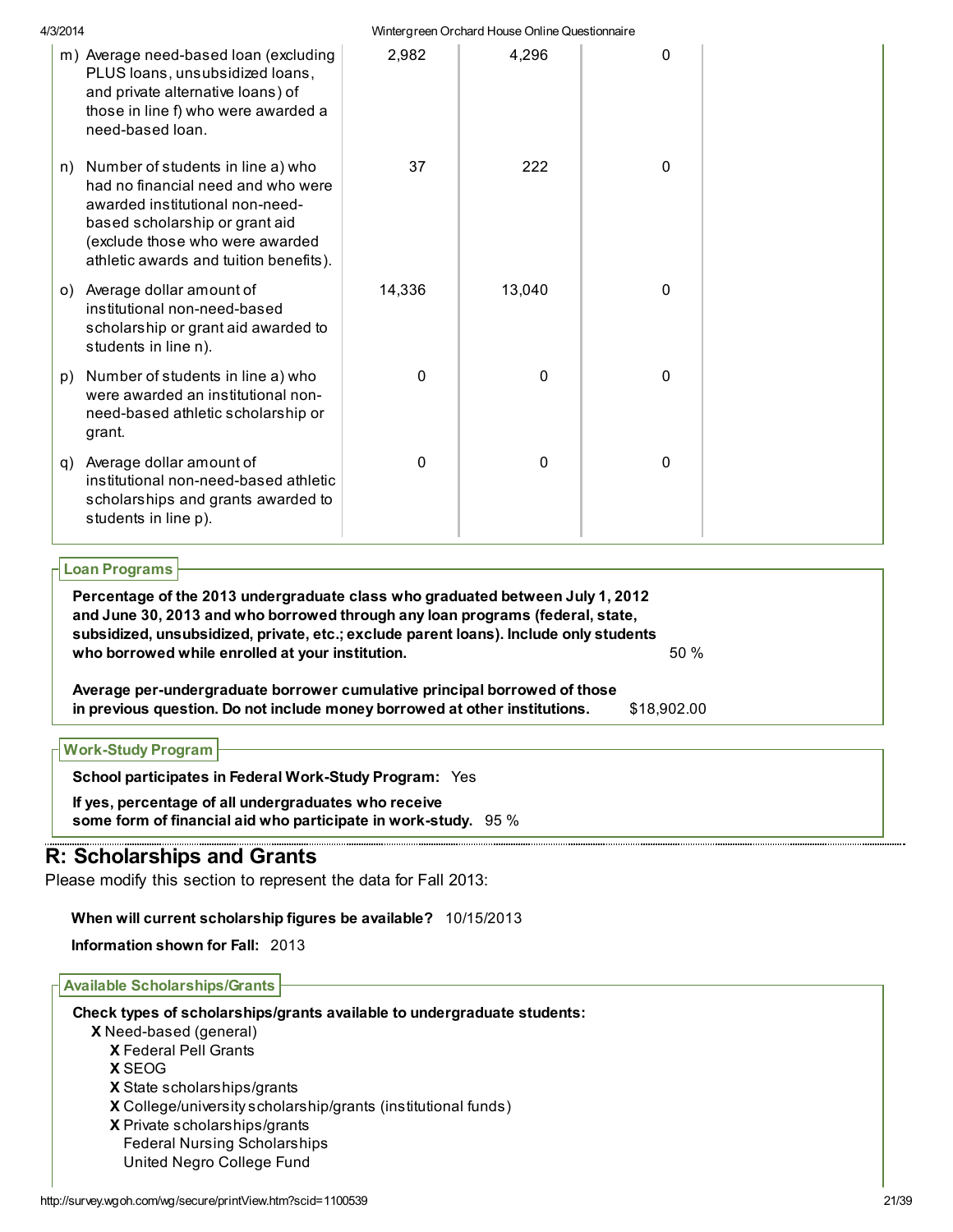**Other** 

X Non-need-based (general)

X Academic merit scholarships/grants X Other scholarship/grant State scholarships/grants Creative arts/performance Special achievements/activities Special characteristics Athletic scholarships ROTC scholarships music, art, minority scholarships

#### Need-Based Total Dollars

| <b>Scholarships/Grants</b>       | <b>Total Dollars</b> |
|----------------------------------|----------------------|
| Federal:                         | 838.341              |
| State:                           | 43,392               |
| Institutional:                   | 22,893,728           |
| Other external:                  | 775.206              |
| <b>Total Scholarship/Grants:</b> | 24.550.667           |
| <b>Tuition Waivers:</b>          | 259,613              |
| <b>Athletic Awards:</b>          |                      |

#### Non-Need-Based Total Dollars

| <b>Scholarships/Grants</b>       | <b>Total Dollars</b> |
|----------------------------------|----------------------|
| Federal:                         | 12.332               |
| State:                           | 12.741               |
| Institutional:                   | 3,534,941            |
| Other external:                  | 1,203,553            |
| <b>Total Scholarship/Grants:</b> | 4.763.567            |
| <b>Tuition Waivers:</b>          | 600.057              |
| <b>Athletic Awards:</b>          |                      |

## Additional Questions

Percentage of total need-based & non-need-based awarded to students from out-of-state: %

| Range of individual scholarships/grant packages: |            |                          |             |  |                       |
|--------------------------------------------------|------------|--------------------------|-------------|--|-----------------------|
| Undergraduate (UG):                              | \$1.000.00 | $\overline{\phantom{a}}$ | \$55.960.00 |  | <b>X</b> Full Tuition |
| Freshman (FTF):                                  | \$1.000.00 | $\overline{\phantom{0}}$ | \$55.960.00 |  | <b>X</b> Full Tuition |

## S: Loans

Please modify this section to represent the data for Fall 2013:

When will current loan figures be available? 10/15/2012 Information shown for Fall: 2012

## Loan Types/Payment Plans

| Check types of loans available to undergraduate students: |  |
|-----------------------------------------------------------|--|
| Federal District Student Loan Program (Direct Loan)       |  |
| <b>X</b> Direct Subsidized Stafford Loans                 |  |
| <b>X</b> Direct Unsubsidized Stafford Loans               |  |
| <b>X</b> Direct PLUS Loans                                |  |
| <b>X</b> Federal Perkins Loans                            |  |
| <b>Federal Nursing Loans</b>                              |  |
| State Loans                                               |  |
| X College/University Loans                                |  |
| Other                                                     |  |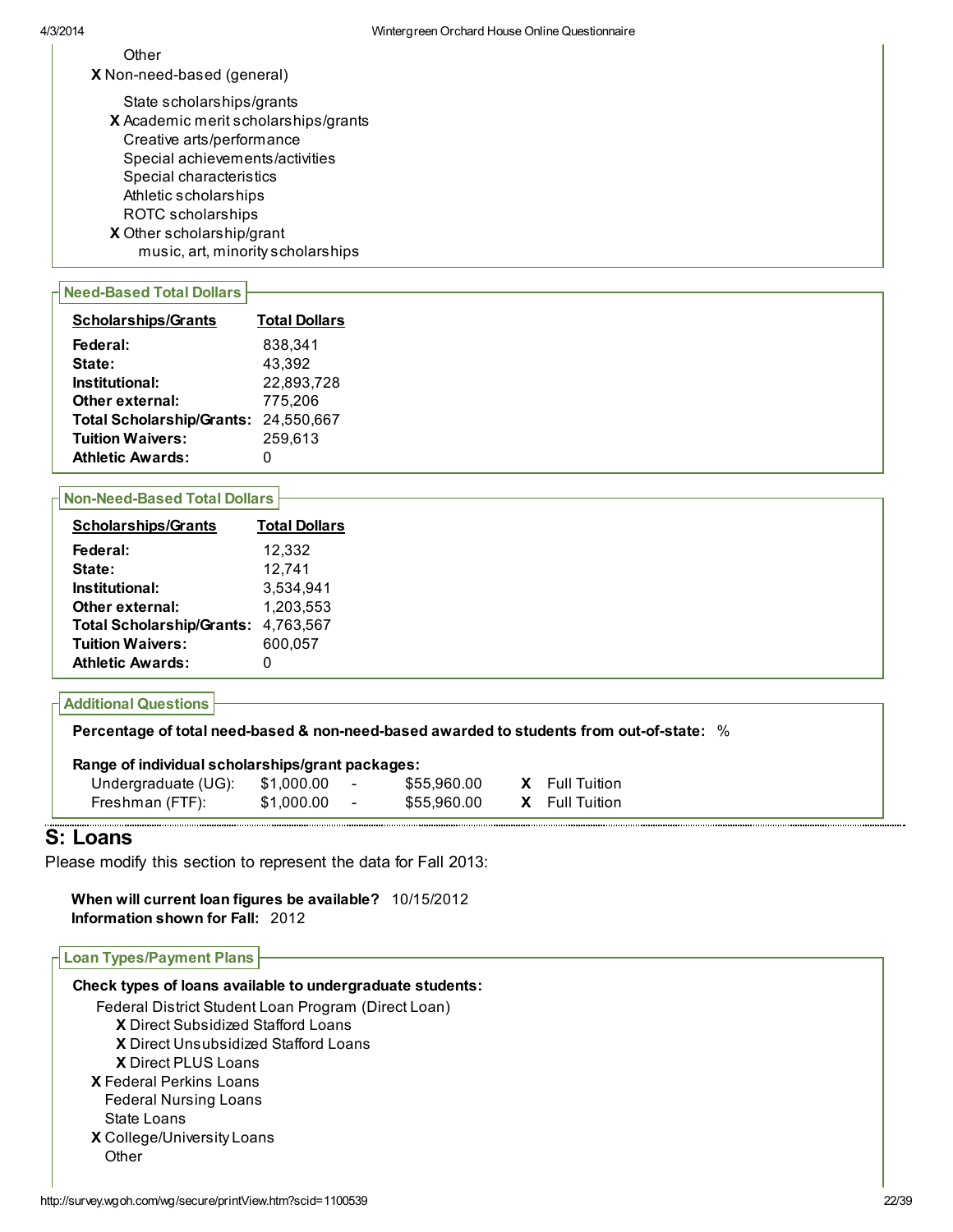#### Check the types of payment plans available to undergraduate students:

X Other America's Tuition Assistance Corp. (ATAC) Education Plan, Inc. Key Education Resources Academic Management Services (AMS) EFI Fund Management Tuition Management Systems Deferred payment plan Family tuition reduction Guaranteed tuition School's own payment plan(s) Sallie Mae TuitionPay.

## Need-Based Total Dollars

|                             | <b>Total Dollars</b> |
|-----------------------------|----------------------|
| <b>Student loans:</b>       | 2.782.622            |
| Federal Work-Study:         | 304.141              |
| State/Other work-study:     | 294,084              |
| <b>TOTAL Self-Help:</b>     | 3,380,847            |
| <b>TOTAL Parents Loans:</b> | 81.492               |

#### Non-Need-Based Total Dollars

|                                 | <b>Total Dollars</b> |
|---------------------------------|----------------------|
| <b>Student loans:</b>           | 2,262,108            |
| State/Other work-study: 222,711 |                      |
| <b>TOTAL Self-Help:</b>         | 2,484,819            |
| <b>TOTAL Parents Loans:</b>     | 1,834,336            |

## Loan Packages

Parent Loans packaged to meet need: No

#### Range of Individual Loan Packages:

| Undergraduate (UG): | $\overline{\phantom{0}}$ | <b>Full Tuition</b> |
|---------------------|--------------------------|---------------------|
| Freshman (FTF):     | $\overline{\phantom{0}}$ | <b>Full Tuition</b> |

## T: Student Employment

Please modify this section to represent the data for Fall 2013:

### Information shown for Fall: 2013

NOTE: Do not include Work-Study in this section.

# **Employment** Institutional employment is available: Yes For schools located outside the United States only: Undergraduates from the mainland U.S. may work: Neither Percentage of full-time undergraduates who work on campus during 2013-2014 academic year: 55 % Average amount undergraduates may expect to earn: \$1,030.00 per: year Part-time off-campus employment opportunities for undergraduates are: Poor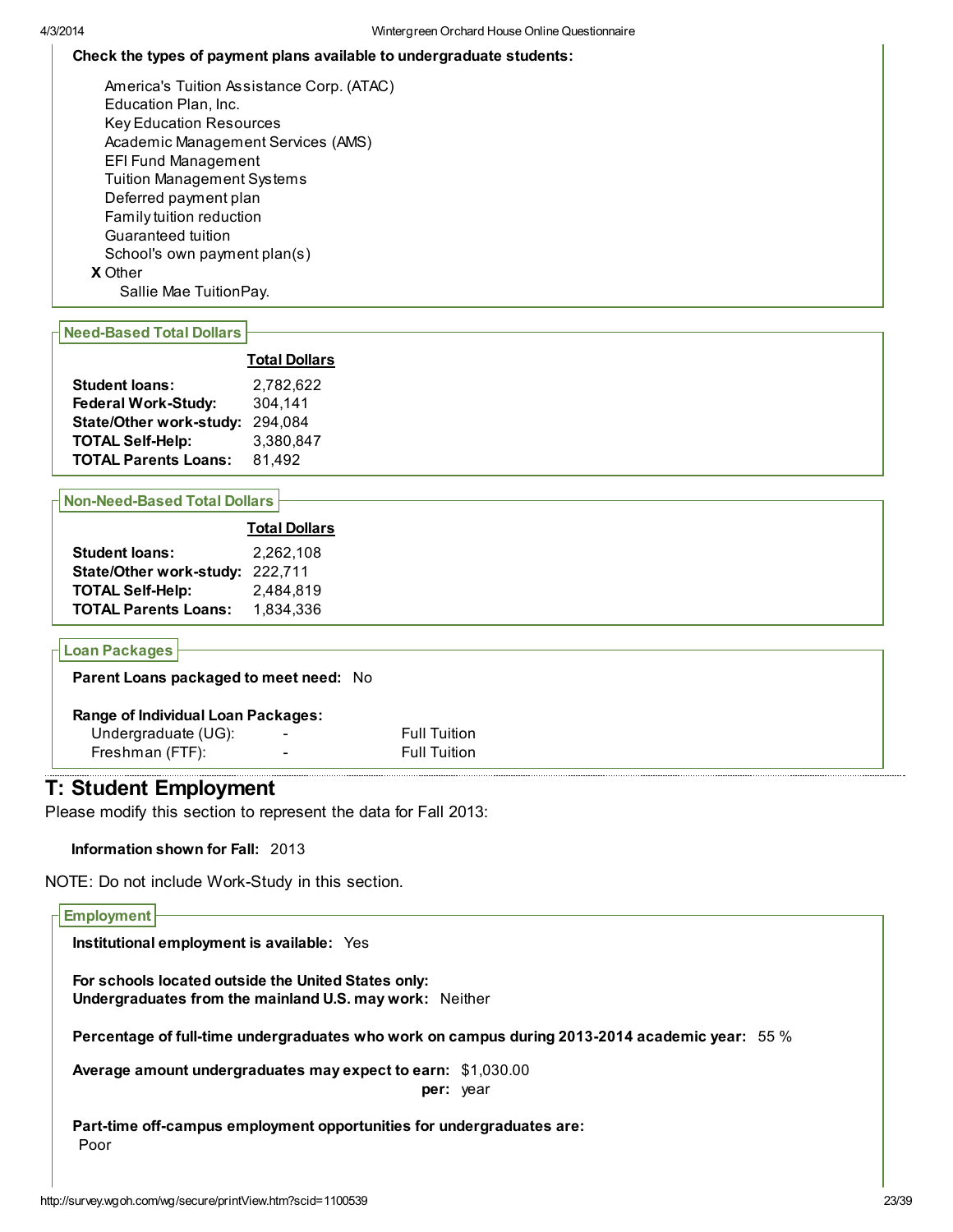Freshmen are discouraged from working during first term: No

## U: Accreditation and Faculty

Please modify this section to represent the data for Fall 2013:

Information shown for Fall: 2013

#### Accreditations

| Check agencies that accredit your undergraduate programs:           |
|---------------------------------------------------------------------|
| NEASC (New England Assn. of Schools and Colleges)                   |
| MSCHE (Middle States Commission on Higher Education)                |
| X NCACS (North Central Assn. of Colleges and Schools)               |
| NWCCU (Northwest Comm. on Colleges and Universities)                |
| SACS (Southern Assn. of Colleges and Schools)                       |
| WASC (Western Assn. of Schools and Colleges)                        |
| ACICS (Accrediting Council for Independent Colleges and Schools)    |
| ACCSC (Accrediting Commission of Career Schools and Colleges)       |
| AUCC (Assn. of Universities and Colleges of Canada)                 |
| ABHE (Assn. for Biblical Higher Education)                          |
| AARTS (Assn. of Advanced Rabbinical and Talmudic Schools)           |
| TRACS (Transnational Association of Christian Colleges and Schools) |
|                                                                     |

Professional Accreditations

School Accredited by

#### **Faculty**

| <b>Full-time Instructional Faculty:</b> | Men<br>94 | Women<br>71            | <b>Both</b><br>165 |
|-----------------------------------------|-----------|------------------------|--------------------|
| <b>Part-time Instructional Faculty:</b> | 21        | 22                     | 43                 |
| <b>Total Instructional Faculty:</b>     | 165       | 43                     | 208                |
|                                         |           | <b>Calc Total/Both</b> |                    |

Number of full-time minority instructional faculty: 34 Number of full-time nonresident aliens (international) instructional faculty: 5

Number of **full-time** instructional faculty whose highest degree is:

| Doctorate:  | 165 |                                                                  |
|-------------|-----|------------------------------------------------------------------|
| Master's:   |     |                                                                  |
| Bachelor's: |     |                                                                  |
| Other:      |     |                                                                  |
| Totals:     |     | <b>Calc Percent/Total</b>                                        |
| above.)     |     | (Total must equal total FULL-TIME Instructional Faculty as noted |

Percentage of full-time instructional faculty who have terminal degree in their field: 100 %

FTE Student-FTE Faculty ratio for Fall 2013: FTE: Full-Time Equivalent (full time plus 1/3 part time) 10 to 1

Percentage of All Faculty Serving as Advisors: 100 %

## V: Curriculum/Academic Overview

### Modify Majors

For each major category tab (Associate, Bachelor's, Master's, and Doctorate), review the "Majors Offered" list. This is the current listing of all majors that we have listed for your institution.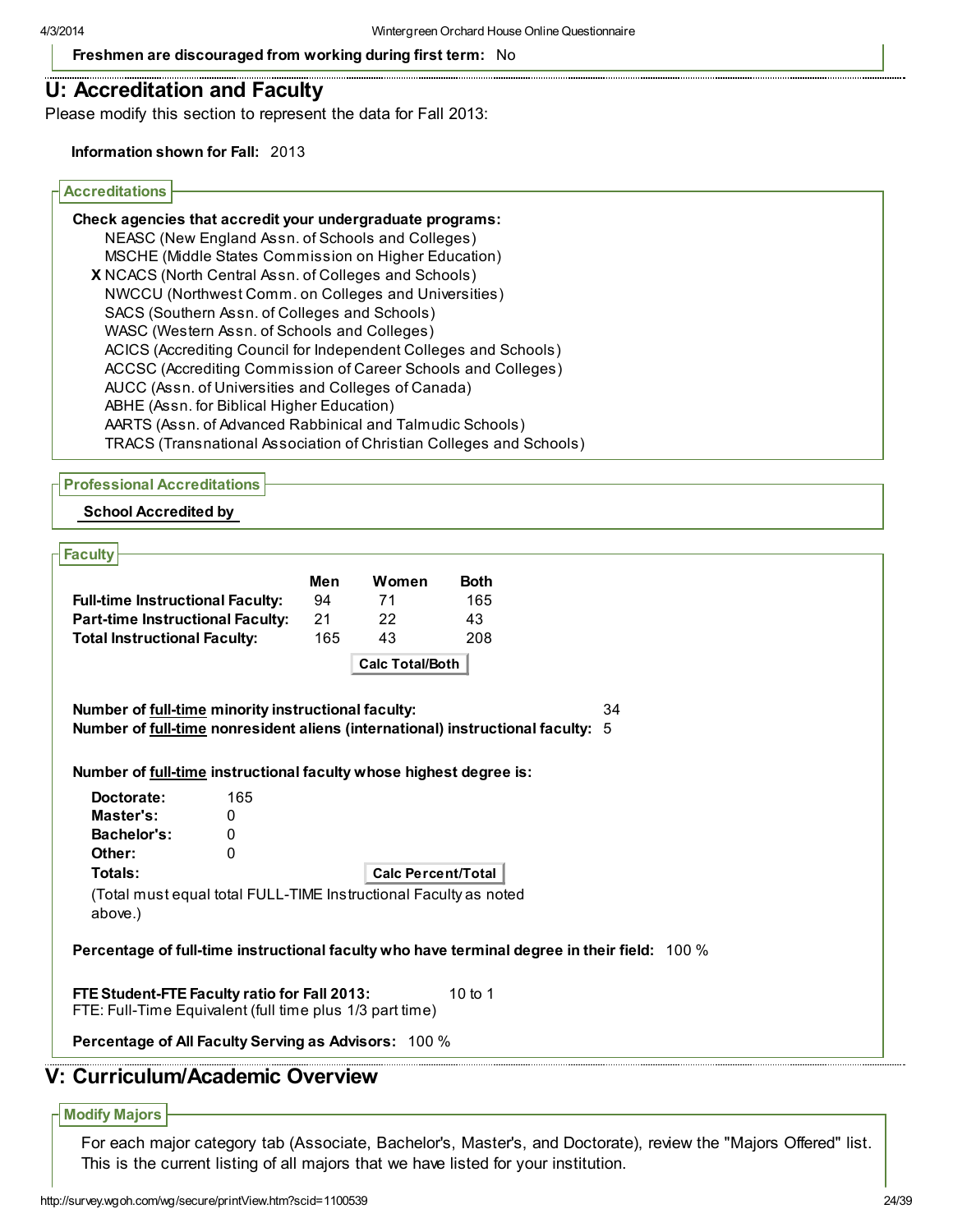If there are majors that you offer that are not included in the list, please use the first free form box below to list all additional majors.

If any of the listed majors are no longer offered, please use the second free form box below to indicate that those majors should be removed.

## Majors - Associate

### Associate Majors Offered:

None Listed

List any other associate majors offered that are not listed above:

List any associate majors listed above that are not offered:

### Majors - Bachelor's

#### Bachelor's Majors Offered:

- International Studies
- Mathematics
- Art
- Modern
- Art History

Anthropology

Languages/Literature Molecular Biology

Biochemistry

- Biology
- Neuroscience Philosophy

• Music

- Chemistry Classics
- Dance
- Political Science
- Drama
- Psychology • Religious Studies

• Physics

- Economics • English
- Self-Designed Major
- French
- Sociology • Spanish
- German • History
- Women's/Gender Studies

List any other bachelor's majors offered that are not listed above:

Film Studies, American Studies, Asian Studies, interdisciplinary studies

List any bachelor's majors listed above that are not offered:

### Majors - Master's

Master's Majors Offered:

None Listed

List any other master's majors offered that are not listed above:

List any master's majors listed above that are not offered:

### Majors - Doctorate

Doctorate Majors Offered:

None Listed

List any other doctorate majors offered that are not listed above:

### List any doctorate majors listed above that are not offered:

Note: When reporting majors, please do not list majors in conjunction with a concentration, emphasis, minor, or subject area. Concentrations, etc., may be reported in the next section.

## Modify Degrees

For each degree category tab (Associate, Bachelor's, Master's, Doctorate, and First Professional), review the "Degrees Offered" list. This is the current listing of all degrees that we have listed for your institution.

If there are degrees that you offer that are not included in the list, please use the first free form box below to list all additional degrees needed. Please include the description for any abbreviated degrees.

http://survey.wgoh.com/wg/secure/printView.htm?scid=1100539 25/39 If any of these degrees are no longer offered, please use the second free form box below to indicate that those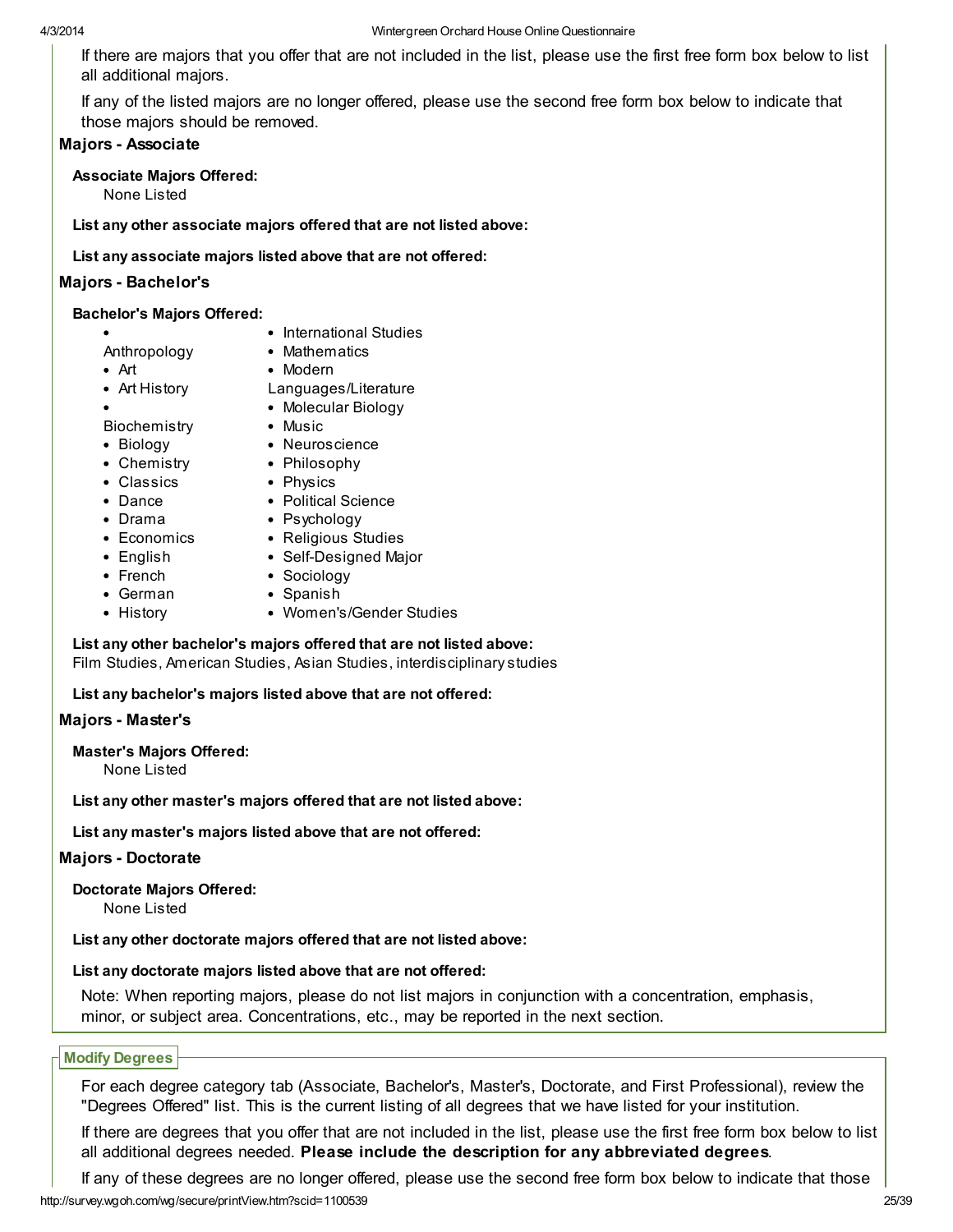degrees should be removed.

## Degrees - Associate

Associate Degrees Offered: None Listed

List any other associate degrees offered not listed above:

List any associate degrees listed above that are not offered:

#### Degrees - Bachelor's

Bachelor's Degrees Offered:

B.A.

List any other bachelor's degrees offered not listed above:

List any bachelor's degrees listed above that are not offered:

#### Degrees - Master's

Master's Degrees Offered: None Listed

List any other master's degrees offered not listed above:

List any master's degrees listed above that are not offered:

Degrees - Doctorate

Doctorate Degrees Offered: None Listed

List any other doctorate degrees offered not listed above:

List any doctorate degrees listed above that are not offered:

#### Degrees - First Professional

First Professional Degrees Offered: None Listed

List any other first professional degrees offered not listed above:

List any first professional degrees listed above that are not offered:

### Minors / Misc Programs

#### List minors and other miscellaneous programs offered for undergraduates:

Minors offered include anthropology, art, biology, classics, dance, history, mathematics, modern languages/literature, music, philosophy, physics, religious studies, and sociology. Concentrations offered include environmental studies, scientific computing, Islamic, Latino/a, and African/Diaspora studies, Law and society, integrated program in humane studies.

Check one: Minor is not required for graduation

General Education Requirements

General education/core curriculum is required: No

Physical Education Requirements

Physical education is required for graduation: No

#### PE Requirement:

unit: (Example: semester hours)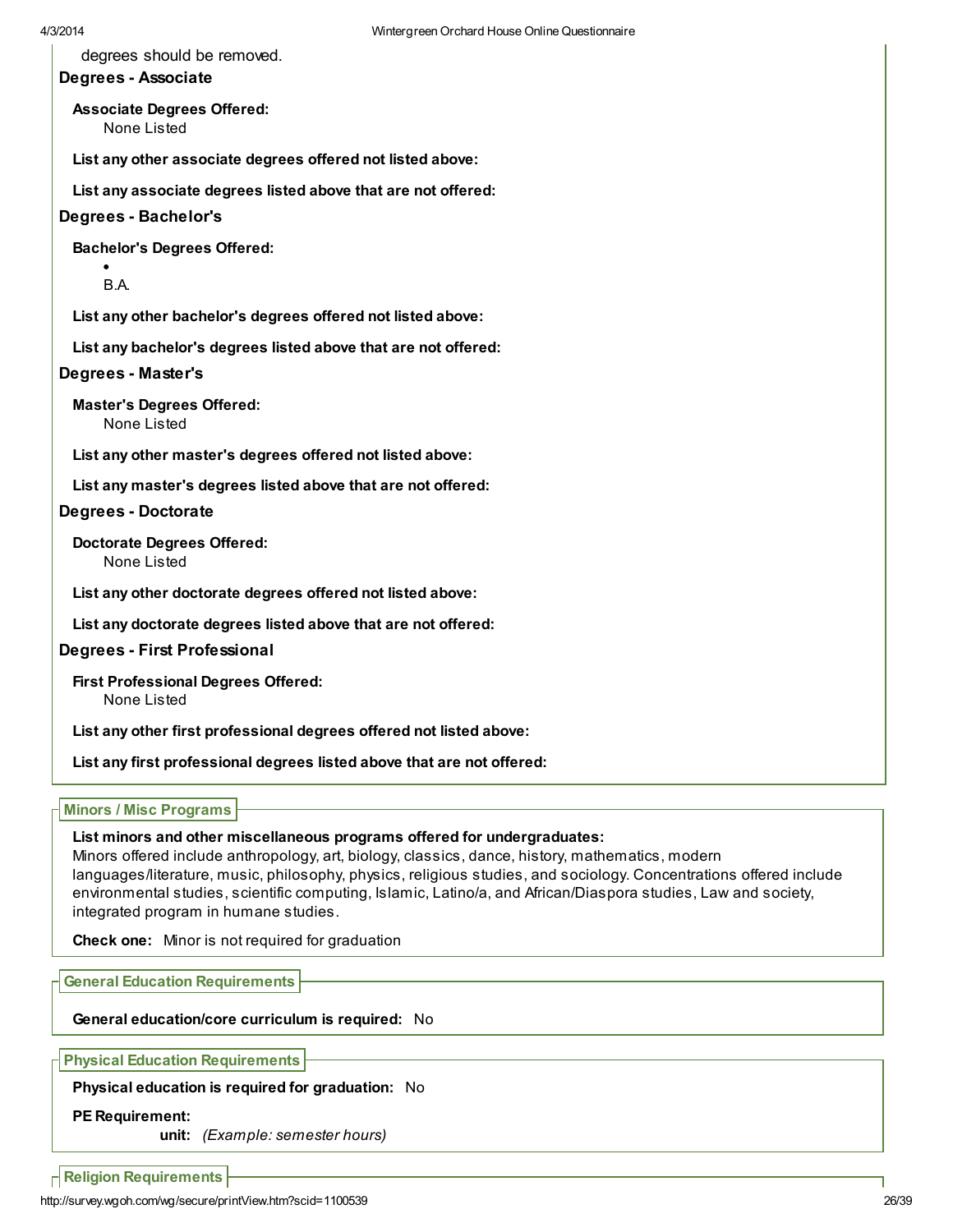## Religion/theology is required for graduation: No

#### Religion Requirement:

unit: (Example: semester hours)

### Programs Offered

## Check programs offered:

- X Self-designed majors
- X Double majors
- Dual degrees
- X Independent study
- X Accelerated study
- X Honors program
- X Phi Beta Kappa
- X Pass/fail grading option Internships Weekend College Distance Learning External degree program Certificate programs

#### Cooperative education programs offered: No

**Agriculture** Art Business Computer Science Education Engineering Health Professions Home Economics **Humanities** Natural Science Social/Behavioral Science **Technologies** Vocational Arts **Other** 

### Education certifications offered: No

Early Childhood **Elementary** Middle/Junior High **Secondary** Special Education Vo-tech Adult Education Bilingual/bicultural

#### Number of specific subject areas with education certification:

#### Graduate schools/programs offered: No

#### Qualified undergraduate students may take graduate-level classes: No

#### Check pre-professional programs that are designed specifically as preparation for graduate study:

- X Pre-law
- X Pre-medicine
- X Pre-veterinary science
- Pre-pharmacy
- X Pre-dentistry
- Pre-theology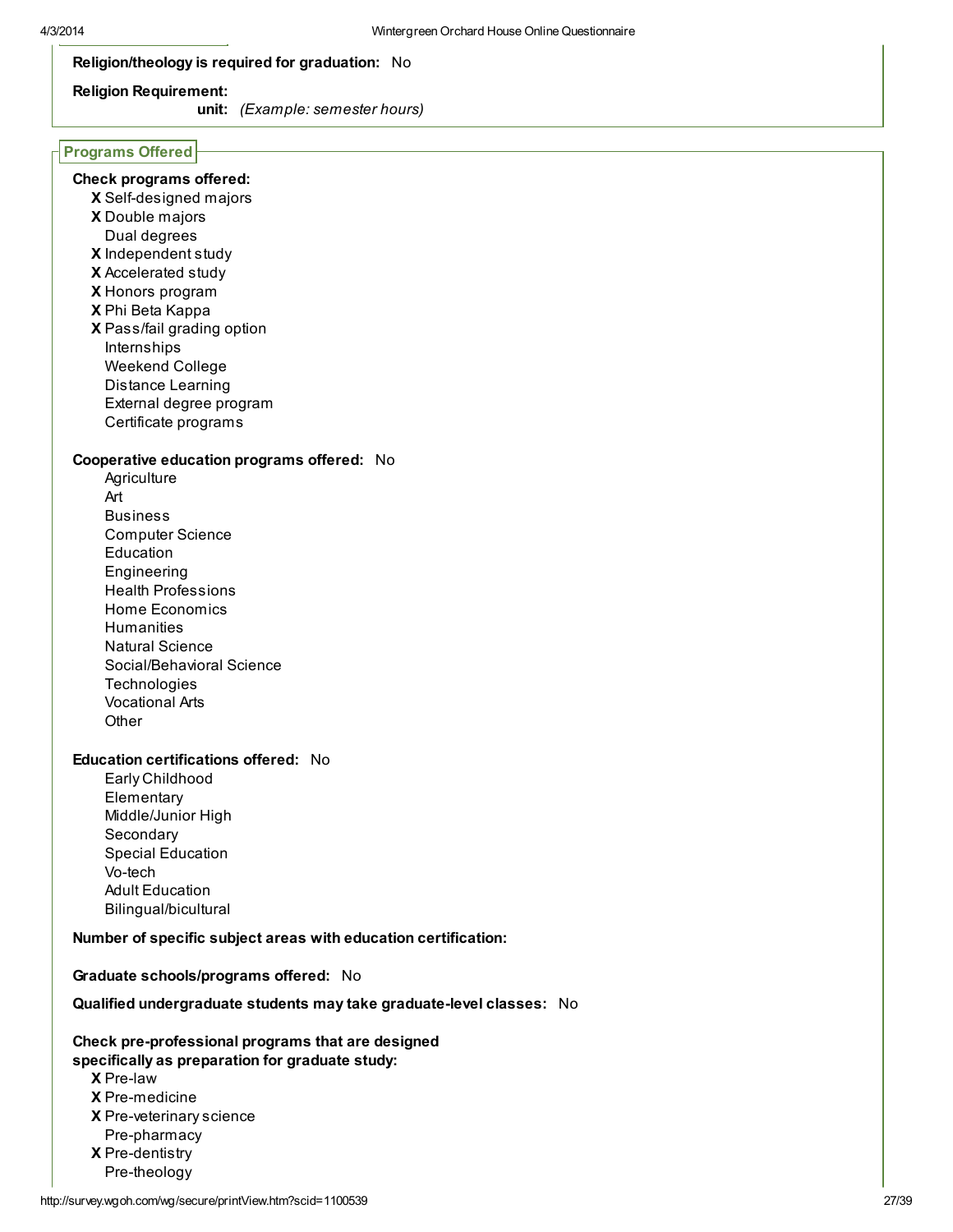Pre-optometry

**Other** 

#### Programs Offered (cont)

#### 2-2 Programs:

3-1 Programs:

#### 3-2 Programs:

3‐2 education program with Bank Street Coll of Education; engineering programs with Case Western Reserve U, Rensselear Polytechnic Inst, and Washington U; environmental studies program with Duke U.

#### List consortium(s) with which your institution has membership:

Member of Five Colleges of Ohio.

#### Check domestic off-campus semester-away study programs:

- Los Angeles Film Studies Center
- X Oak Ridge Science Semester (TN) Washington Center Program
	- AuSable Institute of Environmental Studies Program (MI)
- X Newberry Library Program (IL)
- X New York Arts Program
- New York Studies Program (AICAD) Washington Semester (American University) UN Semester
- X Sea Semester American Studies Program (Washington, DC) **Other**

List schools with which domestic exchange programs are offered: Domestic exchange programs with many colleges and universities.

### List all countries in which study abroad is offered. Alpha order, comma separated:

More than 150 study abroad programs in 50 countries.

List any additional special or unique academic programs not yet noted:

## W: Computers/Facilities/Services

Computer Requirements

Every student required to take a computer course: No Every student required to lease/own a computer: No

### Computer/Network Access

Total number of microcomputers available to all students: 420

| School provides Internet access to all students:                     | Yes |
|----------------------------------------------------------------------|-----|
| <b>School provides E-mail services/accounts to all students: Yes</b> |     |

Computer equipment/network access for students provided in:

X Residence halls

X Library

X Computer Center/Labs Student Center

#### Other computer facilities/services: Wireless network.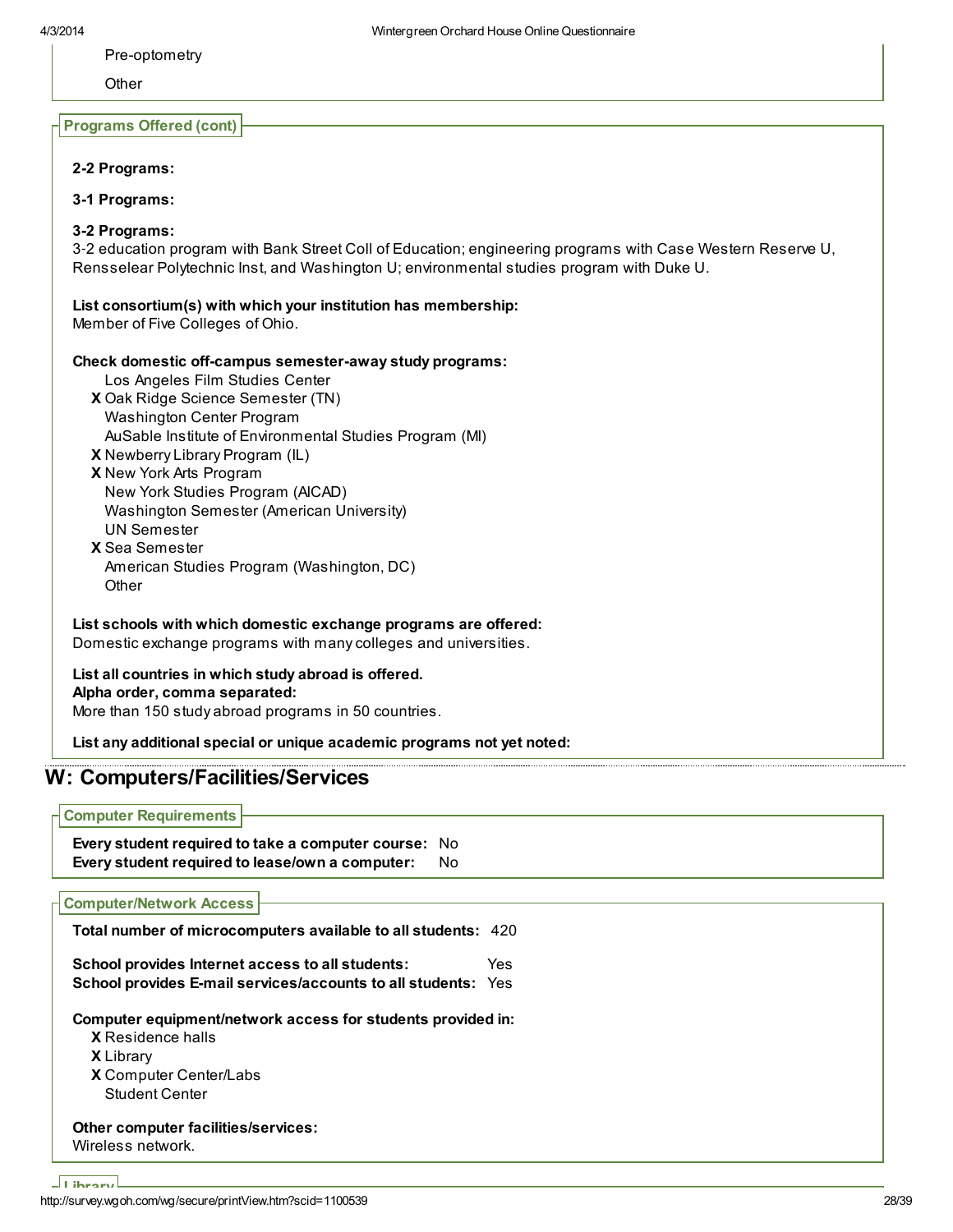| 4/3/2014                                         | Wintergreen Orchard House                               |
|--------------------------------------------------|---------------------------------------------------------|
| Libi di y<br>School has a library on campus: Yes |                                                         |
| <b>Library Officer</b>                           |                                                         |
| Ronald K. Griggs<br>Name:                        |                                                         |
|                                                  | Title: Vice President, Library and Information Services |
| <b>E-mail:</b> griggs@kenyon.edu                 |                                                         |
| <b>Number of Titles in Library:</b>              |                                                         |
| Volumes:                                         | 550,832                                                 |
| <b>Current serials:</b>                          | 11,660                                                  |
| <b>Microforms:</b> 147,806                       |                                                         |
| Video and audio: 30,317                          |                                                         |
| E-Books:                                         | 502,412                                                 |
|                                                  | School is member of library consortium(s): Yes          |
| Additional library facilities/collections:       |                                                         |
|                                                  | Member of OhioLink and Five Colleges of Ohio.           |
|                                                  |                                                         |
| <b>Other Facilities</b>                          |                                                         |
|                                                  |                                                         |

Museums and other special academic buildings/equipment on campus: Theater, observatory, art gallery, studio art building; music, environmental, and science and rural life centers.

# X: Academic Experience

Please modify this section to represent the data for the 2012-2013 academic year:

# CDS Graduation Rate When will current graduation rate figures be available? 6/1/2014 Information for [X1] through [X8] shown for academic year beginning Fall 2007 (or most recent year available): 2007 X1: CDS-B4: Total number of all first-time, full-time bachelor's (or equivalent) degree-seeking undergraduate students who entered in fall 2007 (include those who entered during preceding summer terms):  $458$ X2: CDS-B5: Of the number in [X1], how many did not persist and did not graduate for the following reasons: deceased, permanently disabled, armed forces, foreign aid service of the federal government, or official church missions: 0 X3: CDS-B6: CDS-B6: Subtract question [X2] from [X1]: 458 X4: CDS-B7: Number of [X1] that completed the program in four years or less (by August 31, 2011): 395 X5: CDS-B8: Number of [X1] that completed the program in more than four years but in five years or less (after August 31, 2011 and by August 31, 2012): 12 X6: CDS-B9: Number of [X1] that completed the program in more than five years but in six years or less (after August 31, 2012 and by August 31, 2013): 1 X7: CDS-B10: Add questions [X4], [X5], and [X6]: 408 X8: Six-year graduation rate for 2007 (divide [X7] by [X3]): 89 % Freshman Statistics

Percentage of first-year, full-time, degree-seeking students who entered in Fall 2012 and returned to your institution in Fall 2013: 96 %

Average GPA of freshmen after completion of first-year: on a 4.0 scale.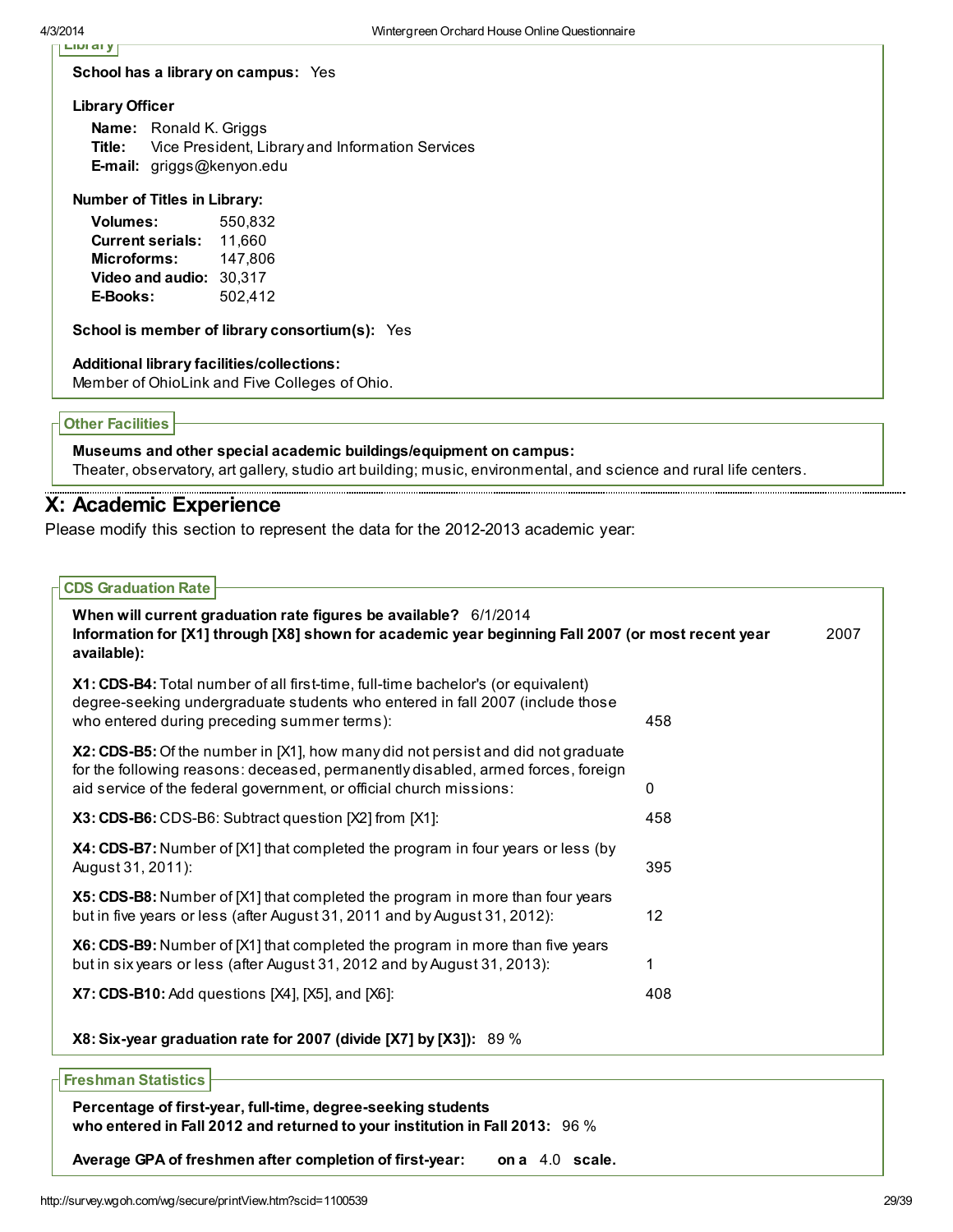## Enrollment by Majors

| List specific majors (not CIP categories, concentrations, divisions, areas or double majors)<br>with HIGHEST enrollment among 2013 bachelor's degree recipients: |
|------------------------------------------------------------------------------------------------------------------------------------------------------------------|
| English                                                                                                                                                          |
| psychology                                                                                                                                                       |
| political science                                                                                                                                                |
| List specific majors (not CIP categories, concentrations, divisions, areas or double majors)                                                                     |
| with LOWEST enrollment among 2013 bachelor's degree recipients:                                                                                                  |
| women/gender studies                                                                                                                                             |
| chemistry                                                                                                                                                        |
| dance                                                                                                                                                            |

#### Enrollment by CIP Categories

| List percentages of bachelor's degrees awarded between July 1, 2012 and June 30, 2013 in the following CIP<br>categories: |               |
|---------------------------------------------------------------------------------------------------------------------------|---------------|
| Agriculture (CIP 1, 2):                                                                                                   | $\frac{0}{0}$ |
| Architecture (CIP 4):                                                                                                     | $\%$          |
| Area, ethnic, and gender studies (CIP 5):                                                                                 | 3%            |
| Biological/life sciences (CIP 26):                                                                                        | 8 %           |
| Business/marketing (CIP 8, 52):                                                                                           | $\%$          |
| Communication technologies (CIP 9,10):                                                                                    | $\%$          |
| Computer/information sciences (CIP 11):                                                                                   | $\%$          |
| Education (CIP 13):                                                                                                       | $\%$          |
| Engineering (CIP 14,15):                                                                                                  | $\%$          |
| English (CIP 23):                                                                                                         | 15 %          |
| Foreign languages, literatures, and linguistics (CIP 16):                                                                 | 10 %          |
| Health professions and related programs (CIP 51):                                                                         | $\%$          |
| Family and consumer sciences/human sciences (CIP 19,20):                                                                  | $\%$          |
| Interdisciplinary studies (CIP 30):                                                                                       | 5 %           |
| Law/legal studies (CIP 22):                                                                                               | $\%$          |
| Liberal arts/general studies (CIP 24):                                                                                    | $\%$          |
| Library science (CIP 25):                                                                                                 | $\%$          |
| Mathematics/Statistics (CIP 27):                                                                                          | 3 %           |
| Military science/military technologies (CIP 28, 29):                                                                      | $\%$          |
| Natural resources and conservation (CIP 3):                                                                               | %             |
| Parks/recreation (CIP 31):                                                                                                | $\%$          |
| Personal/miscellaneous services (CIP 12):                                                                                 | $\%$          |
| Philosophy and religious studies (CIP 38,39):                                                                             | 4 %           |
| Physical sciences (CIP 40, 41):                                                                                           | 2%            |
| Security/homeland security/law enforcement/firefighting/protective services (CIP 43, 44):                                 | $0\%$         |
| Psychology (CIP 42):                                                                                                      | 8 %           |
| Social sciences/history (CIP 45):                                                                                         | 25 %          |
| Construction trades (CIP 46, 47, 48, 49):                                                                                 | $0\%$         |
| Visual/performing arts (CIP 50):                                                                                          | 11 %          |
| Other:                                                                                                                    | 6 %           |

## GPA Requirements

#### Minimum GPA required to stay off probation:

| Freshman:  | 2.0 |
|------------|-----|
| Sophomore: | 2.0 |
| Junior:    | 2.0 |
| Senior:    | 2.0 |

Different GPA requirements for some programs: No

If different from above, specify minimum overall GPA that student must maintain in order to graduate: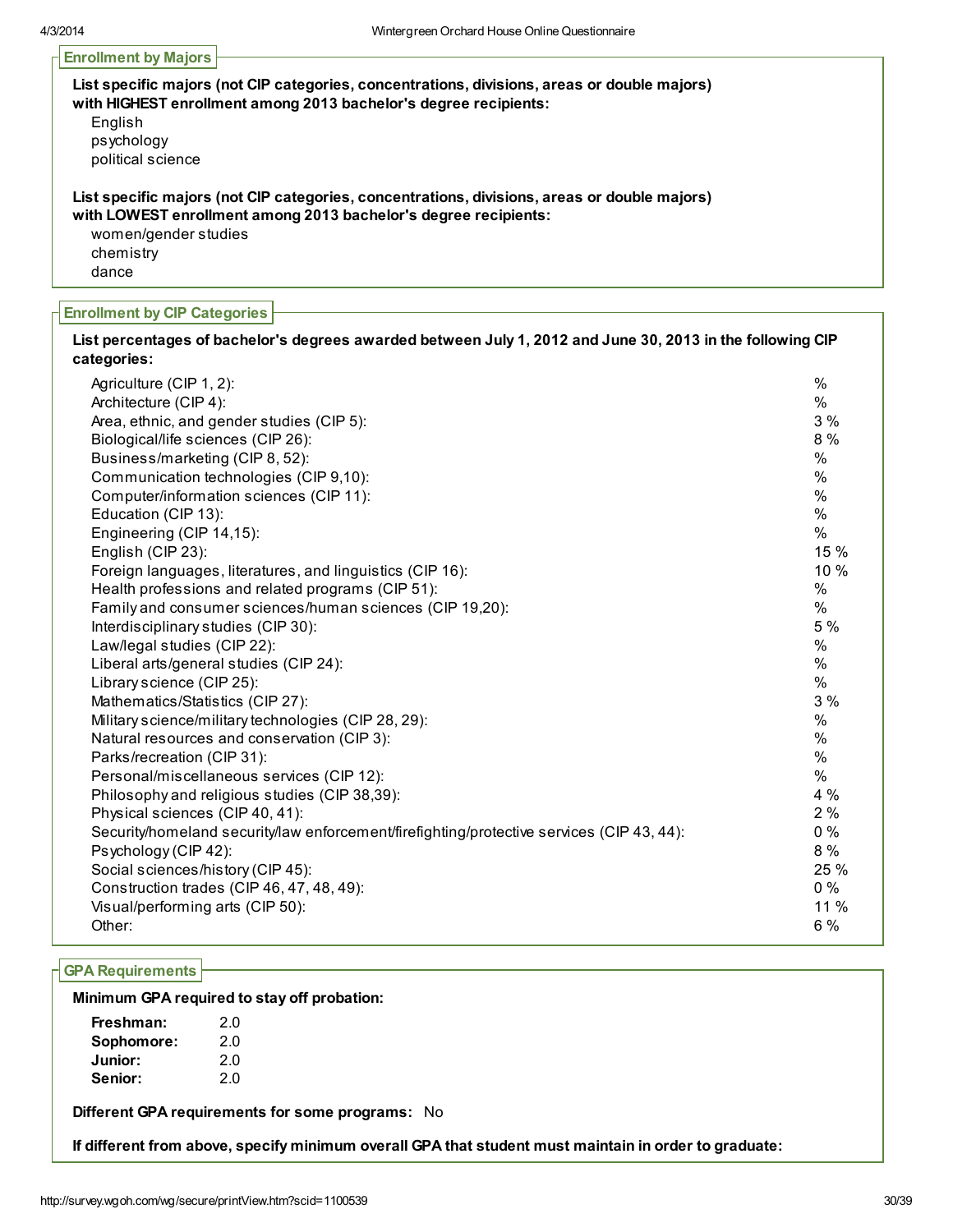# Y: Graduate Career Data

## Academic Pursuits of Recent Graduates

### Provide the most recent data available.

### Percentage of graduates who pursue further study:

- 12 % continue immediately
- 14 % continue within one year including those that continue immediately
- 72 % continue within 5 years including those that continued within one year or immediately

## Of all the graduates who pursue further study, what percentage pursue further study in the following fields?

- 8 % M.B.A.
- 14 % Law School
- 8 % Medical School
- % Dental School
- % Engineering
- % Theological School/Seminary
- % Education
- % Graduate Arts and Sciences
- % Veterinary Medicine

## Graduate schools most often selected by recent graduates:

Boston University, Case Western Reserve University, Columbia University, Georgetown University, Johns Hopkins University, Northwestern University, Ohio State University, Pennsylvania State University, Washington University, University of Chicago, University of North Carolina, University of Pennsylvania, University of Virginia, Stanford University, Loyola University, University of Wisconsin, Dartmouth, University of Chicago, Tufts.

### Career Pursuits of Recent Graduates

## Provide the most recent data available.

### Percentage of graduates who are employed/begin a career/enter the workforce/acquire a job in field related to major:

- % within six months of graduation
- % within one year of graduation including those that continue within six months
- % within two years of graduation including those that continue within six months or one year

## Firms that most frequently hire graduates:

3M, Abbott Labs, ABC, ABN AMRO, Accenture, Adobe System, Aetna, AG Edwards, Allstate, American Airlines, American Electric Power, AmeriCorps, Ameriprise, Amgen, AOL, Aon Consulting, AT&T, Bank of America, Bank of Boston, Bank of New York, Bank One, Barclays Bank, Barnes & Noble, BASES, Battelle Memorial Institute, Bear Stearns, Bloomberg, Blue Cross & Blue Shield, Booz Allen Hamilton, Boston Globe, Boston University, Brown Brothers Harriman, Bureau of National Affairs, Cambridge Group, Case Western Reserve, CBS, Chicago Public School, Children's Hospital, Christie's, Chubb & Son, Ciba Specialty Chemicals, Cincinnati Post, Cincinnati Public School, Cisco, Citibank, Citicorp, Citigroup, City of New York, City Year, Cleveland Clinic, CNN, Coca-Cola, Colgate University, College of William & Mary, Columbia University, Columbus Academy, Cornell University Medical College, Corning, Corporate Executive Board, Dartmouth Medical School., Davidson College, Dayton Power & Light Co., Deloitte & Touche, Delta, Denison University, Deutsche Bank, Dow Chemical, DuPont, Duke University, Eastman Kodak, Eaton Corp., Eli Lilly, Emory University, Episcopal Diocese & Churches, Ernst & Young, Estee Lauder, Exxon Mobil, Fannie Mae, Federal Reserve Bank, FedEx, Fidelity Investments, Fifth Third Bank, First Presbyterian Church, Fleet Bank, FleetBoston, Forbes Magazine., Ford Motor Company, FOX, Gap, General Electric, George Washington University, Georgetown University, Goldman Sachs, Grassroots Campaigns, Guidant Corp., H&R Block, Habitat for Humanity, Harvard University, Haverford College, HBO, Health Alliance Intl, Hewitt Associates, Houghton Mifflin, Humane Society of United States, Huntington National Bank, Hyatt, IBM, Indiana University, Intel, IRS, J.P. Morgan Chase, Janney Montgomery Scott, John Hopkins University, Johnson & Johnson, Jones, Day, Reavis & Pogue, Kaiser Permanente, Kaplan, Kenyon College, Key Corp., KPMG, L.E.K. Consulting, LaSalle Bank, Legal Aid, Lehman Brothers, Lexis Nexis, Lockheed Martin, Loyola University, Lubrizol Corp., Marsh USA, Massachusetts General Hospital, Massachusetts Mutual Life Insurance, Mayo Clinic, Mazda, McGraw Hill, McKesson, McKinsey & Company, McMaster-Carr, Memorial Sloan Kettering Cancer Center, Merck & Co., Merrill Lynch, MetLife, Microsoft, Monsanto, Morgan Stanley, Morningstar, Mount Sinai Medical School, MTV, NASA, National City Corp., National Institute of Health, Nationwide Insurance, NBC, NCR, NERA Economic Consulting, Newsweek, Northern Trust, Northwestern University, NPR, New York Times, New York University, Ogilvy & Mather, OH AG, Ohio State University, Oppenheimer Capital, Oxford University Press, PBS, Peace Corps, Penn State College of Medicine, Penton Publishing, Pfizer,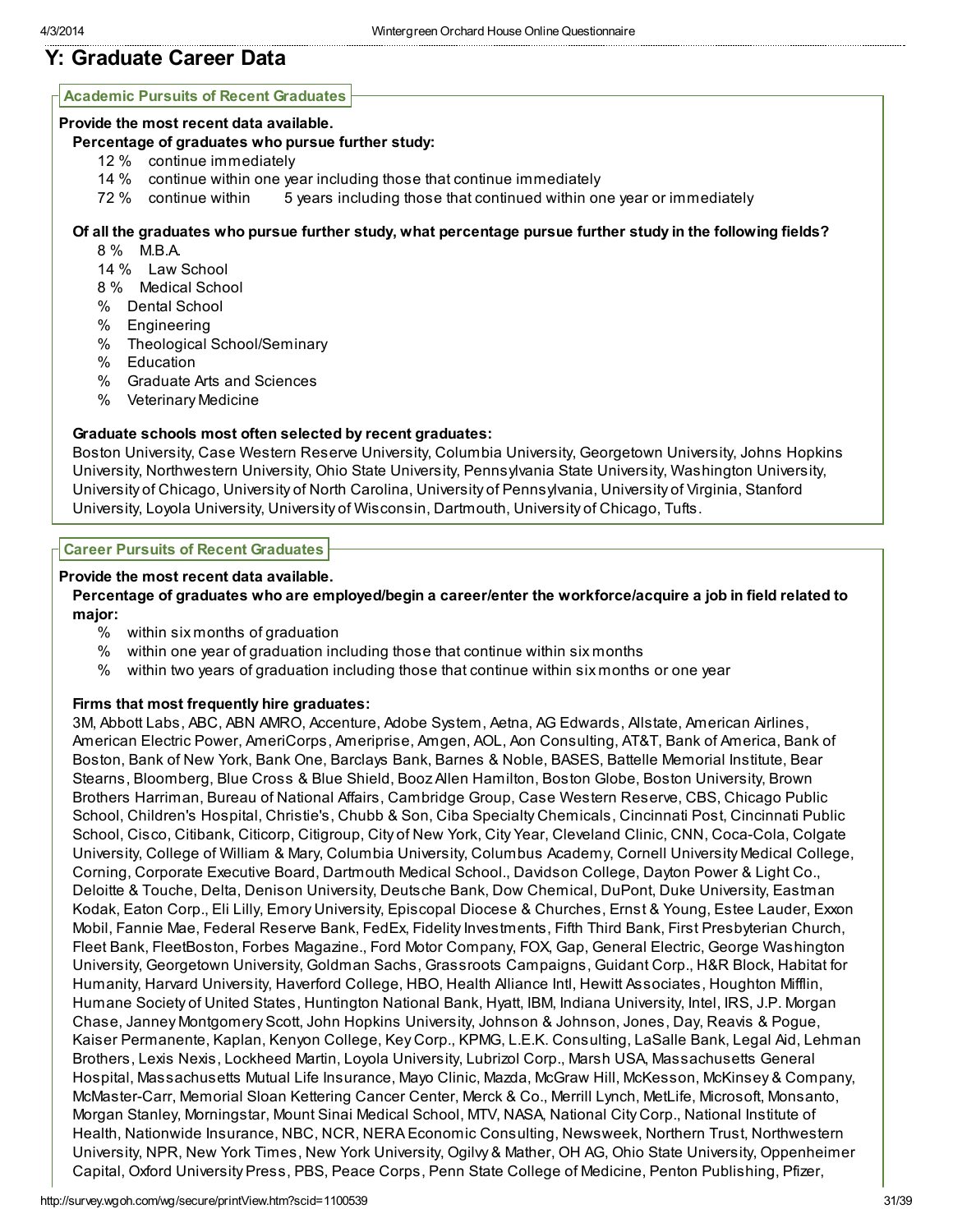#### 4/3/2014 Wintergreen Orchard House Online Questionnaire

Pharmacia, Philadelphia Inquirer, Phillips Academy, Planned Parenthood, Porter Wright Morris & Arthur LLP, Portland Public School,PricewaterhouseCoopers, Procter & Gamble, Progressive Insurance, Prudential Securities, Qwest Communications, RAND, Random House, Reader's Digest, Riverside Methodist Hospital, Robert W. Baird, Rutgers University, SAIC, Scholastic, Siemens, Simon & Schuster, Smith Barney, Social Security Administration, Saint Luke's Roosevelt Hospital, Saint Vincent's Medical Center, Stanford University, State Farm Insurance, State Street Bank, Staten Island Academy, Sun Microsystems, SUNY, Swarthmore College, T. Rowe Price, Teach for America, Texaco, Texas Instruments, The Nature Conservancy, The Princeton Review, Thomson Learning, TIAA-CREF, Time Warner, United States Air Force, United States Army, United States Coast Guard, United States Department of Commerce, United States Department of Defense, United States Department of Energy, United States Department of Justice, United States Department of State, United States Department of the Treasury, United States District Court, United States EPA, United States General Accounting Office.

### Alumni

#### Institution's most prominent alumni/ae (up to three):

E.L. Doctorow, writer, Pulitzer Prize winner; Paul Newman, Academy Award-winning actor and philanthropist; Carl Djerassi, developed birth control pill, writer.

## Z: Guidance Facilities/Student Services

#### Remedial Learning Services

#### Remedial learning services offered:

Reading Writing Math Study skills **Other** 

#### Additional Services

### Additional services offered:

- X Nonremedial tutoring
- X Placement service
- X Health service
- X Women's Center
- Day care
- X Health insurance
- **Other**

#### Counseling Services

#### Counseling services offered:

- X Minority student
- **Military**
- Veteran student
- Older student
- X Birth control
- X Career
- X Personal
- X Academic
- X Psychological
- X Religious
- X Other
	- sexuality, substance abuse

## Career Placement Services

#### Services available in career placement center:

- Co-op education
- X Internships
- X Career/job search classes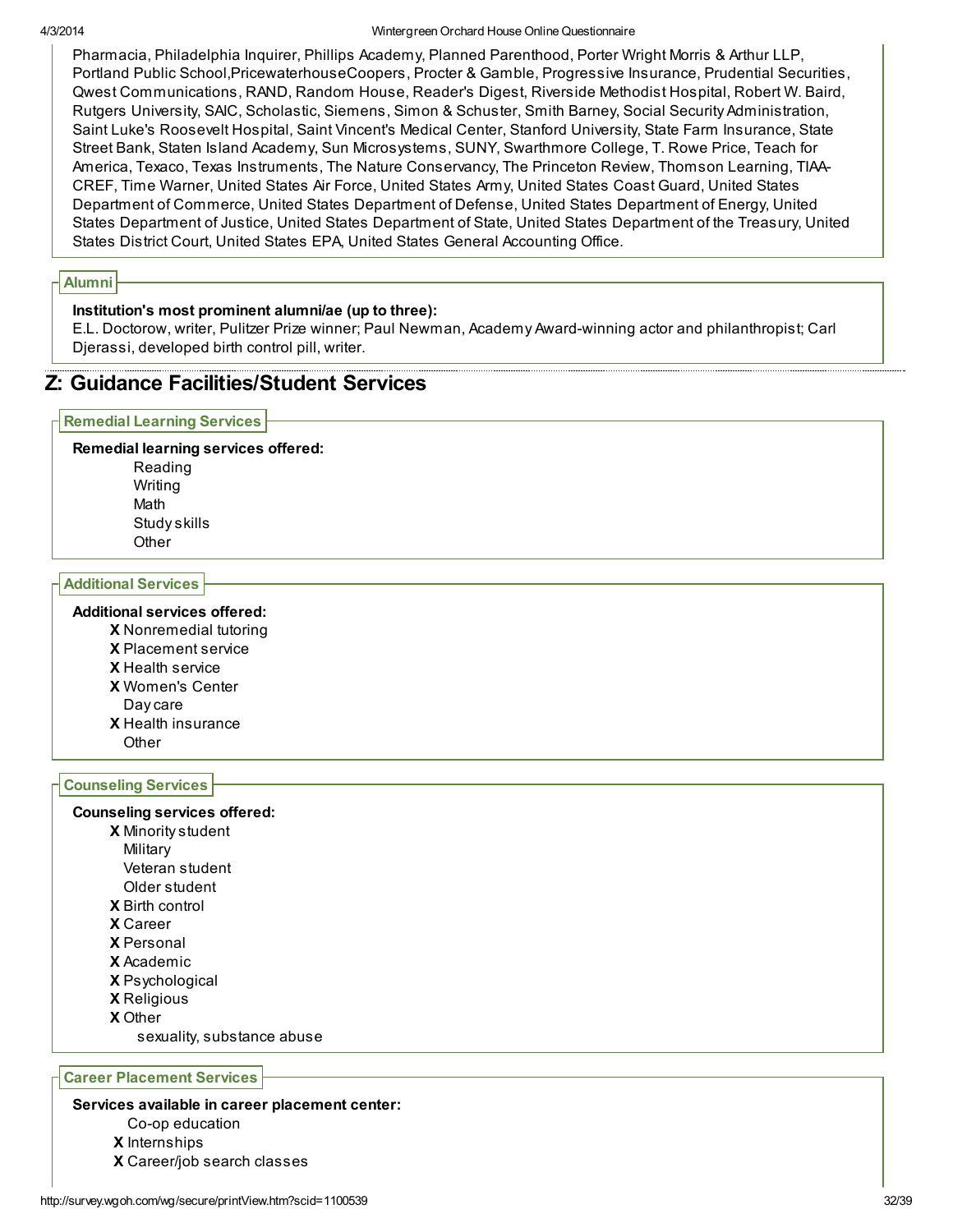- X Interest inventory
- X On-campus job interviews
- X Resume assistance
- X Alumni network
- X Interview training
- X Other
- job shadowing program.

#### Physically Disabled Student Services

Services available to physically disabled students:

- X Note-taking services
- X Tape recorders
- X Tutors
- X Reader services
- Interpreters for hearing-impaired
- X Special transportation
- X Special housing
- X Adaptive equipment
- X Talking books Braille services
	- **Other**

Percentage of campus accessible to physically disabled students: 70 % OR check term that best describes accessibility: Partially

# AA: ROTC

## Army ROTC

## Army ROTC is offered:

X Not offered On campus Off campus

## Navy ROTC

X Not offered Navy ROTC is offered: On campus Off campus

#### Air Force ROTC

## X Not offered Air Force ROTC is offered: On campus Off campus

# AB: Student Activities/Social Organizations

| <b>Fraternities and Sororities</b>          |        |
|---------------------------------------------|--------|
| Number of social fraternities on campus:    | 9      |
| Percentage of men who join fraternities:    | 10 $%$ |
| Number of fraternities with chapter houses: | - 0    |
| Number of social sororities on campus:      | 4      |
| Percentage of women who join sororities:    | 10 $%$ |
| Number of sororities with chapter houses:   | O      |

Student Activities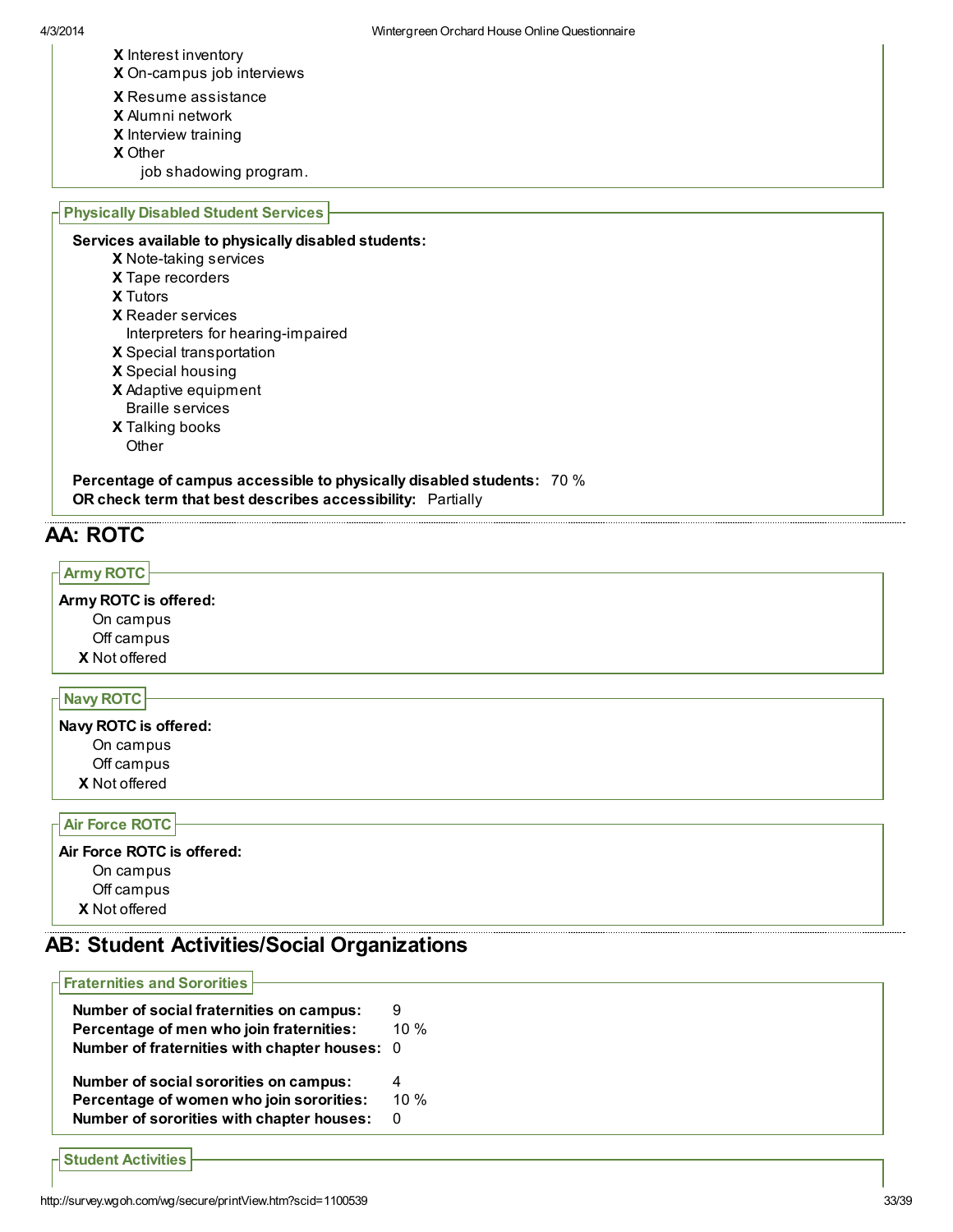### Check available student activities:

- X Student Government
- X Student Newspaper
- X Literary Magazine
- X Yearbook
- X Radio Station
- Television Station

## List name/frequency of student newspapers:

Kenyon Collegian, published weekly

## Honor Societies

## Number of honor societies: 5

## **Organizations**

List organizations separated by commas. Please do not supply a web address or link.

Campus-based Religious Organizations:

Minority Student Organizations:

### International Student Organizations:

Many religious, minority, and international student groups

# Other student organizations, musical groups, activities, and committees:

(group similar activities together; move from arts to humanities/social sciences to biological/medical sciences to technology/hard sciences) Music, theatre, political, service, and special-interest groups

Total number of registered organizations: 128

# AC: Housing

| <b>Housing</b>                                                                                                 |                                         |               |  |  |  |
|----------------------------------------------------------------------------------------------------------------|-----------------------------------------|---------------|--|--|--|
| Institution offers housing: Yes                                                                                |                                         |               |  |  |  |
| Check types of school-owned/-operated/-affiliated housing available and                                        |                                         |               |  |  |  |
| specify percentages of students who live in each checked type. Total should equal 100%:<br><b>X</b> Coed dorms |                                         | $\%$          |  |  |  |
| <b>X</b> Women's dorms                                                                                         |                                         | $\frac{0}{0}$ |  |  |  |
| Men's dorms                                                                                                    |                                         | $\%$          |  |  |  |
|                                                                                                                |                                         | $\frac{0}{0}$ |  |  |  |
| Sorority housing                                                                                               |                                         | $\%$          |  |  |  |
| X Fraternity housing<br>X Single student apartments                                                            | $\%$                                    |               |  |  |  |
|                                                                                                                | $\%$                                    |               |  |  |  |
|                                                                                                                | Married student apartments              |               |  |  |  |
| X Special housing for international students                                                                   | X Special housing for disabled students |               |  |  |  |
| Cooperative housing                                                                                            |                                         | $\%$<br>$\%$  |  |  |  |
| <b>X</b> Other                                                                                                 |                                         | $\frac{0}{0}$ |  |  |  |
| Special-interest, substance-free, community service, wellness, and Kosher                                      |                                         |               |  |  |  |
| housing.                                                                                                       | <b>Check Total</b>                      |               |  |  |  |
| Percentage of all students who live in above housing:                                                          | $99\%$                                  |               |  |  |  |
| Percentage of freshmen who live in above housing:                                                              | 100%                                    |               |  |  |  |
| Percentage of all students who live off-campus or commute:                                                     | 2%                                      |               |  |  |  |
| Average percentage of students on campus during weekends: 99 %                                                 |                                         |               |  |  |  |
| Are students required to live in school housing:<br>If Yes, then:                                              | Yes                                     |               |  |  |  |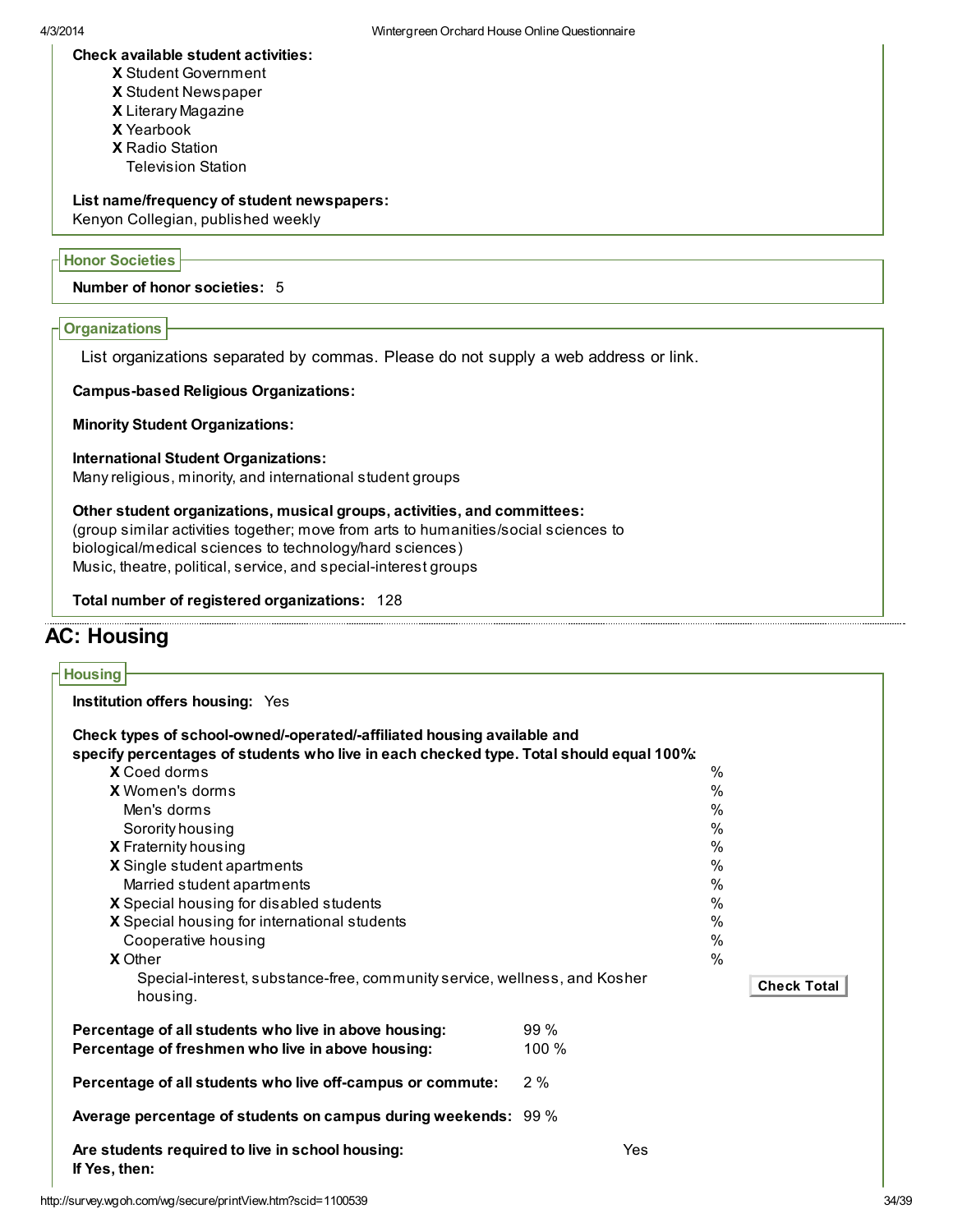X Other All unmarried students under age 21 not living near campus with relatives

All students must live on campus.

#### Campus housing available to unmarried students regardless of year: Yes If NO, explain:

School provides assistance in locating off-campus housing: No

#### Number of housing units:

Housing units should include houses, apartments, dorm rooms, etc. Do not total up the number of buildings or number of rooms (e.g., include the number of apartment units, but do not total up the number of rooms within each apartment).

Total number of students above housing units can accommodate: 1,704

## AD: Regulations

### Car Policy

All students may have cars on campus: Yes If NO, explain: Percentage of all students who have cars on campus: 50 %

#### Alcohol Policy

Alcohol is permitted on campus to students of legal age: Yes If YES, are there additional restrictions that apply? Yes

#### Other Policies

X Class attendance policies set by individual instructors X Hazing prohibited X Smoking prohibited X Other Check applicable policies: Permission required for student marriages Class attendance mandatory Dress/hair code Honor code

Firearms prohibited. Academic honesty code.

#### Attendance Policies

Check the following for which attendance is mandatory:

Chapel Assemblies Convocations

X None of these

#### How often must students attend? Other mandatory:

## AE: Environment/Transportation

#### Location

Region of country from which majority of U.S. students come: Middle Atlantic

Campus Size: 1,200 acres

Check one: Campus is within one mile of city/town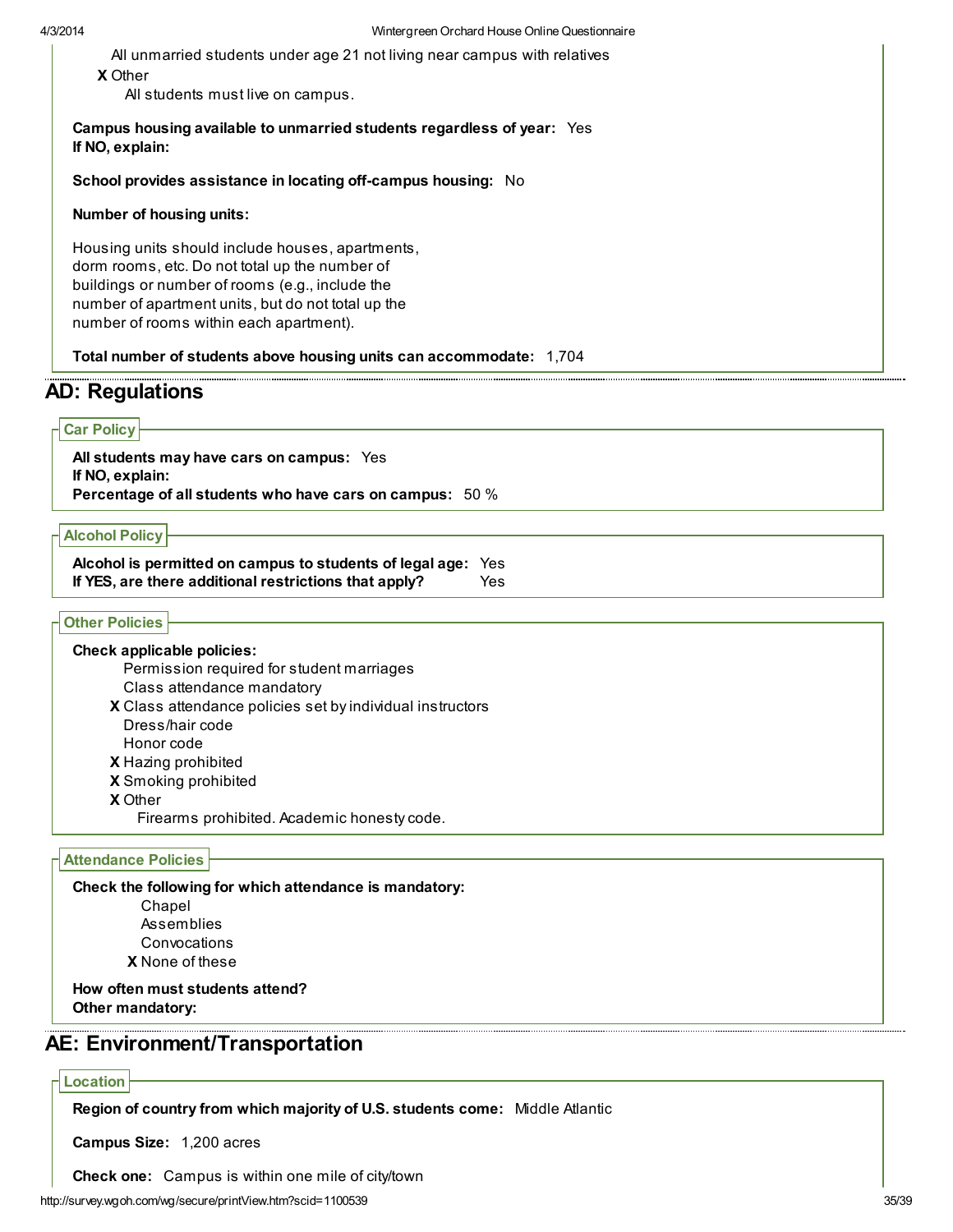Location/Environment: In or near a rural community (pop. under 5,000)

## Description of location/transportation:

Include campus size, location, proximity to larger city (if applicable), location of branch campuses, transportation area is served by (air, bus, train), and whether public transportation serves the campus. 1,200-acre campus in Gambier (population: 2,408), 50 miles from Columbus. Major airport and bus serve Columbus; train serves Cleveland (115 miles). School operates transportation to Mt. Vernon and Columbus.

## Nearest City

City/town school is located in/near: Gambier, OH Population: 2,408

Closest major city to school (if different from above): Columbus, OH Population: 809,798 Distance: 50 miles

| Nearest city with major airport: Columbus, OH  |  |
|------------------------------------------------|--|
| Distance: 50 miles                             |  |
| Nearest city with other airport: Cleveland, OH |  |
| Distance: 90 miles                             |  |
| Nearest city with train service: Cleveland, OH |  |
| Distance: 90 miles                             |  |
| Nearest city with bus service: Columbus, OH    |  |
| Distance: 50 miles                             |  |

Transportation Services

Public transportation serves campus: No

College/university operates transportation to:

School operates transportation to Mount Vernon and Columbus, OH.

Satellite Campuses

Locations of branch/satellite campuses:

## AF: Calendar

Please modify this section to represent the data for the 2014-2015 academic year:

### Information shown for academic year beginning Fall: 2014

### Academic Calendar

Academic Calendar System: (include summer terms only if they are part of a typical full-time student's course of study)

Semester system (two terms comprise academic year)

Semester/term beginning dates for 2014-2015 academic year:

August 28, January 12

Number and length of summer sessions: None

Month(s) in which new student orientation is held: Orientation for new students held in August.

# AG: Self-Ranking Entrance Profile

Although we realize the difficulty of trying to fit the multiple characteristics of your entering students into an arbitrary system, we would appreciate your use of the self-rating, composite chart below to calculate your institution's approximate entrance profile. To find the profile number, carefully read the chart below and select the column that most closely describes the average entrance profile of freshmen students at your institution.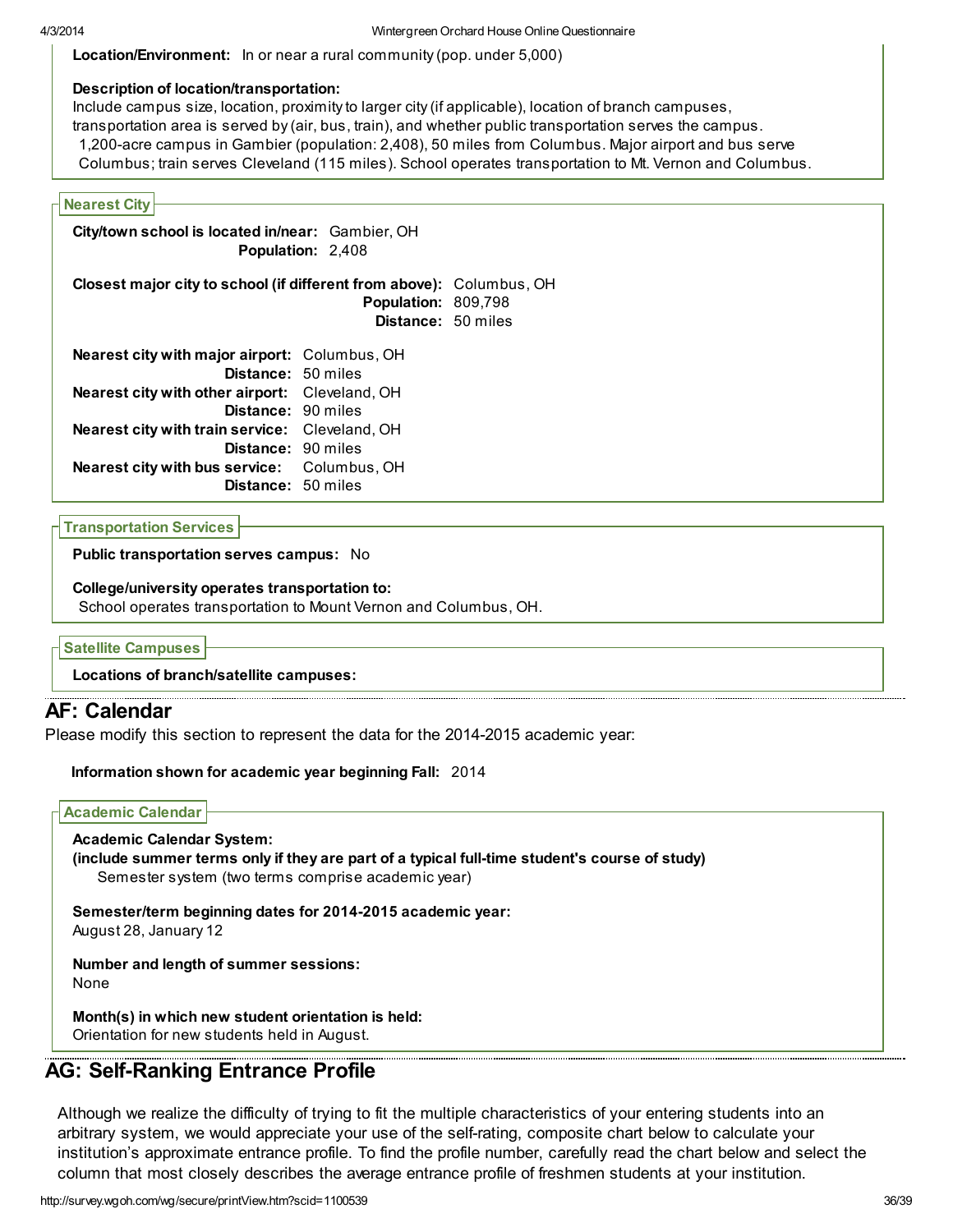| <b>Self-Ranking Profile</b><br>Number: | x           |             |              |             | 5                 |
|----------------------------------------|-------------|-------------|--------------|-------------|-------------------|
| <b>Class Rank:</b>                     | Top 20%     | Top 40%     | Top 50%      | Top 60%     | Not in top        |
| GPA:                                   | $B+$ to A   | $B$ to $B+$ | $B$ - to $B$ | $C$ to $B-$ | 60%               |
| SAT:                                   | 1950-2400   | 1830-1949   | 1605-1829    | 1365-1604   | C or below        |
| ACT:                                   | 29          | $27 - 28$   | $23 - 26$    | $19-22$     | <b>Below 1365</b> |
| Percentage                             | 40% or less | 40-60% or   | 60-75% or    | 75-90% or   | Below 19          |
| <b>Applicants Accepted:</b>            |             | less        | less         | less        | Over 90%          |

# AH: Athletic Information

## School has an athletic program: Yes

Intercollegiate Varsity Sports - MEN Sport Offered Scholarships NCAA Avail Division

|                                 | <b>Scholarships</b> | <b>NCAA</b>     | <b>Other</b>          |
|---------------------------------|---------------------|-----------------|-----------------------|
| <b>Sport Offered</b>            | Avail               | <b>Division</b> | <b>Athletic Assoc</b> |
| baseball (bar)                  | no                  | Ш               |                       |
| basketball (bas)                | no                  | Ш               |                       |
| cross-country (cro)             | no                  | Ш               |                       |
| football (foo)                  | no                  | Ш               |                       |
| golf (gol)                      | no                  | Ш               |                       |
| lacrosse (lac)                  | no                  | Ш               |                       |
| soccer (soc)                    | no                  | Ш               |                       |
| swimming (swi)                  | no                  | Ш               |                       |
| tennis (ten)                    | no                  | Ш               |                       |
| track and field (indoor) (tri)  | no                  | Ш               |                       |
| track and field (outdoor) (tro) | no                  | Ш               |                       |

## Intercollegiate Varsity Sports - WOMEN

| <b>Sport Offered</b>            | <b>Scholarships</b><br>Avail | <b>NCAA</b><br><b>Division</b> | <b>Other</b><br><b>Athletic Assoc</b> |
|---------------------------------|------------------------------|--------------------------------|---------------------------------------|
| basketball (bas)                | no                           | Ш                              |                                       |
| cross-country (cro)             | no                           | Ш                              |                                       |
| field hockey (fih)              | no                           | Ш                              |                                       |
| lacrosse (lac)                  | no                           | Ш                              |                                       |
| soccer (soc)                    | no                           | Ш                              |                                       |
| softball (sof)                  | no                           | Ш                              |                                       |
| swimming (swi)                  | no                           | Ш                              |                                       |
| tennis (ten)                    | no                           | Ш                              |                                       |
| track and field (indoor) (tri)  | no                           | Ш                              |                                       |
| track and field (outdoor) (tro) | no                           | Ш                              |                                       |
| volleyball (vol)                | no                           | Ш                              |                                       |

## Athletic Director (Men's Director)

Name: Peter Smith Title: Director of Athletics, Fitness and Recreation E-mail: smithp@kenyon.edu

### Women's Atheltic Director

| Name: Suzanna Helfant                    |
|------------------------------------------|
| <b>Title:</b> Asst Director of Athletics |
| E-mail: helfants@kenyon.edu              |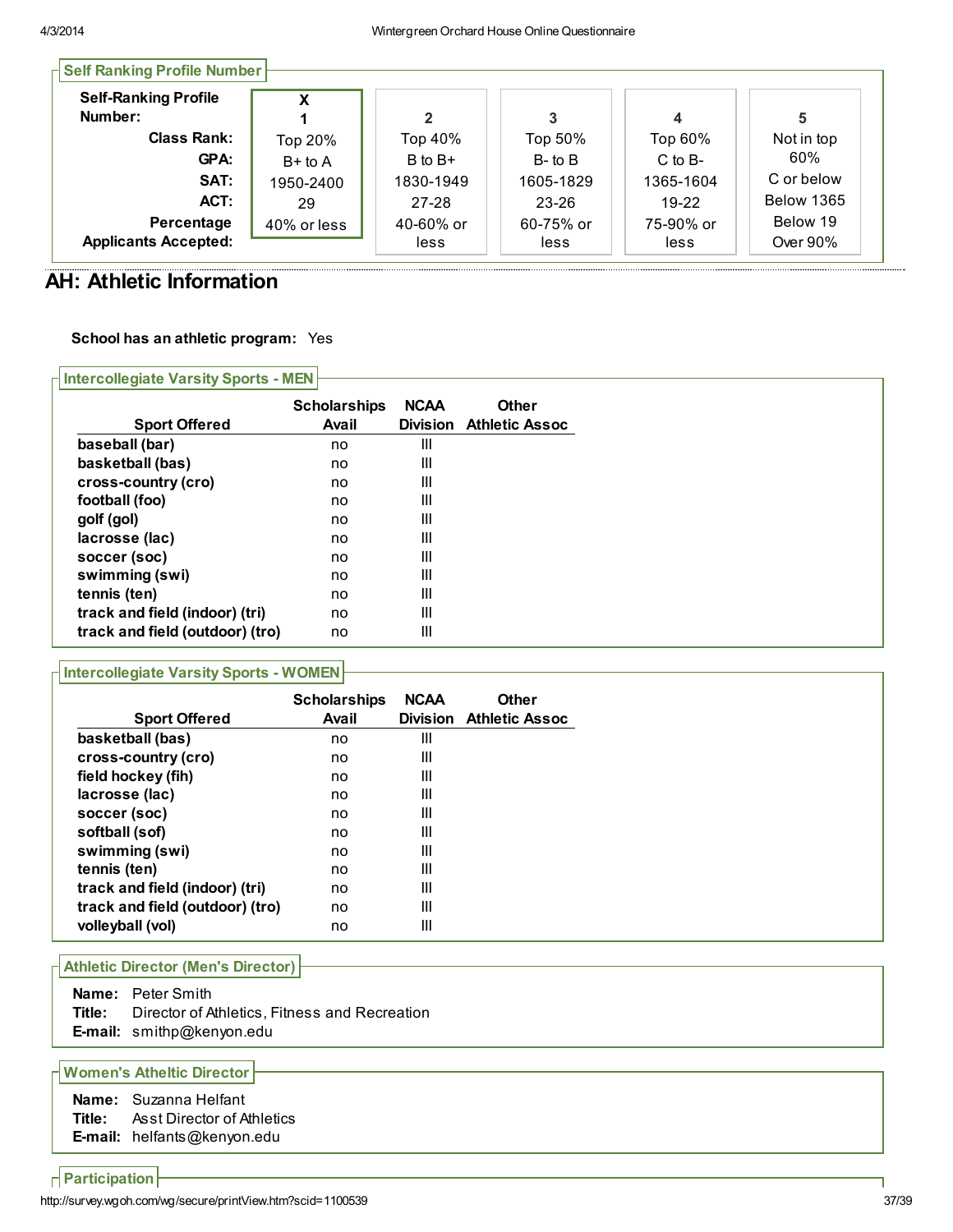| For the 2013-2014 academic year, percentage of students who participated in:          |                |  |  |  |  |
|---------------------------------------------------------------------------------------|----------------|--|--|--|--|
| varsity and/or club intercollegiate sports:<br>intramural and/or recreational sports: | $26 \%$<br>37% |  |  |  |  |

Athletic Conference Memberships

North Coast Athletic Conference (Division III)

Athletic Facilities

#### Facilities available to students (include off-campus facilities)

Do not use formal names (Example: football field, NOT John Doe Memorial Field) athletic fields, fitness/recreation center, swimming pool, volleyball arena; squash, tennis, and racquetball courts

Intramural/Recreational Sports

#### Intramural/recreational sports (include sports clubs, i.e. mountain bike club)

(alphabetical order, lower case, comma delimited)

archery, dance team, ballroom dancing, basketball, equestrian sports, fencing, juggling, racquetball, rugby, soccer (indoor), squash, tennis, ultimate Frisbee, volleyball

### Club Sports

Club Sports for MEN (non-varsity, intercollegiate sports) equestrian sports, rugby, soccer, squash, ultimate Frisbee

Club Sports for WOMEN (non-varsity, intercollegiate sports) equestrian sports, rugby, soccer, squash, ultimate Frisbee

School Colors: purple and white Team Mascot: Lords and Ladies School Song:

# AJ: Unique Qualities

### Unique Qualities/Programs

Unique qualities and programs of the school that influence students with particular abilities and interests to choose it over similar schools: Do not include quotation marks. Limited to 4000 characters. Kenyon College is among the nation's finest selective liberal-arts institutions. It takes pride in exceptionally strong programs in English (Kenyon is the home of the internationally known Kenyon Review), the sciences, and drama. Student-faculty interaction, both in and out of the classroom, and community involvement are hallmarks of the Kenyon experience. Kenyon students, who come from all states and many countries, enjoy an active extracurricular life, with more than 100 student organizations. Kenyon teams compete in 9 varsity sports each, for men and women, and the swimming and diving teams are renowned for their record-breaking number of national championships. The Kenyon campus is noted for its collegiate Gothic architecture, natural beauty, and the quality of its facilities, including a recently-built art gallery and studio art building, music building, \$32-million science quad, \$70-million fitness/recreation/athletic center, and 20 new student resident townhouses. Kenyon College is a close-knit community of talented students and outstanding teachers. Kenyon's reputation rests on a tradition of academic rigor and creative achievement, but its essence lies in the way personal contact shapes daily experience on its historic and scenic campus. Students know professors as teachers, advisers, collaborators, and friends, while professors know students as individuals--their strengths, aspirations, and potential for success.